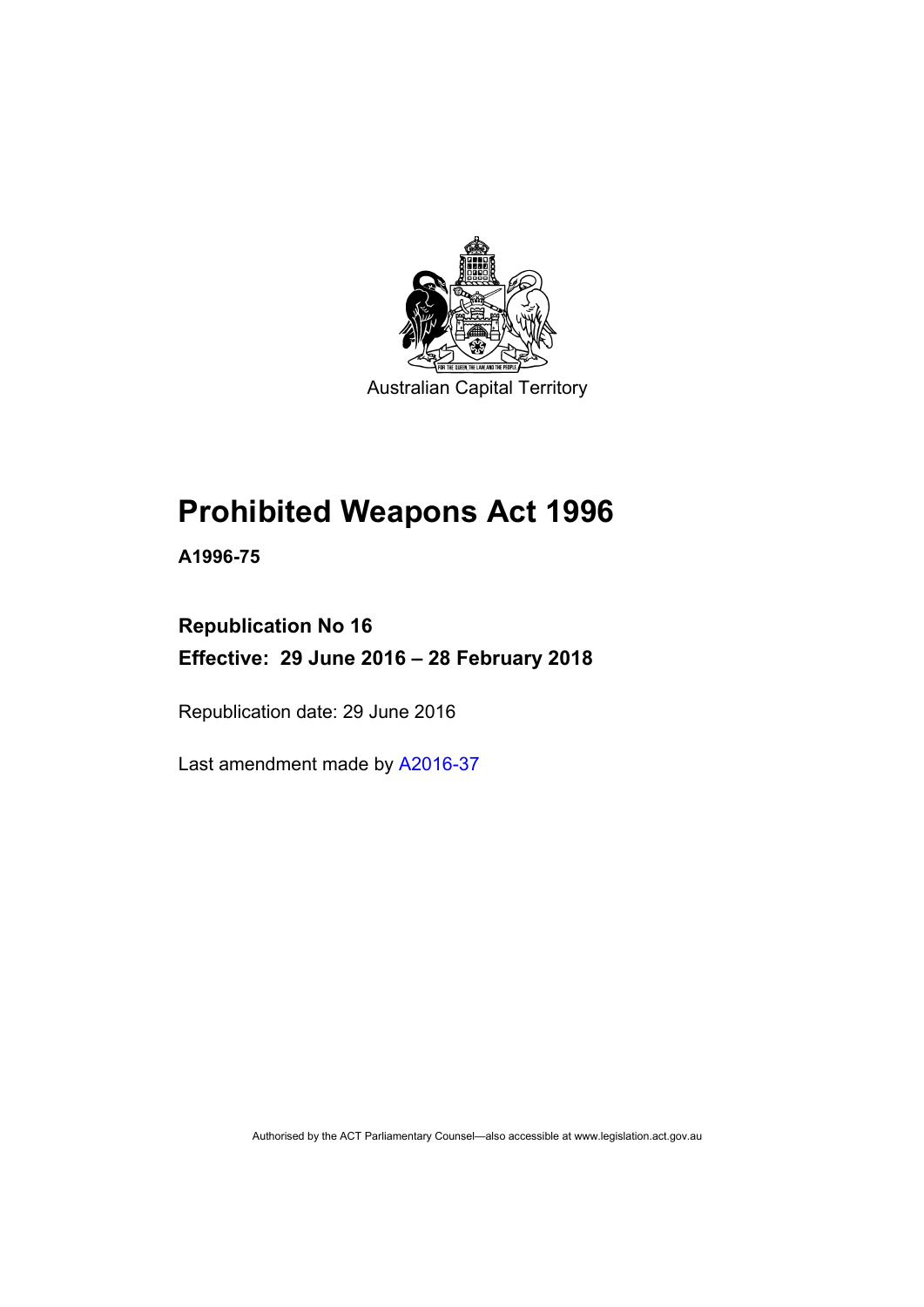#### **About this republication**

#### **The republished law**

This is a republication of the *Prohibited Weapons Act 1996* (including any amendment made under the *[Legislation Act 2001](http://www.legislation.act.gov.au/a/2001-14)*, part 11.3 (Editorial changes)) as in force on 29 June 2016*.* It also includes any commencement, amendment, repeal or expiry affecting this republished law to 29 June 2016.

The legislation history and amendment history of the republished law are set out in endnotes 3 and 4.

#### **Kinds of republications**

The Parliamentary Counsel's Office prepares 2 kinds of republications of ACT laws (see the ACT legislation register at [www.legislation.act.gov.au](http://www.legislation.act.gov.au/)):

- authorised republications to which the *[Legislation Act 2001](http://www.legislation.act.gov.au/a/2001-14)* applies
- unauthorised republications.

The status of this republication appears on the bottom of each page.

#### **Editorial changes**

The *[Legislation Act 2001](http://www.legislation.act.gov.au/a/2001-14)*, part 11.3 authorises the Parliamentary Counsel to make editorial amendments and other changes of a formal nature when preparing a law for republication. Editorial changes do not change the effect of the law, but have effect as if they had been made by an Act commencing on the republication date (see *[Legislation Act 2001](http://www.legislation.act.gov.au/a/2001-14)*, s 115 and s 117). The changes are made if the Parliamentary Counsel considers they are desirable to bring the law into line, or more closely into line, with current legislative drafting practice.

This republication includes amendments made under part 11.3 (see endnote 1).

#### **Uncommenced provisions and amendments**

If a provision of the republished law has not commenced, the symbol  $\mathbf{U}$  appears immediately before the provision heading. Any uncommenced amendments that affect this republished law are accessible on the ACT legislation register [\(www.legislation.act.gov.au\)](http://www.legislation.act.gov.au/). For more information, see the home page for this law on the register.

#### **Modifications**

If a provision of the republished law is affected by a current modification, the symbol  $\mathbf{M}$ appears immediately before the provision heading. The text of the modifying provision appears in the endnotes. For the legal status of modifications, see the *[Legislation Act 2001](http://www.legislation.act.gov.au/a/2001-14)*, section 95.

#### **Penalties**

At the republication date, the value of a penalty unit for an offence against this law is \$150 for an individual and \$750 for a corporation (see *[Legislation Act 2001](http://www.legislation.act.gov.au/a/2001-14)*, s 133).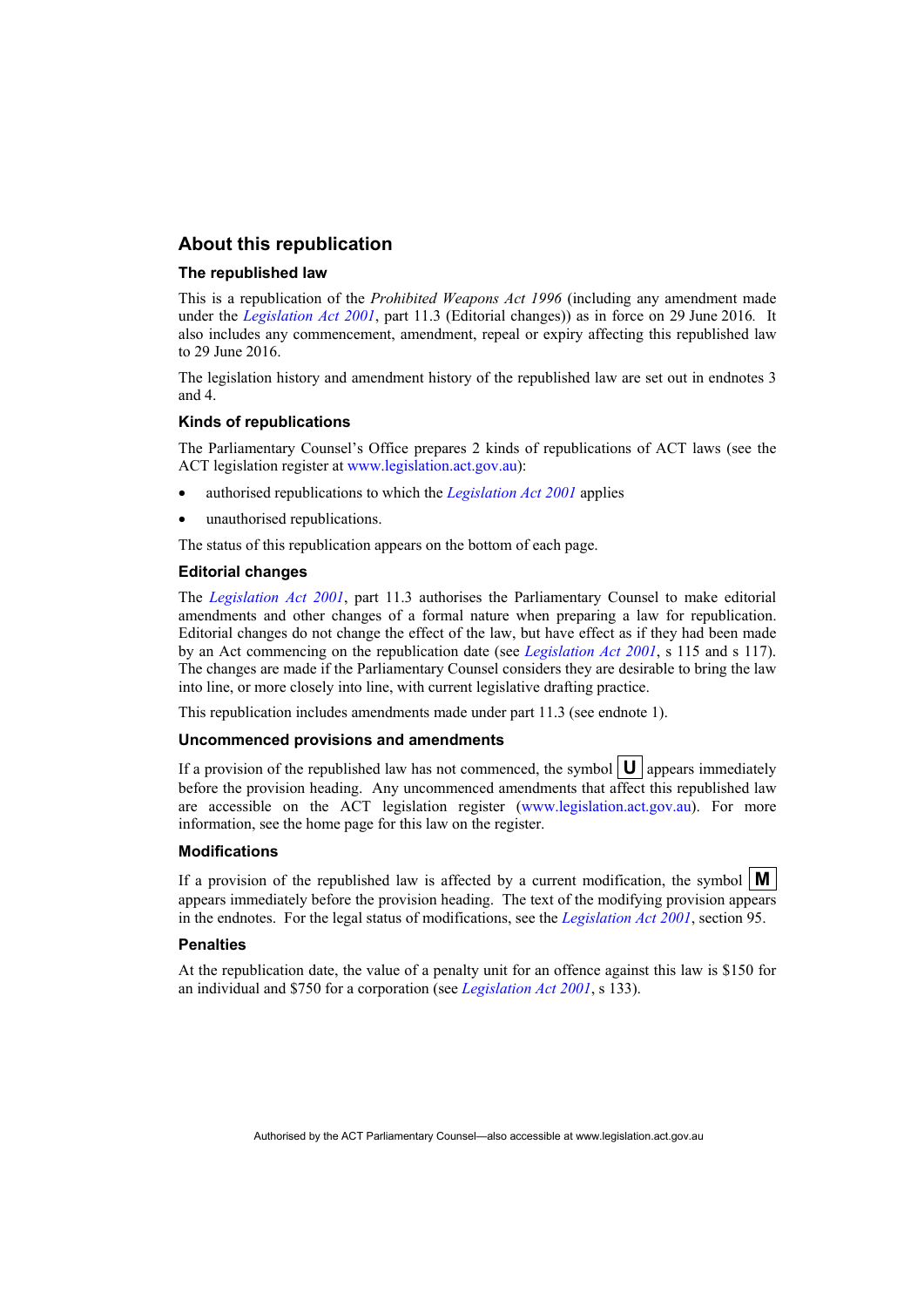

# **Prohibited Weapons Act 1996**

# **Contents**

| Part 1  | <b>Preliminary</b>                                                                    |                |
|---------|---------------------------------------------------------------------------------------|----------------|
| 1       | Name of Act                                                                           | 2              |
| 2       | Dictionary                                                                            | 2              |
| 2A      | <b>Notes</b>                                                                          | $\overline{2}$ |
| 2B      | Offences against Act-application of Criminal Code etc                                 | 3              |
| 3       | Meaning of possession-Act                                                             | 3              |
| 3A      | Evidence of possession—prohibited weapons or articles at premises                     | 4              |
| 3B      | Evidence of possession—care, control or management of prohibited<br>weapon or article | 5              |
| 4       | Application of Act                                                                    | 5              |
| Part 1A | <b>Important concepts</b>                                                             |                |
| 4A      | Meaning of <i>prohibited</i> weapon-Act                                               |                |
| 4B      | Meaning of <i>prohibited article</i> —Act                                             | 8              |

| R16      | Prohibited Weapons Act 1996  | contents 1 |
|----------|------------------------------|------------|
| 29/06/16 | Effective: 29/06/16-28/02/18 |            |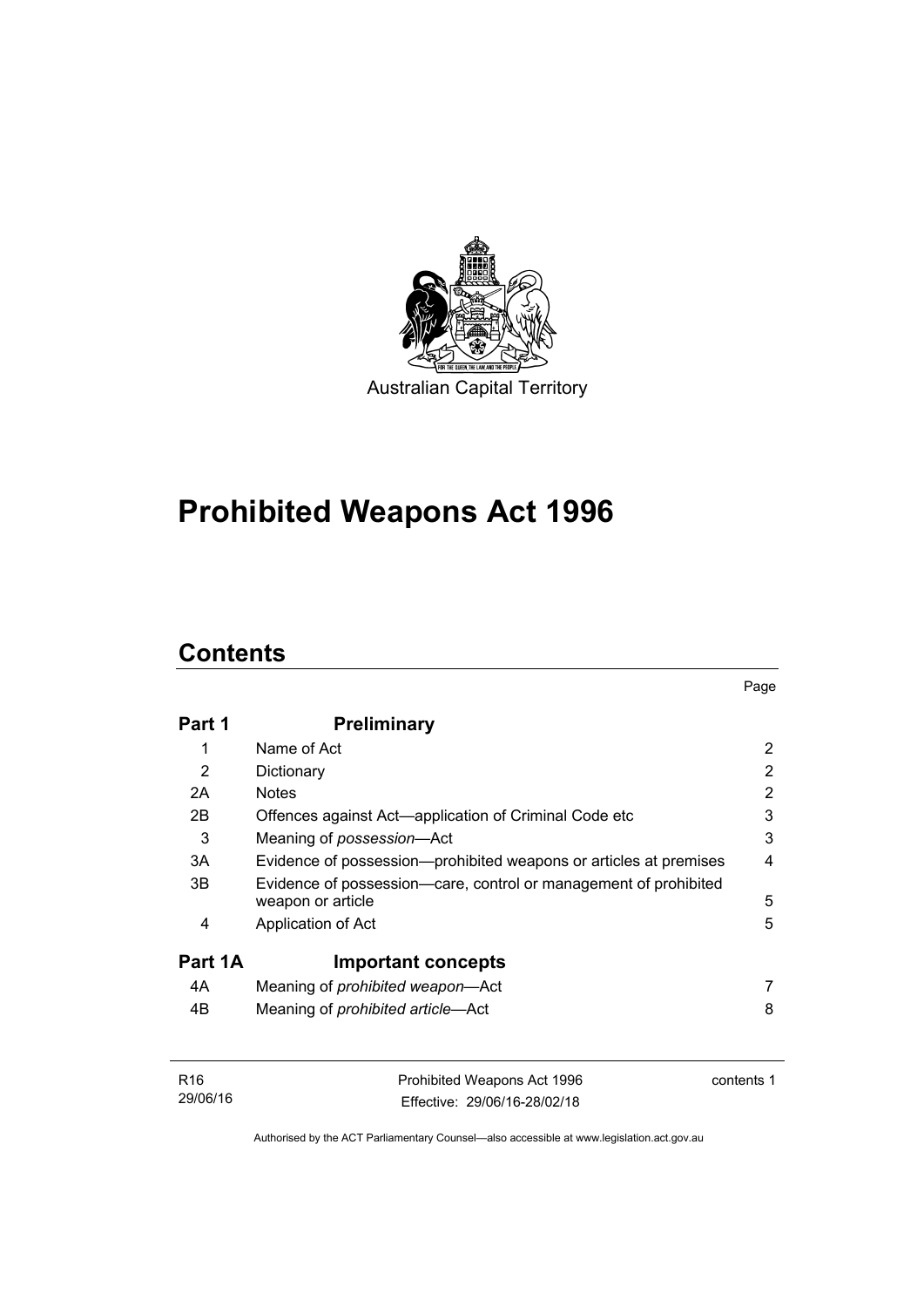#### **Contents**

|            |                                                                                | Page            |
|------------|--------------------------------------------------------------------------------|-----------------|
| Part 1B    | <b>Unregulated weapons</b>                                                     |                 |
| 4C         | Meaning of unregulated weapon-Act                                              | 9               |
| 4CA        | Meaning of connected-pt 1B                                                     | 9               |
| 4D         | Unregulated weapons-seizure by police                                          | 9               |
| 4E         | Unregulated weapons-receipt for seizure                                        | 10              |
| 4F         | Unregulated weapons-examination                                                | 10              |
| 4G         | Unregulated weapons-access to things seized                                    | 11              |
| 4H         | Unregulated weapons-review of decision to seize                                | 11              |
| 41         | Unregulated weapons-forfeiture                                                 | 12              |
| Part 1C    | <b>Minister's guidelines</b>                                                   |                 |
| 4K         | Minister's guidelines                                                          | 13              |
| Part 1D    | Declarations about prohibited articles and                                     |                 |
|            | weapons                                                                        |                 |
| 4L         | Prohibited articles and weapons declarations by registrar                      | 14              |
| 4M         | Effect of certain declarations                                                 | 14              |
| Part 2     | <b>Offences</b>                                                                |                 |
| 5          | Offence—unauthorised possession or use of prohibited weapons                   | 15              |
| 6          | Offence—unauthorised possession or use of prohibited articles                  | 15              |
| 6A         | Declarations about authorised possession and use of laser pointers             | 16              |
| 6B         | Guidelines for declarations under section 6A                                   | 16              |
| 7          | Inspection of prohibited weapons or articles by police                         | 17              |
| 8          | Offence—disposal of prohibited weapons and articles by unauthorised<br>holders | 17              |
| Part 3     | <b>Permits</b>                                                                 |                 |
| 9          | Permits                                                                        | 19              |
| 11         | Contravention of conditions                                                    | 19              |
| 12         | Production of permit                                                           | 19              |
| 13         | Surrender of cancelled permit                                                  | 20              |
| Part 3A    | Notification and review of decisions                                           |                 |
| 14         | Meaning of reviewable decision-pt 3A                                           | 21              |
| 14A        | Reviewable decision notices                                                    | 21              |
| contents 2 | Prohibited Weapons Act 1996                                                    | R <sub>16</sub> |
|            | Effective: 29/06/16-28/02/18                                                   | 29/06/16        |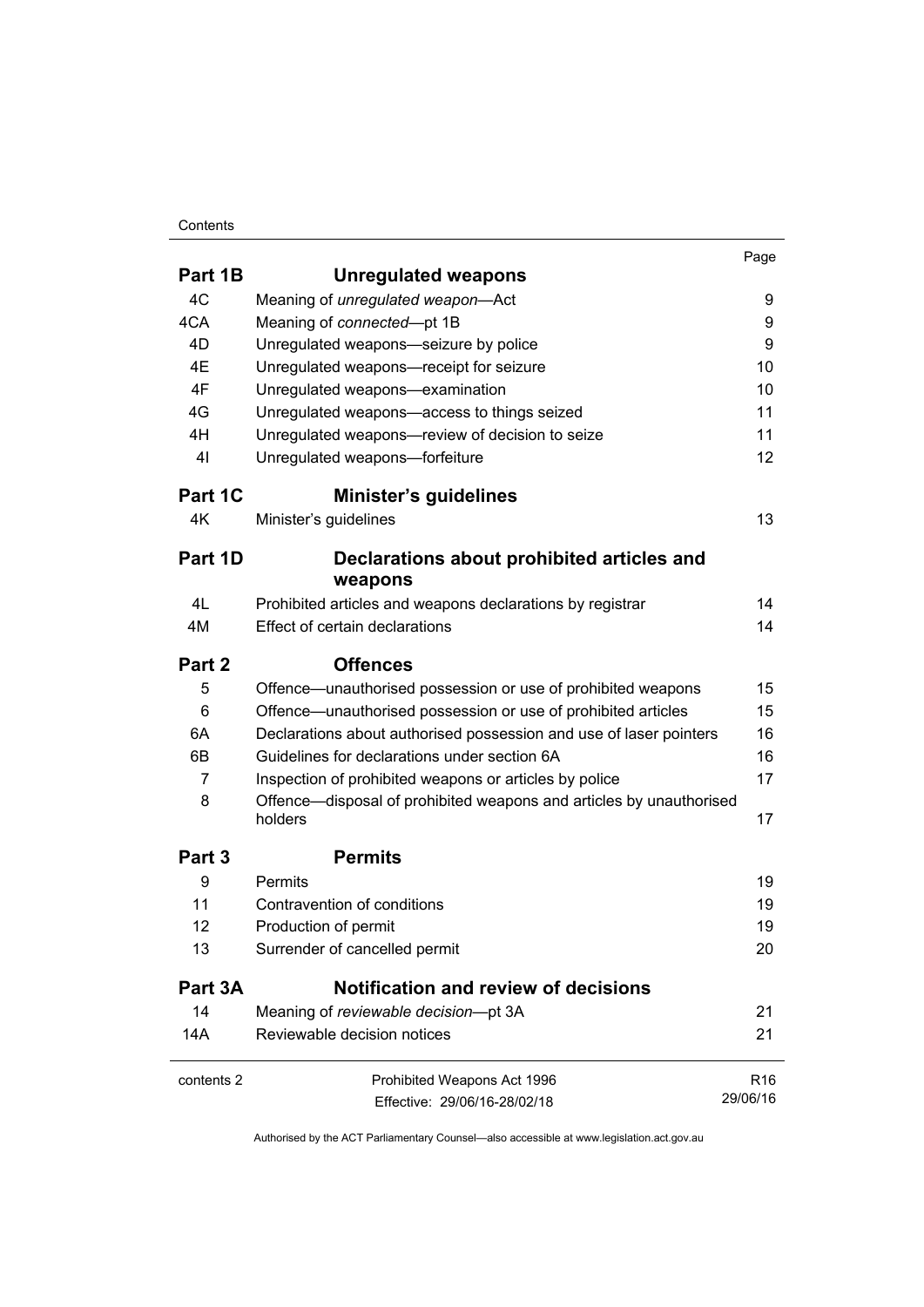|                                   |                     |                                                                    | Contents   |
|-----------------------------------|---------------------|--------------------------------------------------------------------|------------|
| 14B                               |                     | Applications for review                                            | Page<br>21 |
| Part 4                            |                     | <b>Miscellaneous</b>                                               |            |
| 15                                |                     | Information to be supplied                                         | 22         |
| 16                                | articles            | Disposal of surrendered or seized prohibited weapons or prohibited | 22         |
| 17                                |                     | Evidentiary provisions                                             | 23         |
| 17A                               |                     | Determination of fees                                              | 23         |
| 18                                | Approved forms      |                                                                    | 23         |
| 19                                |                     | Regulation-making power                                            | 24         |
| <b>Schedule 1</b>                 |                     | <b>Prohibited weapons</b>                                          | 25         |
| <b>Part 1.1</b>                   |                     | <b>Prohibited bladed weapons</b>                                   | 25         |
| <b>Part 1.2</b>                   |                     | <b>Prohibited hand weapons</b>                                     | 27         |
| <b>Part 1.3</b>                   |                     | <b>Prohibited missile weapons</b>                                  | 29         |
| <b>Part 1.4</b>                   |                     | Other prohibited weapons                                           | 30         |
| <b>Schedule 2</b>                 |                     | <b>Prohibited articles</b>                                         | 32         |
| <b>Schedule 3</b>                 |                     | <b>Reviewable decisions</b>                                        | 33         |
| <b>Dictionary</b>                 |                     |                                                                    | 34         |
| <b>Endnotes</b>                   |                     |                                                                    |            |
| 1                                 |                     | About the endnotes                                                 | 36         |
| $\overline{2}$                    | Abbreviation key    |                                                                    | 36         |
| 3                                 | Legislation history |                                                                    | 37         |
| 4                                 |                     | Amendment history                                                  | 40         |
| 45<br>5<br>Earlier republications |                     |                                                                    |            |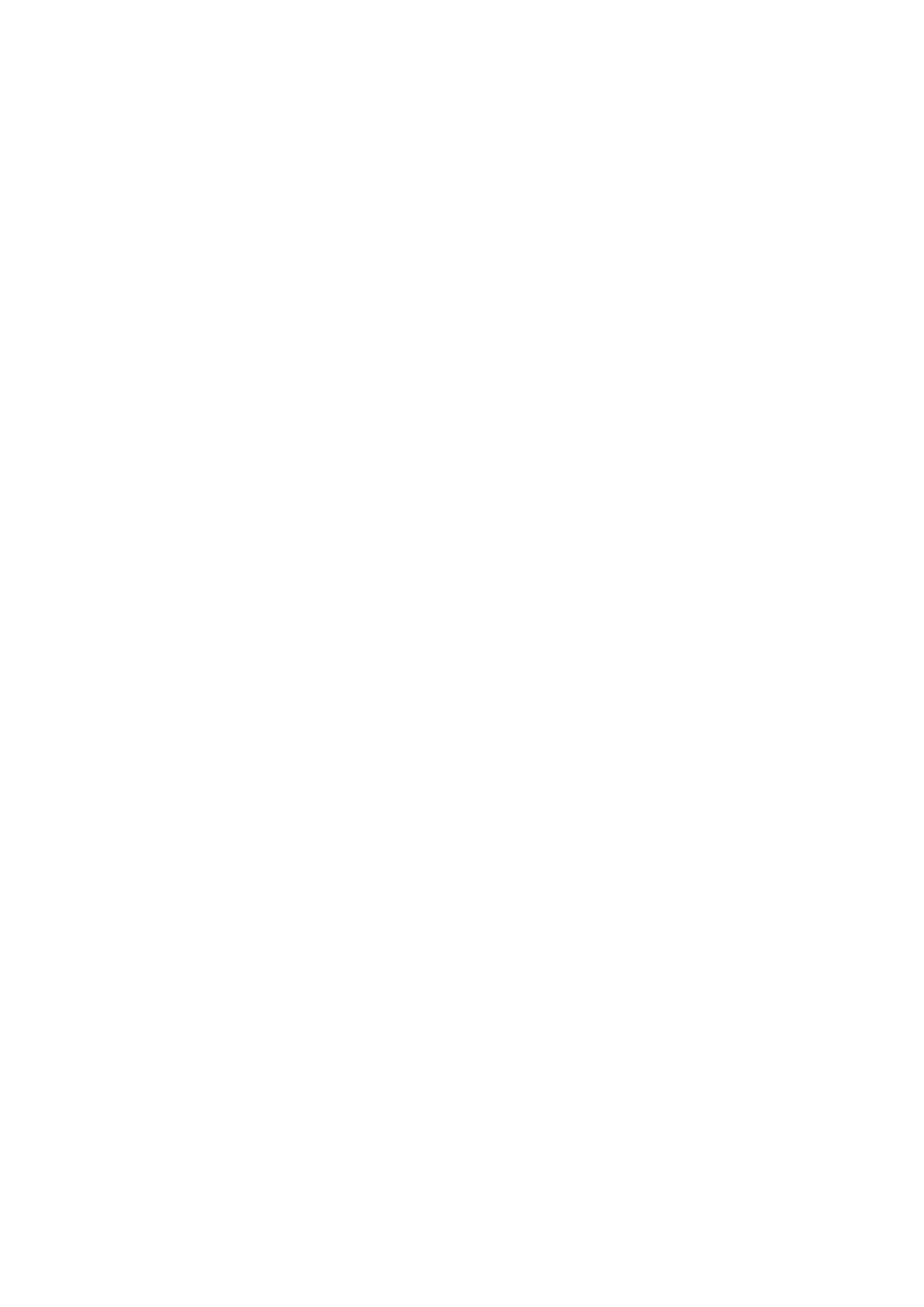

# **Prohibited Weapons Act 1996**

An Act to prohibit the possession of certain dangerous weapons and other articles, and for related purposes

R16 29/06/16

Ī

Prohibited Weapons Act 1996 Effective: 29/06/16-28/02/18

page 1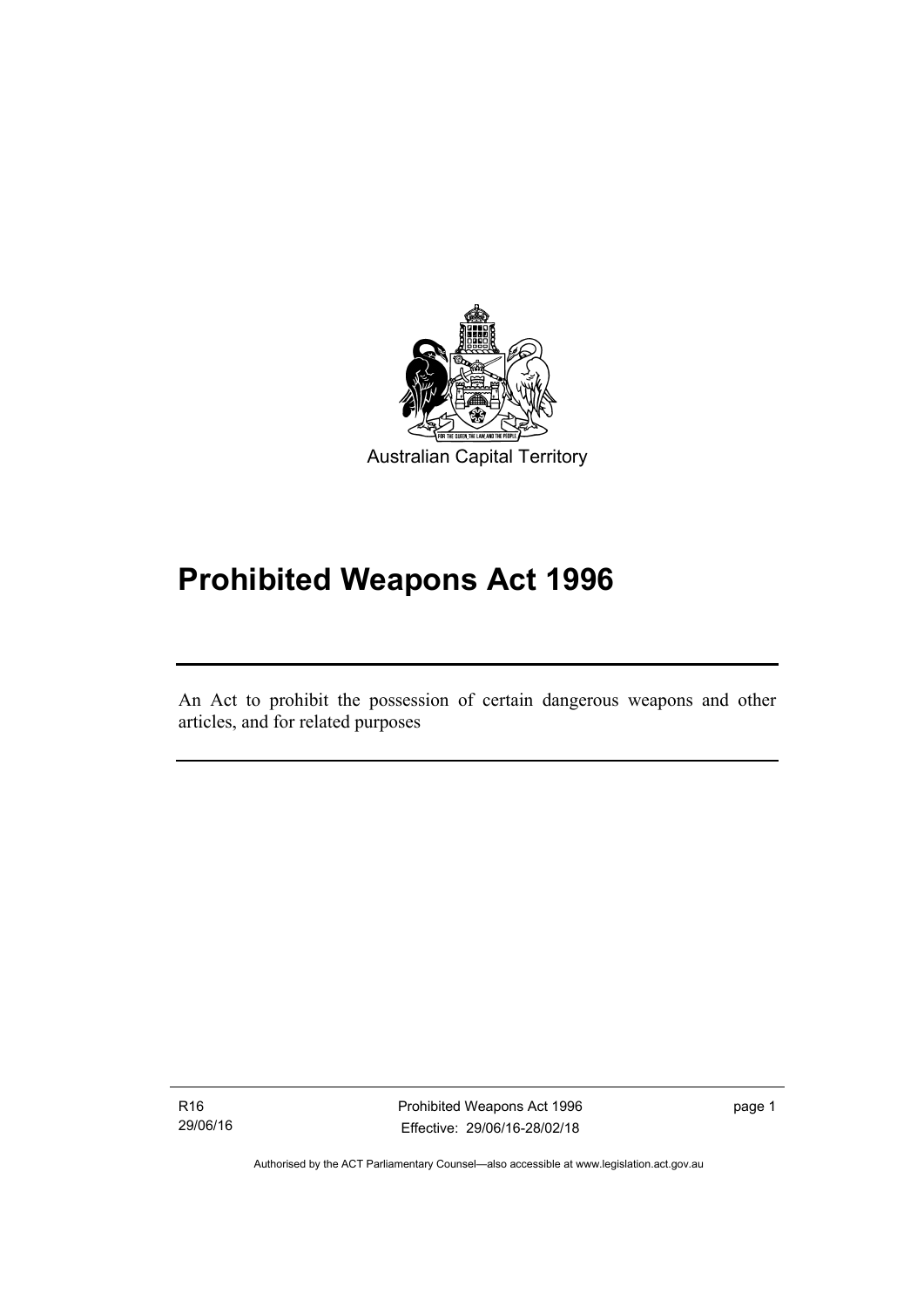#### **Part 1** Preliminary

Section 1

## <span id="page-7-0"></span>**Part 1** Preliminary

### <span id="page-7-1"></span>**1 Name of Act**

This Act is the *Prohibited Weapons Act 1996*.

### <span id="page-7-2"></span>**2 Dictionary**

The dictionary at the end of this Act is part of this Act.

*Note 1* The dictionary at the end of this Act defines certain terms used in this Act, and includes references (*signpost definitions*) to other terms defined elsewhere.

> For example, the signpost definition, '*firearm*—see the *[Firearms Act 1996](http://www.legislation.act.gov.au/a/1996-74)*, section 6.' means that the term 'firearm' is defined in that section and the definition applies to this Act.

*Note 2* A definition in the dictionary (including a signpost definition) applies to the entire Act unless the definition, or another provision of the Act, provides otherwise or the contrary intention otherwise appears (see [Legislation Act,](http://www.legislation.act.gov.au/a/2001-14) s  $155$  and s  $156$  (1)).

#### <span id="page-7-3"></span>**2A Notes**

A note included in this Act is explanatory and is not part of this Act.

*Note* See the [Legislation Act,](http://www.legislation.act.gov.au/a/2001-14) s 127 (1), (4) and (5) for the legal status of notes.

Authorised by the ACT Parliamentary Counsel—also accessible at www.legislation.act.gov.au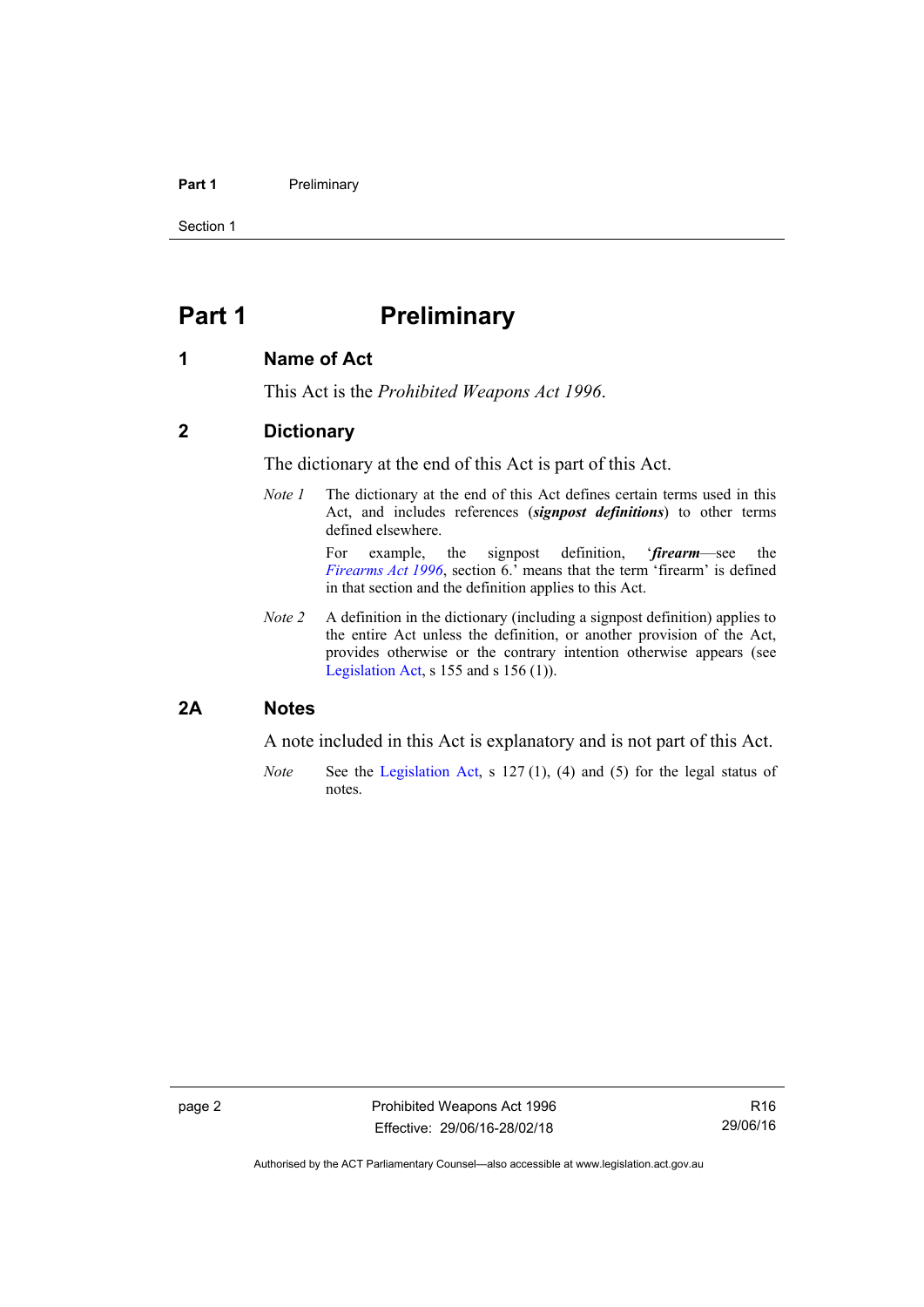### <span id="page-8-0"></span>**2B Offences against Act—application of Criminal Code etc**

Other legislation applies in relation to offences against this Act.

#### *Note 1 Criminal Code*

The [Criminal Code](http://www.legislation.act.gov.au/a/2002-51), ch 2 applies to the following offences against this Act (see Code, pt 2.1):

- s 5 (Offence—unauthorised possession or use of prohibited weapons)
- s 6 (Offence—unauthorised possession or use of prohibited articles)
- s 8 (Offence—disposal of prohibited weapons and articles by unauthorised holders).

The chapter sets out the general principles of criminal responsibility (including burdens of proof and general defences), and defines terms used for offences to which the Code applies (eg *conduct*, *intention*, *recklessness* and *strict liability*).

*Note 2 Penalty units* 

The [Legislation Act](http://www.legislation.act.gov.au/a/2001-14), s 133 deals with the meaning of offence penalties that are expressed in penalty units.

### <span id="page-8-1"></span>**3 Meaning of** *possession***—Act**

- (1) For this Act, a person has *possession* of a prohibited weapon or prohibited article if the person—
	- (a) has the weapon or article on his or her person, including in something carried or worn by the person (*physical possession*); or
	- (b) has the weapon or article at premises owned, leased or occupied by the person; or
	- (c) otherwise has the care, control or management of the weapon or article.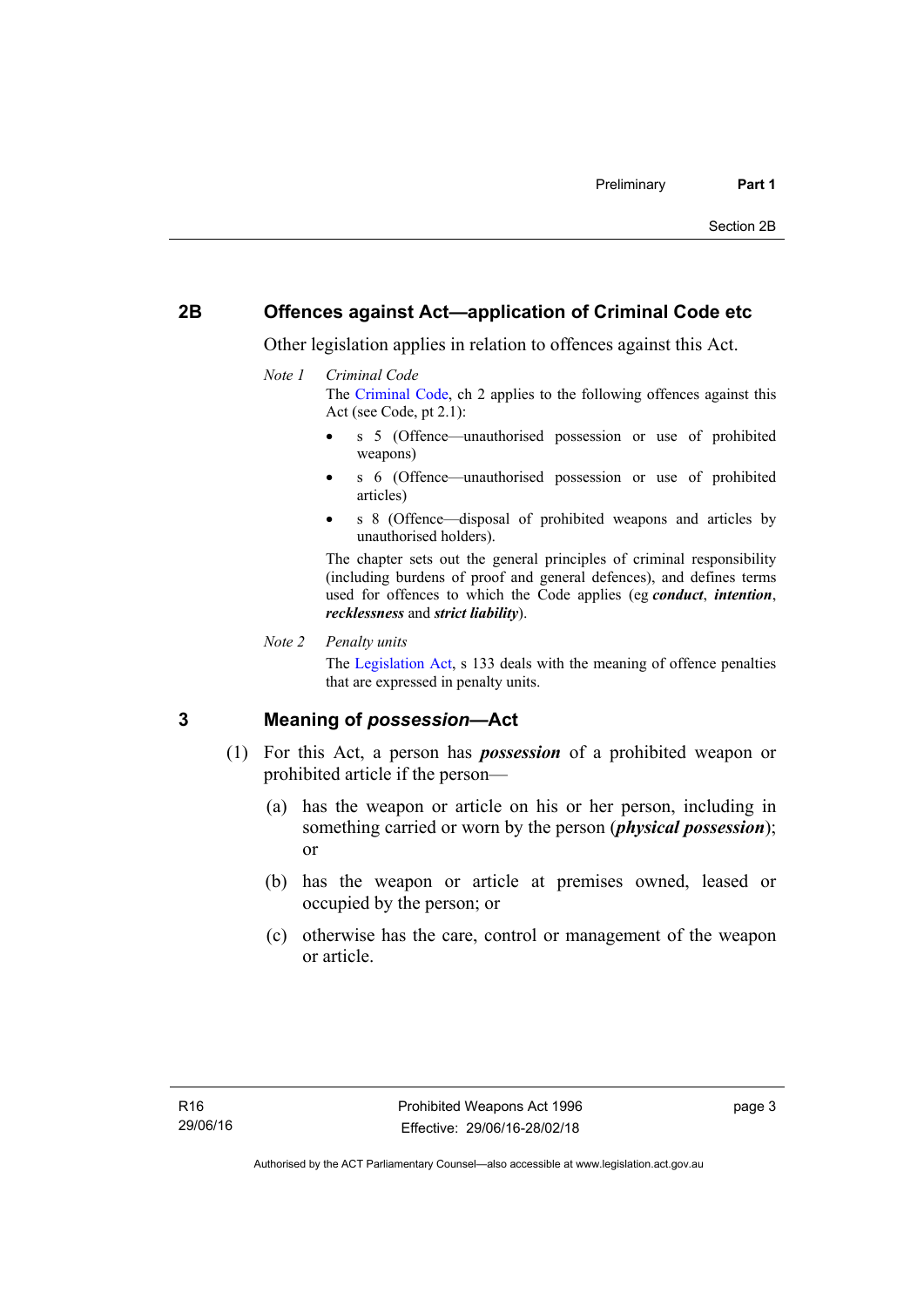- (2) Also, for this Act, a person has *possession* of a prohibited weapon or prohibited article if—
	- (a) part of the weapon or article is in the person's possession; and
	- (b) other parts of the weapon or article are in the possession of 1 or more other people; and
	- (c) at least 1 of the other people is in possession of the other part or parts for an agreed purpose with the person; and
	- (d) the parts would make up the weapon or article if fitted together.

## <span id="page-9-0"></span>**3A Evidence of possession—prohibited weapons or articles at premises**

- (1) For this Act, a person is not taken to have possession of a prohibited weapon or prohibited article only because the weapon or article is at premises owned, leased or occupied by the person if—
	- (a) the person does not know that the weapon or article is at the premises; or
	- (b) someone else who is authorised to possess the weapon or article—
		- (i) is also at the premises; or
		- (ii) has the care, control or management of the weapon or article; or
	- (c) someone else who is not authorised to possess the weapon or article has the care, control or management of the weapon or article; or
	- (d) the trier of fact is otherwise satisfied that the person was not in possession of the weapon or article.

R16 29/06/16

Authorised by the ACT Parliamentary Counsel—also accessible at www.legislation.act.gov.au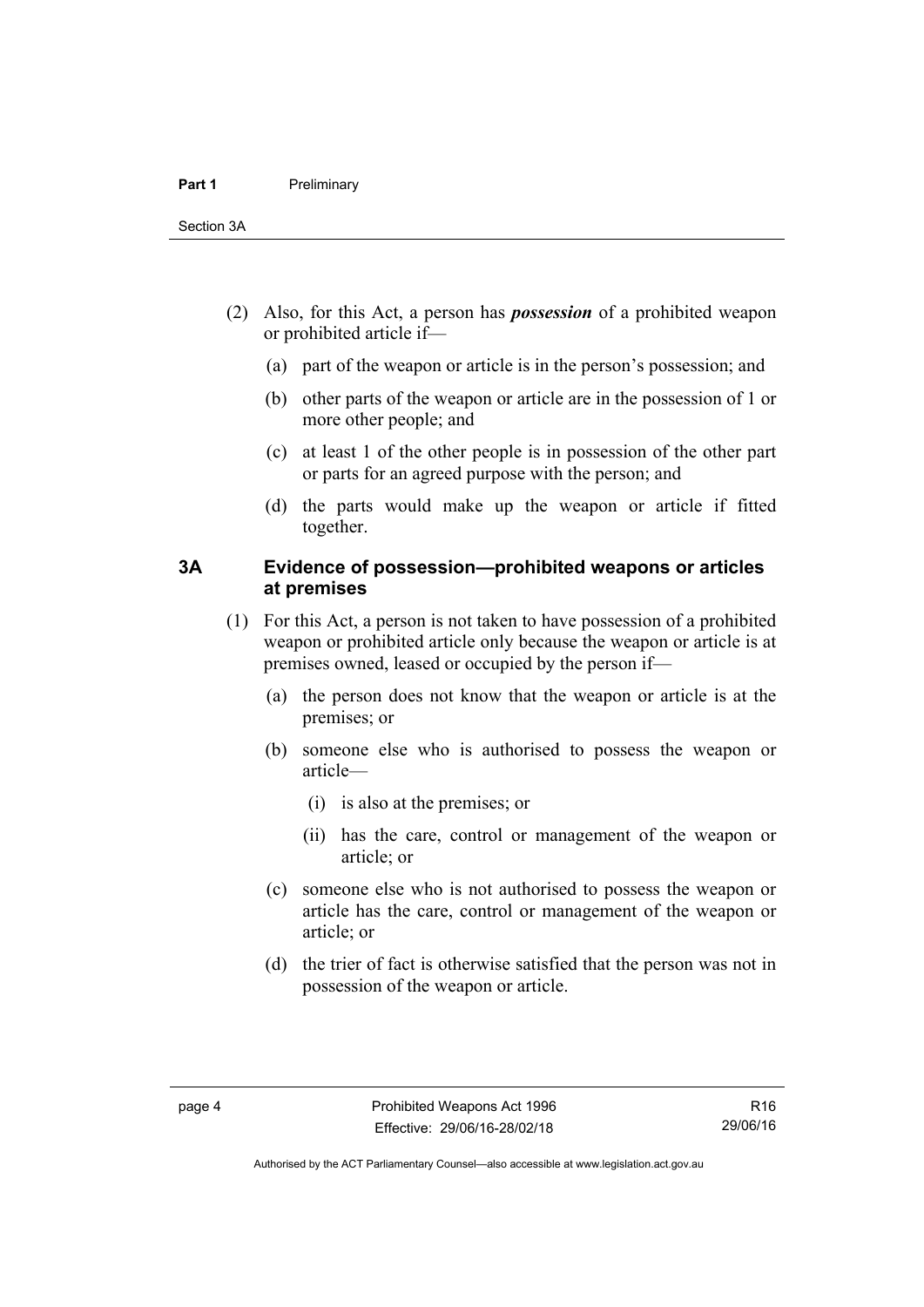(2) To remove any doubt, a defendant to a prosecution for an offence against this Act who wishes to rely on a matter mentioned in subsection (1) has the evidential burden in relation to the matter.

## <span id="page-10-0"></span>**3B Evidence of possession—care, control or management of prohibited weapon or article**

- (1) To work out whether a person has the care, control or management of a prohibited weapon or prohibited article for this Act, each of the following must be considered:
	- (a) whether the person knows about the weapon or article;
	- (b) whether the person can use or dispose of the weapon or article;
	- (c) whether the person can control or prevent someone else from using or having physical possession of the weapon or article.
- (2) In this section:

*physical possession*—see section 3 (1) (a).

## <span id="page-10-1"></span>**4 Application of Act**

- (1) A person does not commit an offence against this Act only because of something done by the person in the exercise of the person's functions as a member of—
	- (a) the Australian Federal Police or a police force of a State or another Territory; or
	- (b) a police service or force of a foreign country required to possess or use a prohibited weapon or prohibited article for taking part in a training activity—
		- (i) conducted by the Australian Federal Police; and
		- (ii) carried out in the ACT; or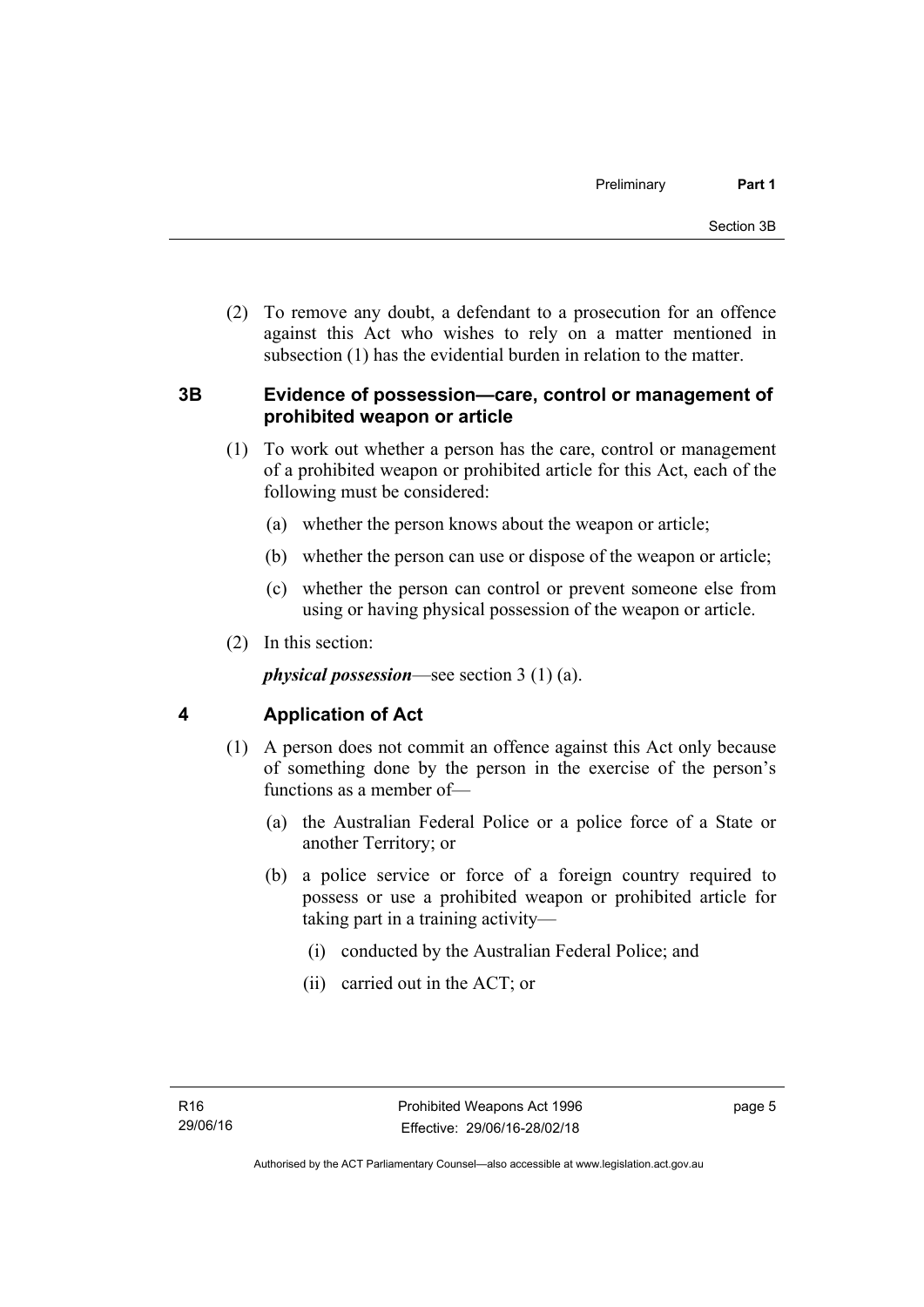- (c) the Defence Force; or
- (d) a visiting force within the meaning of the *[Defence \(Visiting](http://www.comlaw.gov.au/Series/C1963A00081)  [Forces\) Act 1963](http://www.comlaw.gov.au/Series/C1963A00081)* (Cwlth); or
- (e) the Australian Cadet Corps established under the *[Defence](http://www.comlaw.gov.au/Series/C1903A00020)  [Act 1903](http://www.comlaw.gov.au/Series/C1903A00020)* (Cwlth); or
- (f) the council of the Australian War Memorial or of the staff of the memorial who, in the exercise of his or her functions and duties in accordance with the *[Australian War Memorial](http://www.comlaw.gov.au/Series/C2004A02305)  [Act 1980](http://www.comlaw.gov.au/Series/C2004A02305)* (Cwlth), has in his or her possession a prohibited weapon, forming part of the memorial collection within the meaning of that Act; or
- (g) the council of the National Museum of Australia or of the staff of the museum who, in the exercise of his or her functions and duties in accordance with the *[National Museum of Australia](http://www.comlaw.gov.au/Series/C2004A02316)  [Act 1980](http://www.comlaw.gov.au/Series/C2004A02316)* (Cwlth), has in his or her possession a prohibited weapon forming part of the memorial collection under that Act.
- *Note* A reference to an Act includes a reference to the statutory instruments made or in force under the Act, including regulations and permits (see *[Legislation Act 2001](http://www.legislation.act.gov.au/a/2001-14)*, s 104).
- (2) A corrections officer does not commit an offence against this Act only because of something done by the officer in the exercise of the officer's functions.
	- *Note Corrections officer*, *exercise* and *function* are defined in the [Legislation Act,](http://www.legislation.act.gov.au/a/2001-14) dict, pt 1.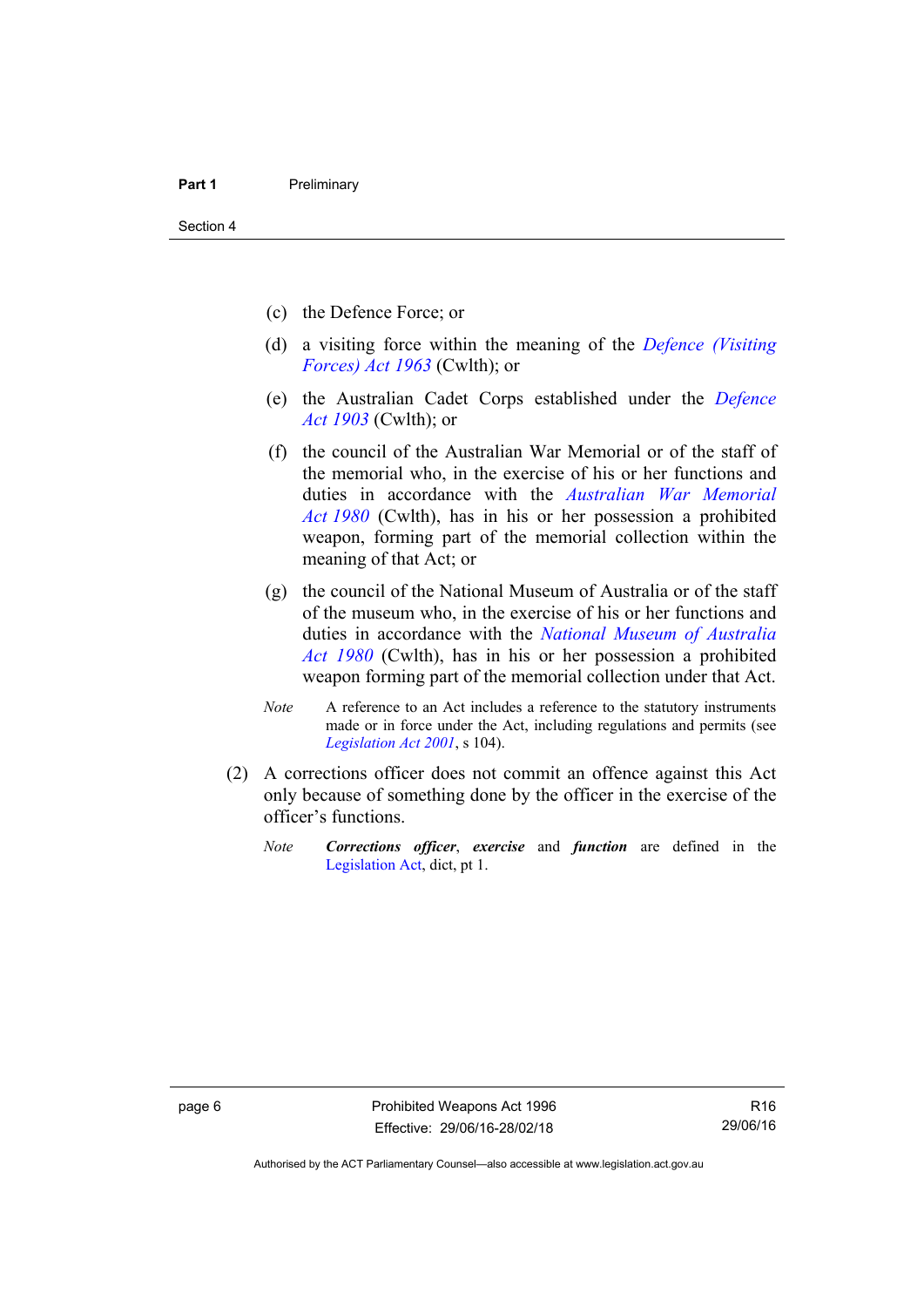## <span id="page-12-0"></span>**Part 1A Important concepts**

## <span id="page-12-1"></span>**4A Meaning of** *prohibited weapon***—Act**

(1) In this Act:

*prohibited weapon*—

- (a) means—
	- (i) a weapon or thing described in schedule 1; and
	- (ii) a weapon or thing prescribed by regulation; and
	- (iii) something declared to be a prohibited weapon under section 4L; and
- (b) includes a modified prohibited weapon.
- (2) However, *prohibited weapon* does not include something declared not to be a prohibited weapon under section 4L.
- (3) A regulation may amend schedule 1—
	- (a) by adding the name or description of a weapon or thing; or
	- (b) by amending a name or description of a prohibited weapon to more accurately describe the weapon; or
	- (c) by omitting the name and description of a prohibited weapon.
- (4) In this section:

*modified prohibited weapon* means a weapon or thing that would be a prohibited weapon if—

- (a) it did not have something missing from it, or a defect or obstruction; or
- (b) something had not been added to it.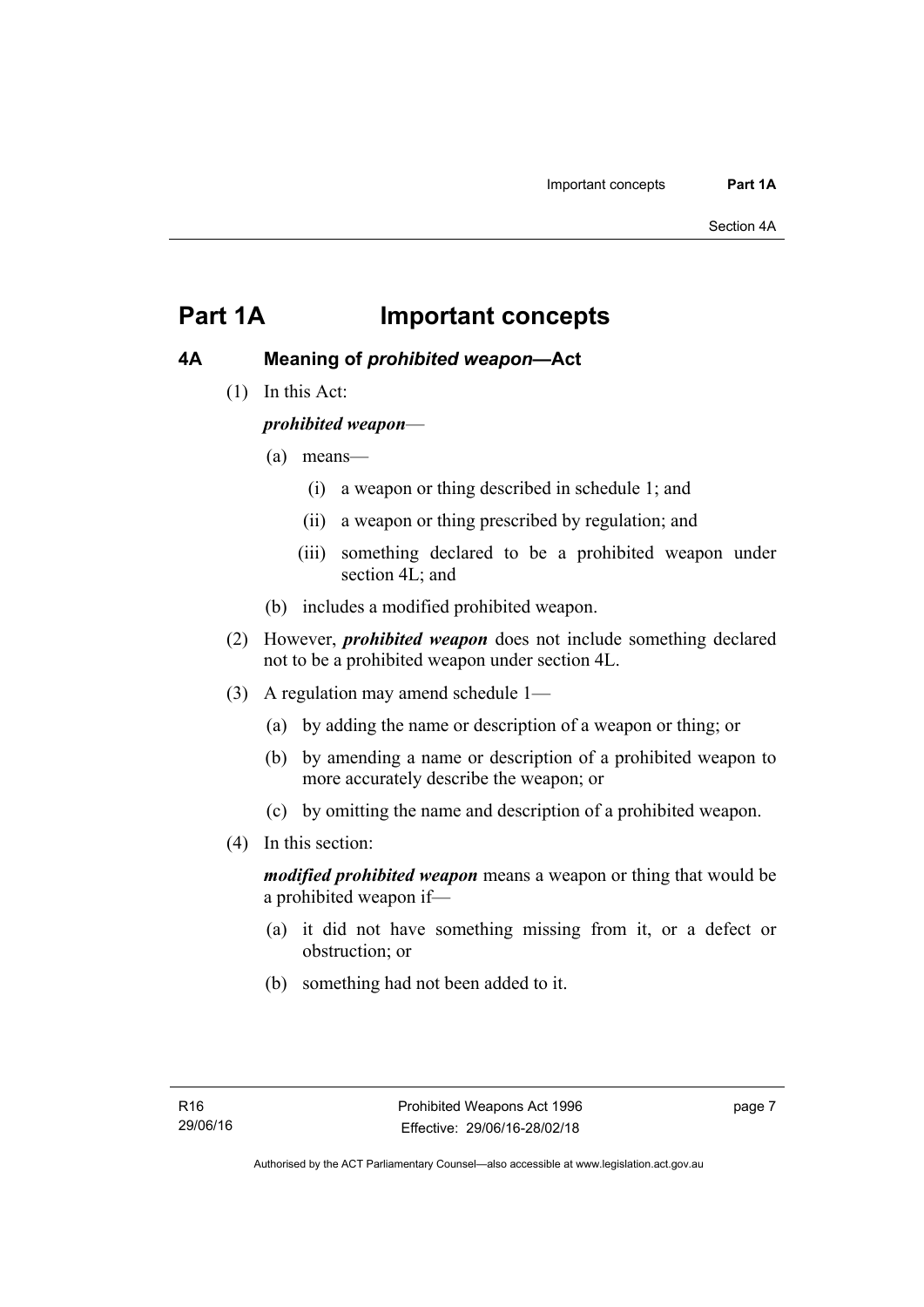#### **Part 1A** Important concepts

Section 4B

### <span id="page-13-0"></span>**4B Meaning of** *prohibited article***—Act**

(1) In this Act:

#### *prohibited article*—

- (a) means—
	- (i) an article described in schedule 2; and
	- (ii) an article prescribed by regulation; and
	- (iii) something declared to be a prohibited article under section 4L; and
- (b) includes a modified prohibited article.
- (2) However, *prohibited article* does not include something declared not to be a prohibited article under section 4L.
- (3) A regulation may amend schedule 2—
	- (a) by adding the name or description of an article; or
	- (b) by amending a name or description of a prohibited article to more accurately describe the article; or
	- (c) by omitting the name and description of a prohibited article.
- (4) In this section:

*modified prohibited article* means an article that would be a prohibited article if—

- (a) it did not have something missing from it, or a defect or obstruction; or
- (b) something had not been added to it.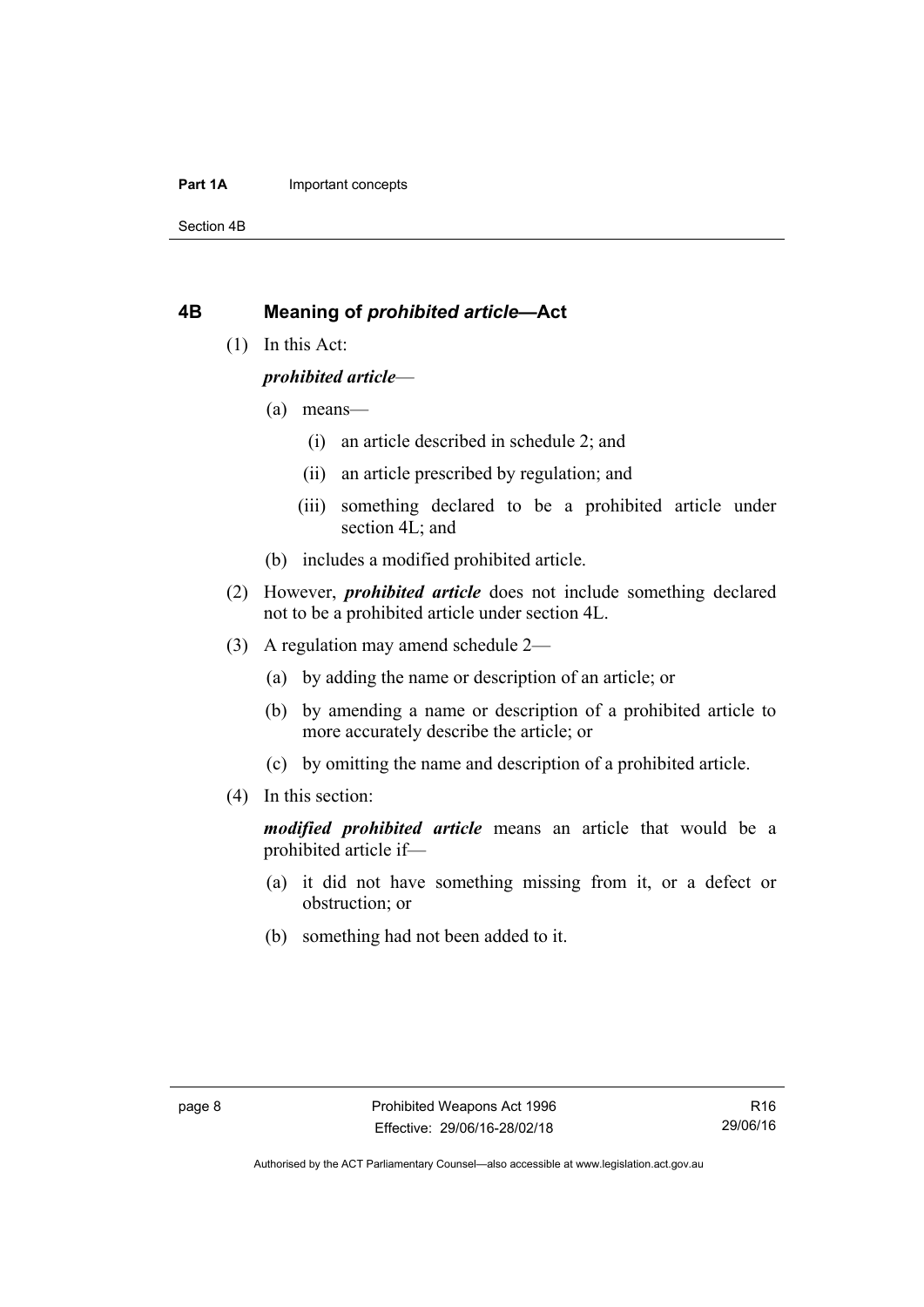# <span id="page-14-0"></span>**Part 1B Unregulated weapons**

## <span id="page-14-1"></span>**4C Meaning of** *unregulated weapon***—Act**

In this Act:

*unregulated weapon*—a thing is an *unregulated weapon* if—

- (a) the thing is designed, made or altered to be used as a weapon; and
- (b) the only practical use of the thing is as a weapon; and
- (c) the thing is not a prohibited weapon; and
- (d) the possession or use of the thing is not authorised under this Act.

## <span id="page-14-2"></span>**4CA Meaning of** *connected***—pt 1B**

In this part:

*connected*—a thing is *connected* with an offence if—

- (a) the offence has been committed in relation to it; or
- (b) it will provide evidence of the commission of the offence; or
- (c) it was used, is being used, or is intended to be used, to commit the offence.

## <span id="page-14-3"></span>**4D Unregulated weapons—seizure by police**

A police officer may seize a thing if the police officer believes on reasonable grounds that the thing is an unregulated weapon and that the seizure is necessary—

- (a) because the thing would pose a risk to the safety of anyone if used; and
- (b) to prevent the thing from being used or concealed, lost or destroyed.

page 9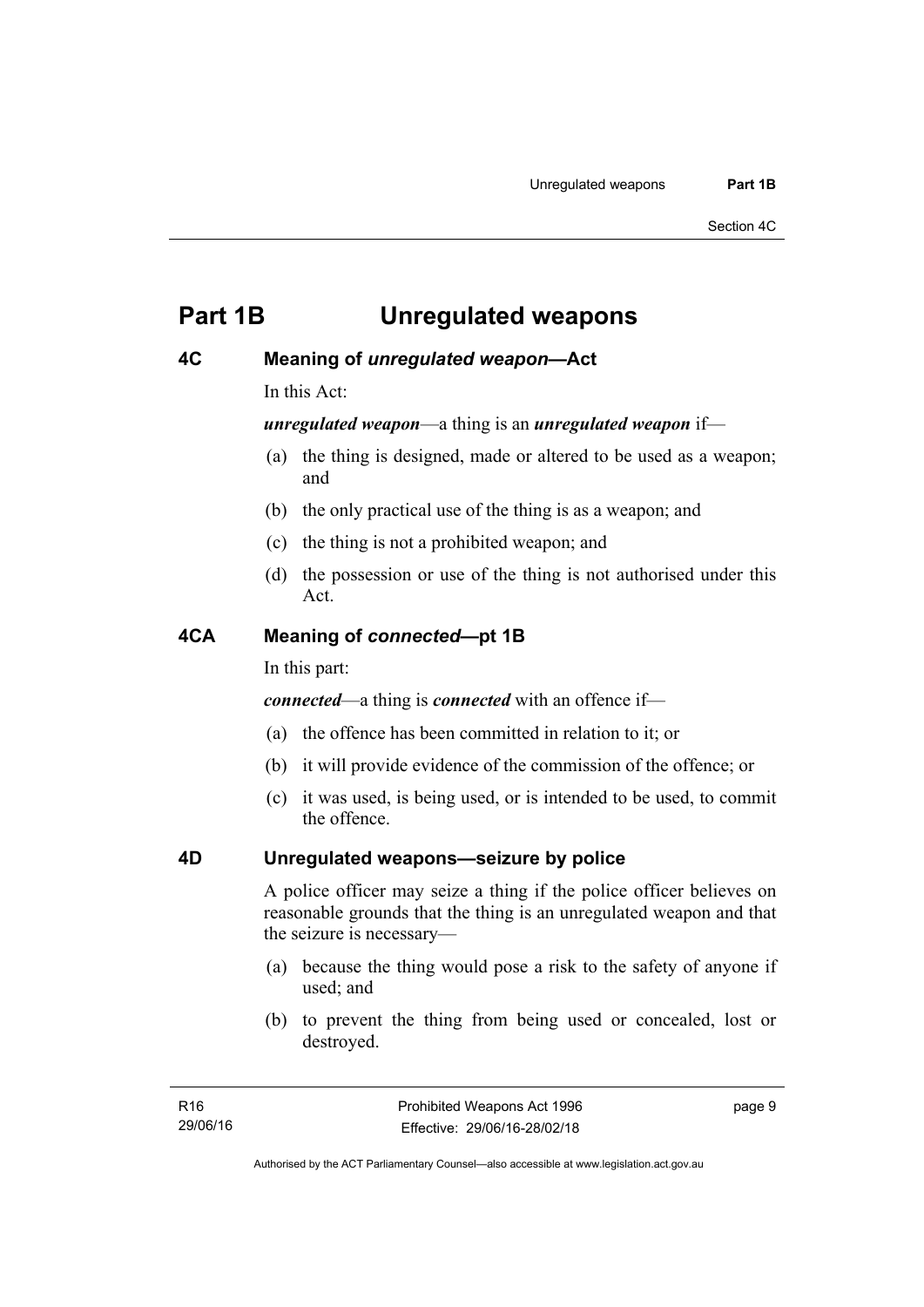#### **Part 1B** Unregulated weapons

Section 4E

#### <span id="page-15-0"></span>**4E Unregulated weapons—receipt for seizure**

- (1) A police officer who seizes a thing under section 4D must give a receipt for the thing to the person from whom it was seized.
- (2) If, for any reason, it is not practicable to comply with subsection (1), the police officer must leave the receipt, secured conspicuously, at the premises where it was seized (the *place of seizure*).
- (3) The receipt must include the following:
	- (a) a description of the thing seized;
	- (b) an explanation of why the thing was seized;
	- (c) the police officer's name, and how to contact the officer;
	- (d) if the thing is removed from the place of seizure under section 4F—the address of the place to which the thing is removed.

### <span id="page-15-1"></span>**4F Unregulated weapons—examination**

- (1) A police officer who seizes a thing under section 4D (Unregulated weapons—seizure by police) may remove the thing from the premises where it was seized to another place for examination or processing, for not longer than 7 days (the *7-day period*).
- (2) A police officer may apply to the Magistrates Court for an extension of the 7-day period if the officer believes on reasonable grounds that the thing cannot be examined or processed within that time.
- (3) The police officer must, if practicable, give notice of the application to the person from whom the thing was seized, and the person is entitled to be heard on the application.
- (4) The court may order the extension if satisfied on reasonable grounds that the thing cannot be examined or processed within the 7-day period.

R16 29/06/16

Authorised by the ACT Parliamentary Counsel—also accessible at www.legislation.act.gov.au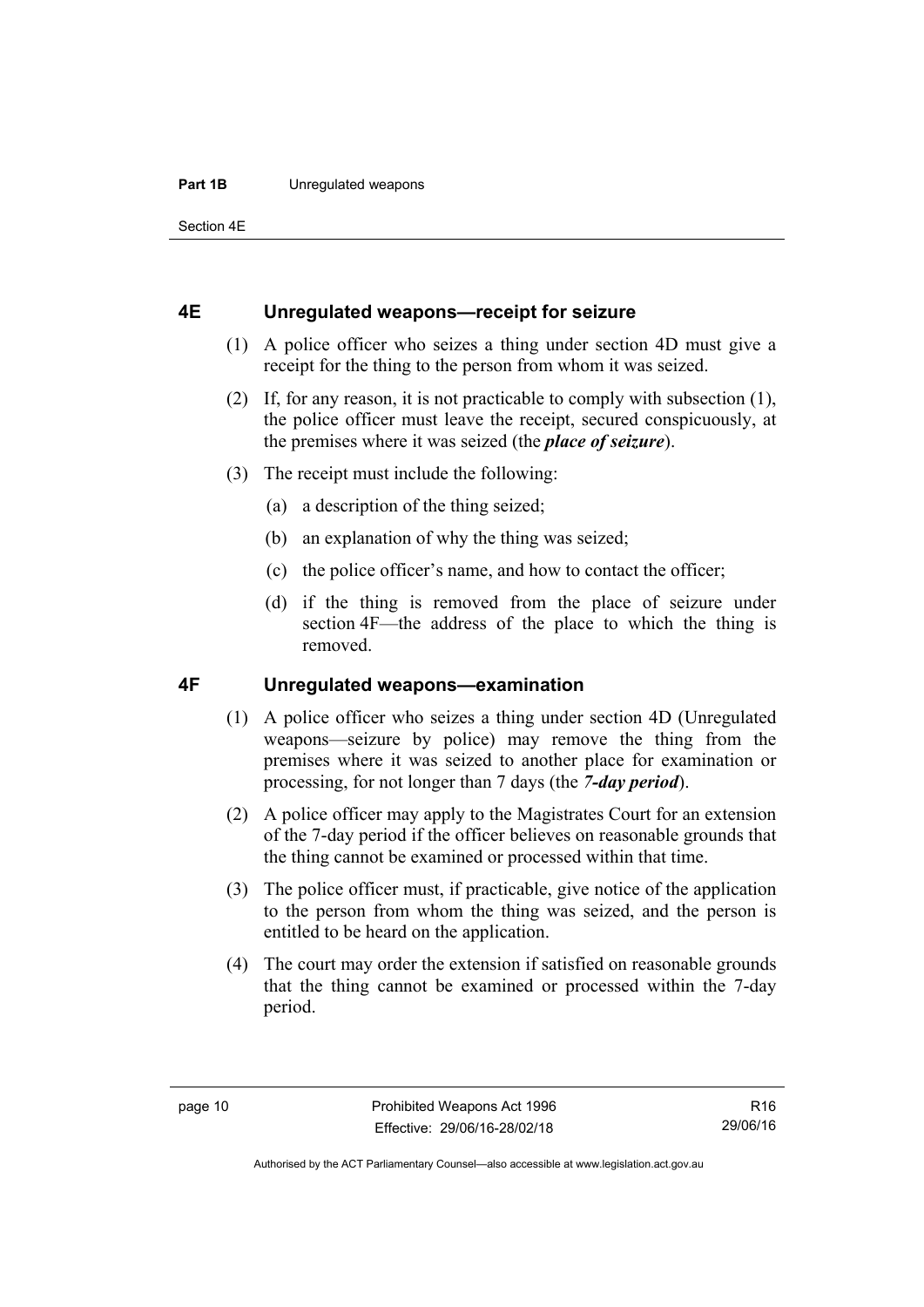(5) If a thing is moved to another place under this section, the police officer must, if practicable, tell the person from whom the thing was seized (or the person's representative) the results of the examination or processing.

## <span id="page-16-0"></span>**4G Unregulated weapons—access to things seized**

A person who would, apart from the seizure, be entitled to inspect a thing seized under section 4D (Unregulated weapons—seizure by police) may inspect it.

## <span id="page-16-1"></span>**4H Unregulated weapons—review of decision to seize**

- (1) The registrar must review each seizure under section 4D (Unregulated weapons—seizure by police) and order the return of the thing to the person from whom it was seized if—
	- (a) when seized, the thing was not—
		- (i) an unregulated weapon; or
		- (ii) a prohibited weapon; or
	- (b) within 30 days after the day of seizure, the thing is not a prohibited weapon; or
	- (c) the registrar has no reasonable grounds to believe that the thing is connected with an offence against any of the following:
		- (i) this Act;
		- (ii) the *[Firearms Act 1996](http://www.legislation.act.gov.au/a/1996-74)*;
		- (iii) the *[Crimes Act 1900](http://www.legislation.act.gov.au/a/1900-40);*
		- (iv) the [Criminal Code;](http://www.legislation.act.gov.au/a/2002-51)
		- (v) another law prescribed by regulation.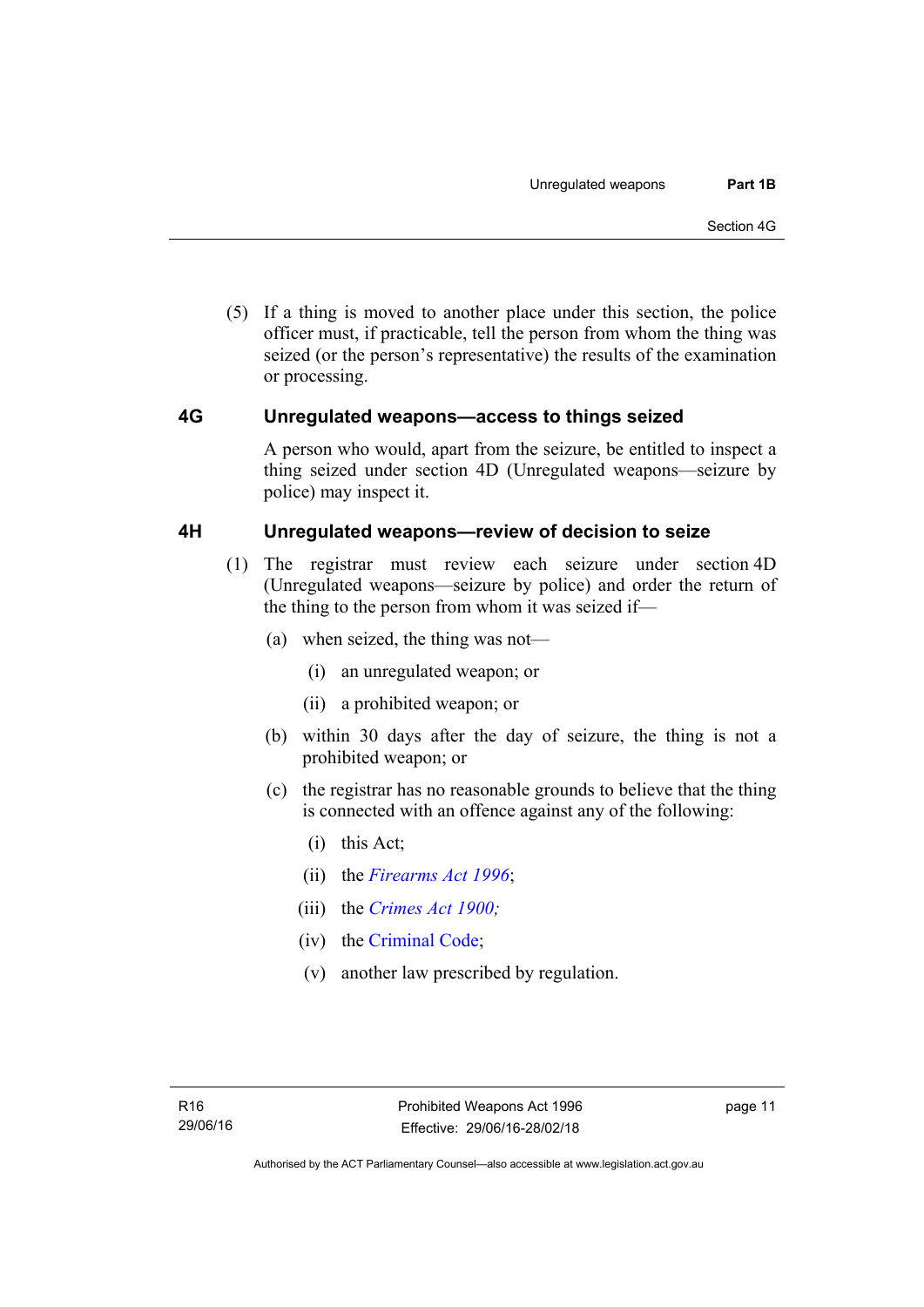#### **Part 1B** Unregulated weapons

Section 4I

- (2) If a thing is ordered to be returned under subsection (1) to the person from whom it was seized, but it cannot be returned, the Territory must pay reasonable compensation to the owner of the thing for its loss.
- (3) In this section:

*offence* includes an offence that there are reasonable grounds for believing has been, is being or will be, committed.

### <span id="page-17-0"></span>**4I Unregulated weapons—forfeiture**

- (1) A thing seized under section 4D (Unregulated weapons—seizure by police) is forfeited to the Territory if there is no requirement under section 4H—
	- (a) to return the thing to the person from whom it was seized; or
	- (b) to pay compensation for the thing.
- (2) A thing forfeited to the Territory may be destroyed or otherwise disposed of as the director-general directs.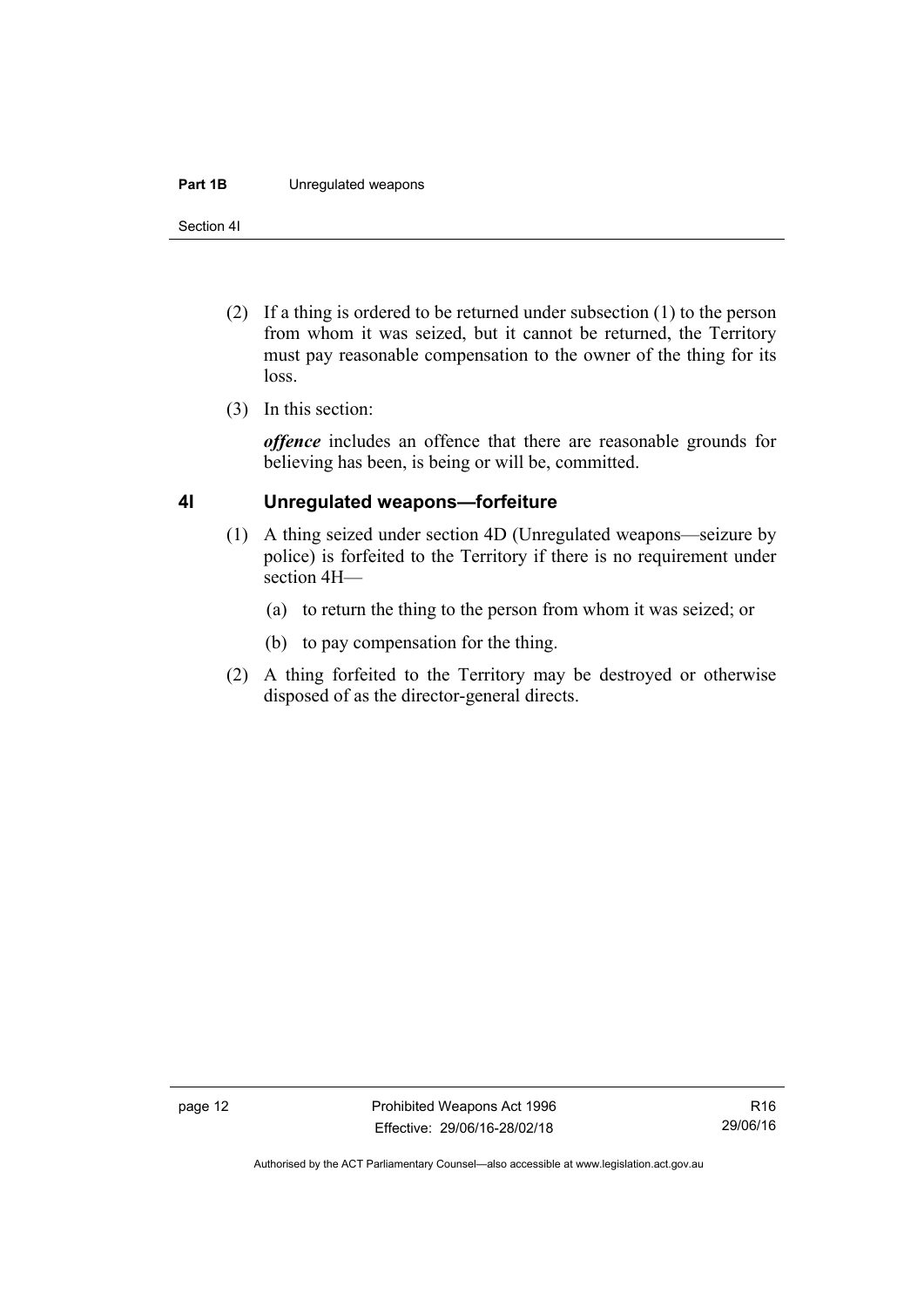## <span id="page-18-0"></span>**Part 1C Minister's guidelines**

## <span id="page-18-1"></span>**4K Minister's guidelines**

- (1) The Minister may make guidelines about the making of a decision by the registrar under section 4L.
- (2) The registrar must comply with any guidelines under this section.
- (3) A guideline is a disallowable instrument.
	- *Note* A disallowable instrument must be notified, and presented to the Legislative Assembly, under the [Legislation Act.](http://www.legislation.act.gov.au/a/2001-14)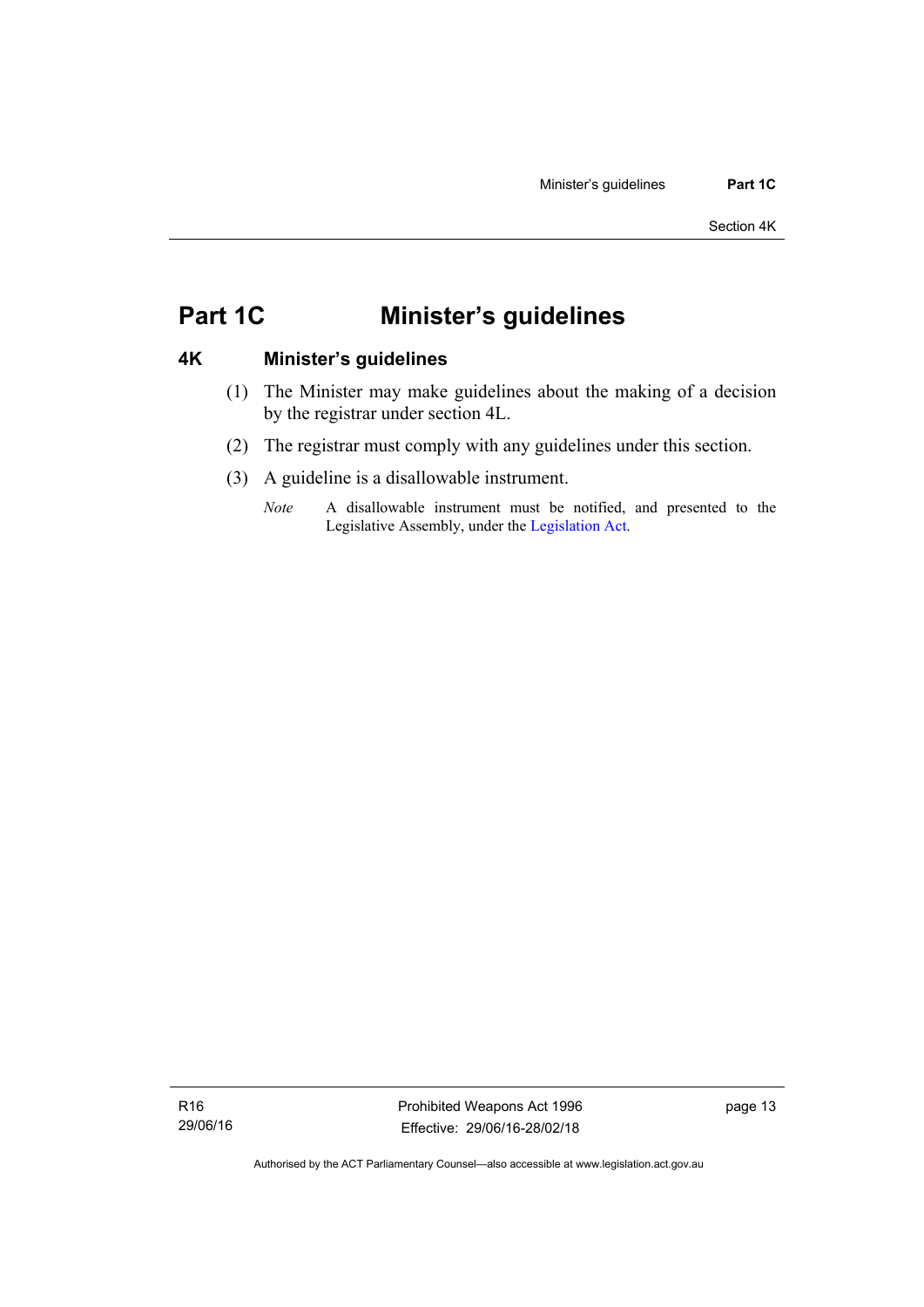Section 4L

## <span id="page-19-0"></span>**Part 1D Declarations about prohibited articles and weapons**

#### <span id="page-19-1"></span>**4L Prohibited articles and weapons declarations by registrar**

- (1) The registrar may, in accordance with any guidelines under section 4K (Minister's guidelines), do any of the following:
	- (a) declare something to be a prohibited article;
	- (b) declare an unregulated weapon to be a prohibited weapon;
	- (c) declare that something is not a prohibited article or prohibited weapon.
- (2) A declaration remains in force for 3 months beginning on the day after the day the declaration is notified under the [Legislation Act.](http://www.legislation.act.gov.au/a/2001-14)
- (3) A declaration is a disallowable instrument.
	- *Note* A disallowable instrument must be notified, and presented to the Legislative Assembly, under the [Legislation Act.](http://www.legislation.act.gov.au/a/2001-14)
- (4) The registrar must give additional public notice of the declaration.
	- *Note Public notice* means notice on an ACT Government website or in a daily newspaper circulating in the ACT (see [Legislation Act](http://www.legislation.act.gov.au/a/2001-14), dict, pt 1). The requirement in s (4) is in addition to the requirement for notification on the legislation register as a disallowable instrument.

#### <span id="page-19-2"></span>**4M Effect of certain declarations**

A person does not commit an offence against this Act in relation to the possession or use of a thing that is the subject of a declaration under section 4L (1) (a) or (b) if the elements of the offence happen less than 2 days after the day the declaration is notified under the [Legislation Act](http://www.legislation.act.gov.au/a/2001-14).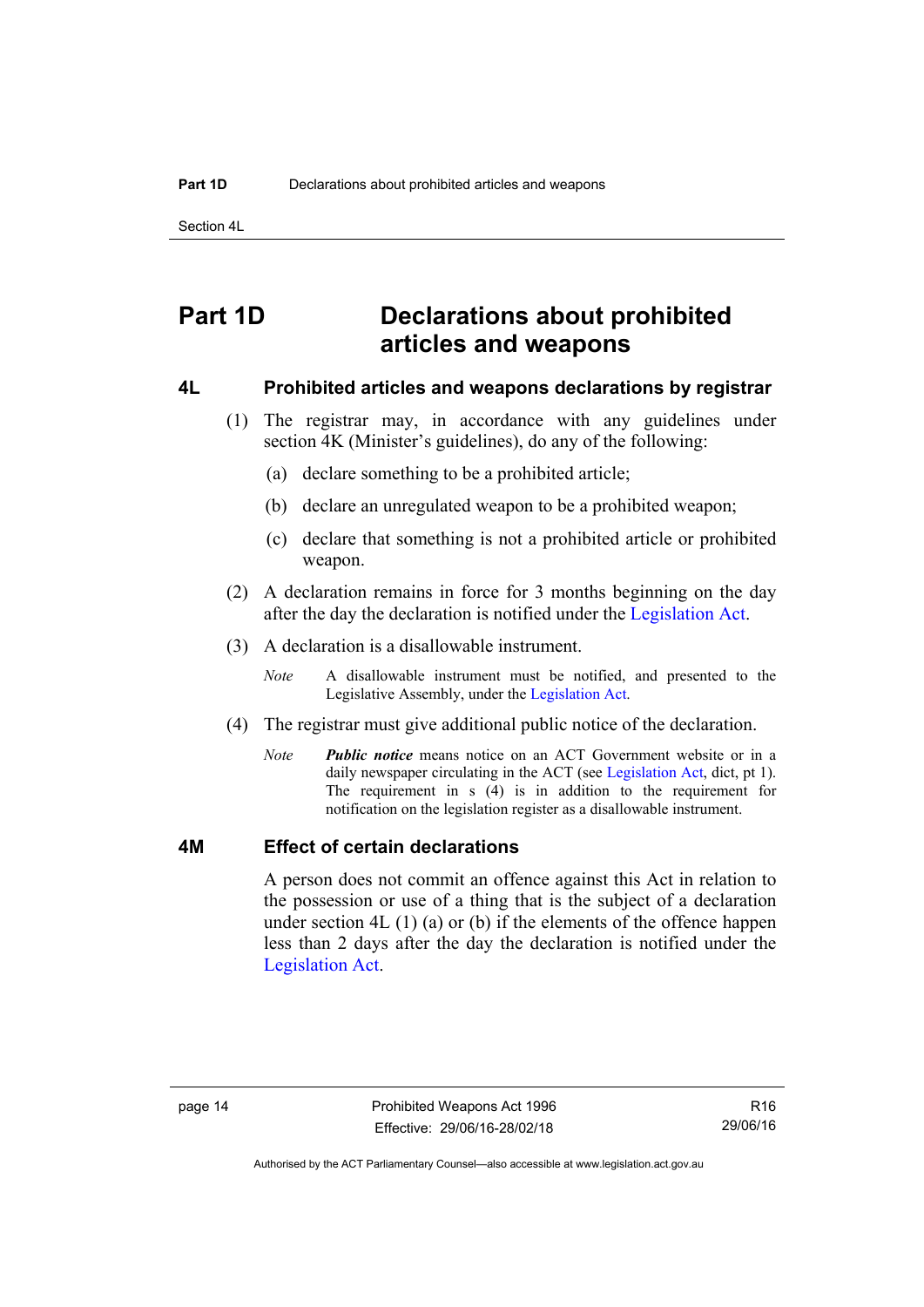## <span id="page-20-0"></span>**Part 2 Offences**

## <span id="page-20-1"></span>**5 Offence—unauthorised possession or use of prohibited weapons**

A person commits an offence if the person—

- (a) possesses or uses a prohibited weapon; and
- (b) is not authorised by a permit, or otherwise under this Act, to possess or use the weapon.

Maximum penalty: 500 penalty units, imprisonment for 5 years or both.

*Note* A reference to an Act includes a reference to the statutory instruments made or in force under the Act, including any regulation (see [Legislation Act,](http://www.legislation.act.gov.au/a/2001-14) s 104).

<span id="page-20-2"></span>**6 Offence—unauthorised possession or use of prohibited articles** 

A person commits an offence if the person—

- (a) possesses or uses a prohibited article; and
- (b) is not authorised by a permit, or otherwise under this Act, to possess or use the article.

Maximum penalty: 200 penalty units, imprisonment for 2 years or both.

*Note* A reference to an Act includes a reference to the statutory instruments made or in force under the Act, including any regulation (see [Legislation Act,](http://www.legislation.act.gov.au/a/2001-14) s 104).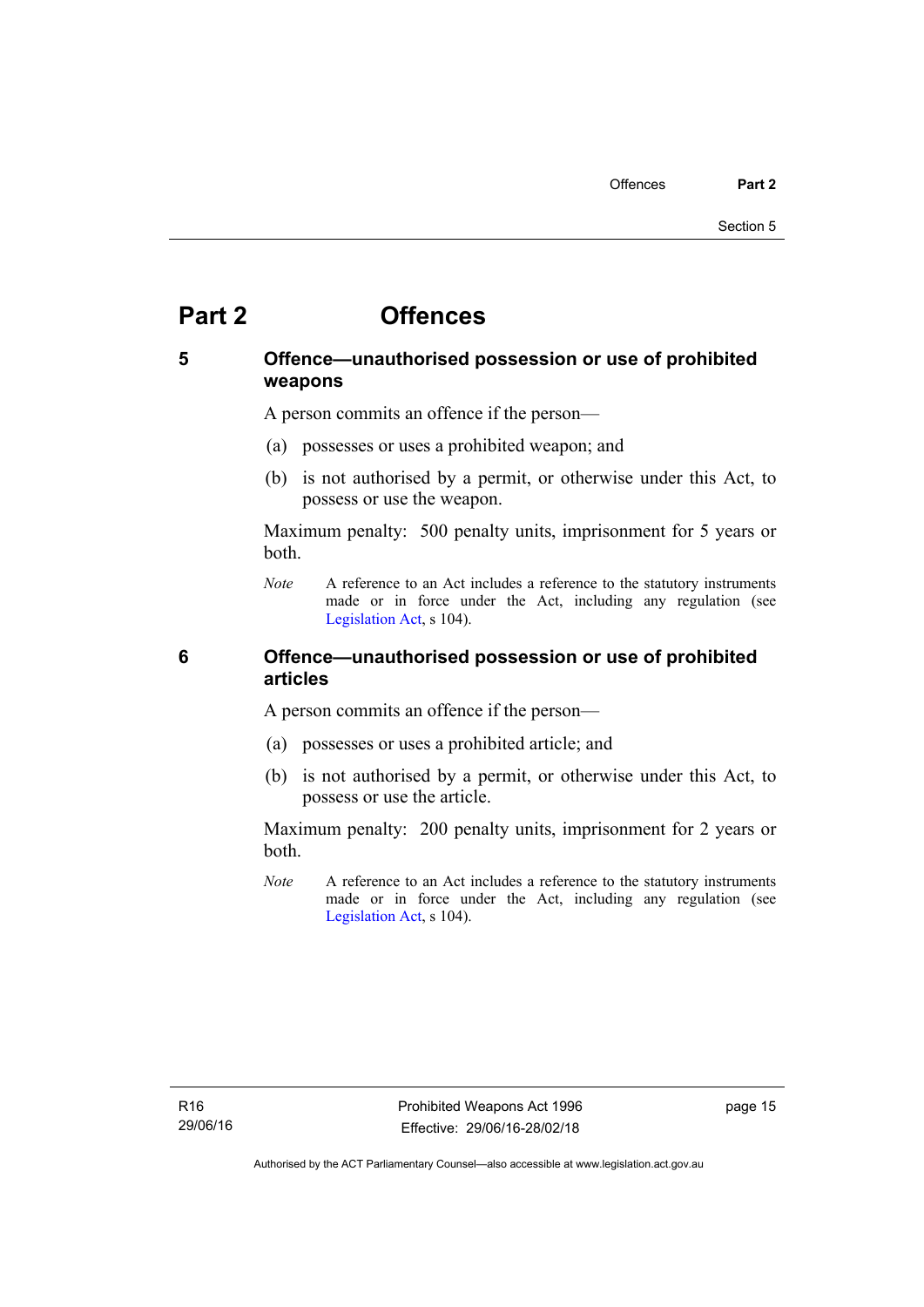### <span id="page-21-0"></span>**6A Declarations about authorised possession and use of laser pointers**

- (1) The registrar may, in accordance with any guidelines under section 6B, declare that the possession or use of a laser pointer is authorised.
	- *Note 1* A power to make a statutory instrument includes power to make different provision in relation to different matters or different classes of matters (see [Legislation Act,](http://www.legislation.act.gov.au/a/2001-14) s 48.)
	- *Note 2* A reference to an Act includes a reference to a provision of an Act (see [Legislation Act,](http://www.legislation.act.gov.au/a/2001-14) s 7 (3)).
- (2) A declaration may provide for the authorisation—
	- (a) to apply generally or in a particular case; or
	- (b) to be conditional.
- (3) A declaration is a disallowable instrument.

*Note* A disallowable instrument must be notified, and presented to the Legislative Assembly, under the [Legislation Act.](http://www.legislation.act.gov.au/a/2001-14)

(4) In this section:

*laser pointer* means a prohibited weapon that is a hand-held article, commonly known as a laser pointer, designed or adapted to emit a laser beam with an accessible emission level of greater than 1mW.

## <span id="page-21-1"></span>**6B Guidelines for declarations under section 6A**

- (1) The Minister may make guidelines about the making of a declaration under section 6A.
- (2) The registrar must comply with any guidelines under this section.
- (3) A guideline is a disallowable instrument.
	- *Note* A disallowable instrument must be notified, and presented to the Legislative Assembly, under the [Legislation Act.](http://www.legislation.act.gov.au/a/2001-14)

R16 29/06/16

Authorised by the ACT Parliamentary Counsel—also accessible at www.legislation.act.gov.au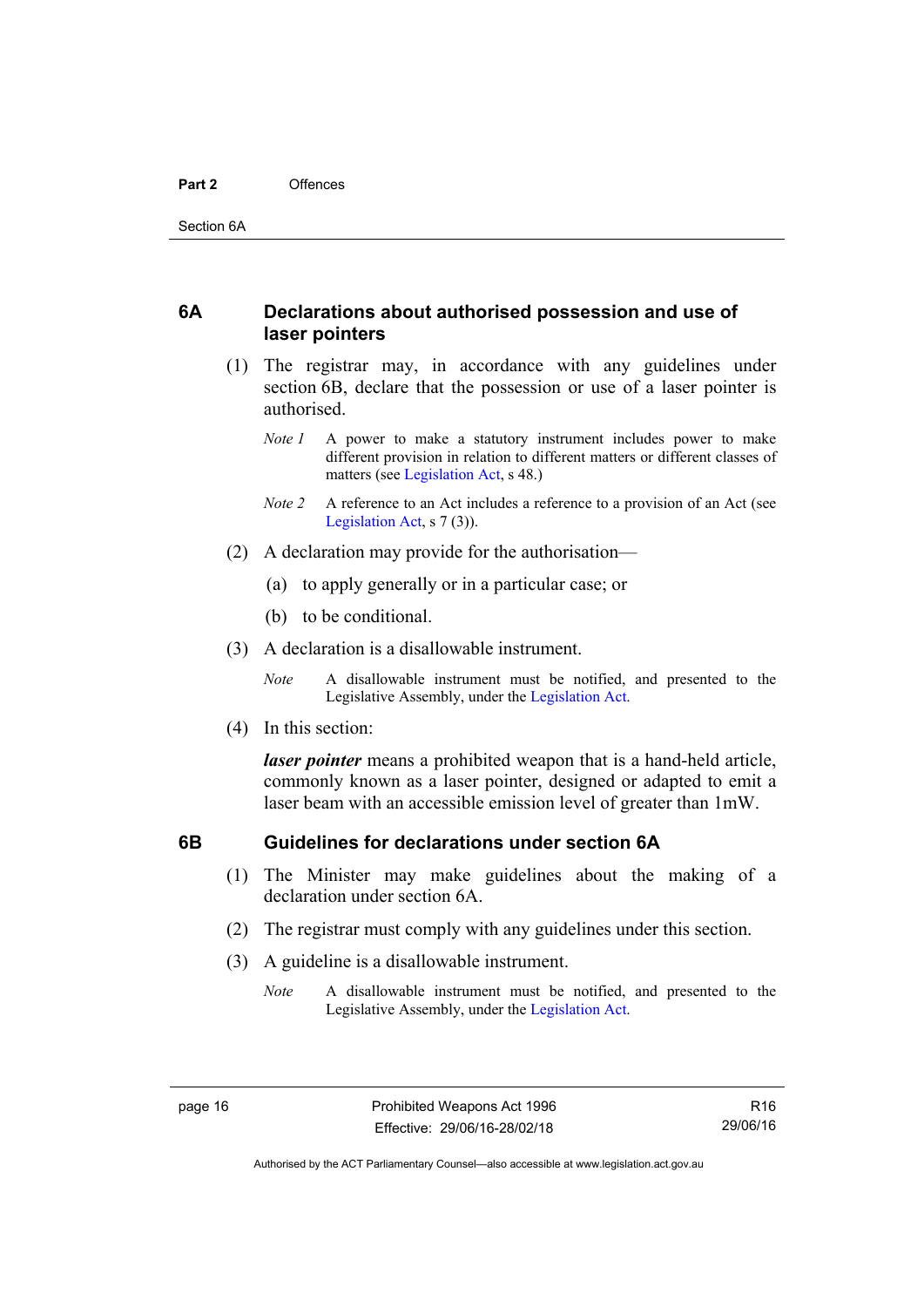## <span id="page-22-0"></span>**7 Inspection of prohibited weapons or articles by police**

- (1) A person who possesses a prohibited weapon or prohibited article must, on demand made by a police officer at any time, produce for inspection by that officer—
	- (a) the weapon or article; and
	- (b) any permit that authorises the person to possess the weapon or article.

Maximum penalty: 50 penalty units.

- (2) A person commits an offence against subsection (1) only if the police officer, when making the demand, explains to the person that failure to comply with the demand is an offence against this Act.
- (3) In subsection (1), a reference to a *prohibited weapon* or a *prohibited article* includes a reference to a part of a prohibited weapon or a prohibited article.

## <span id="page-22-1"></span>**8 Offence—disposal of prohibited weapons and articles by unauthorised holders**

- (1) A person commits an offence if—
	- (a) the person has possession of a prohibited weapon or prohibited article; and
	- (b) the person is not, or is no longer, authorised by a permit or otherwise under this Act to possess the weapon or article; and
	- (c) within 7 days after the day the person comes into possession of, or is no longer authorised to possess, the weapon or article, the person fails—
		- (i) to surrender the weapon or article to a police officer; or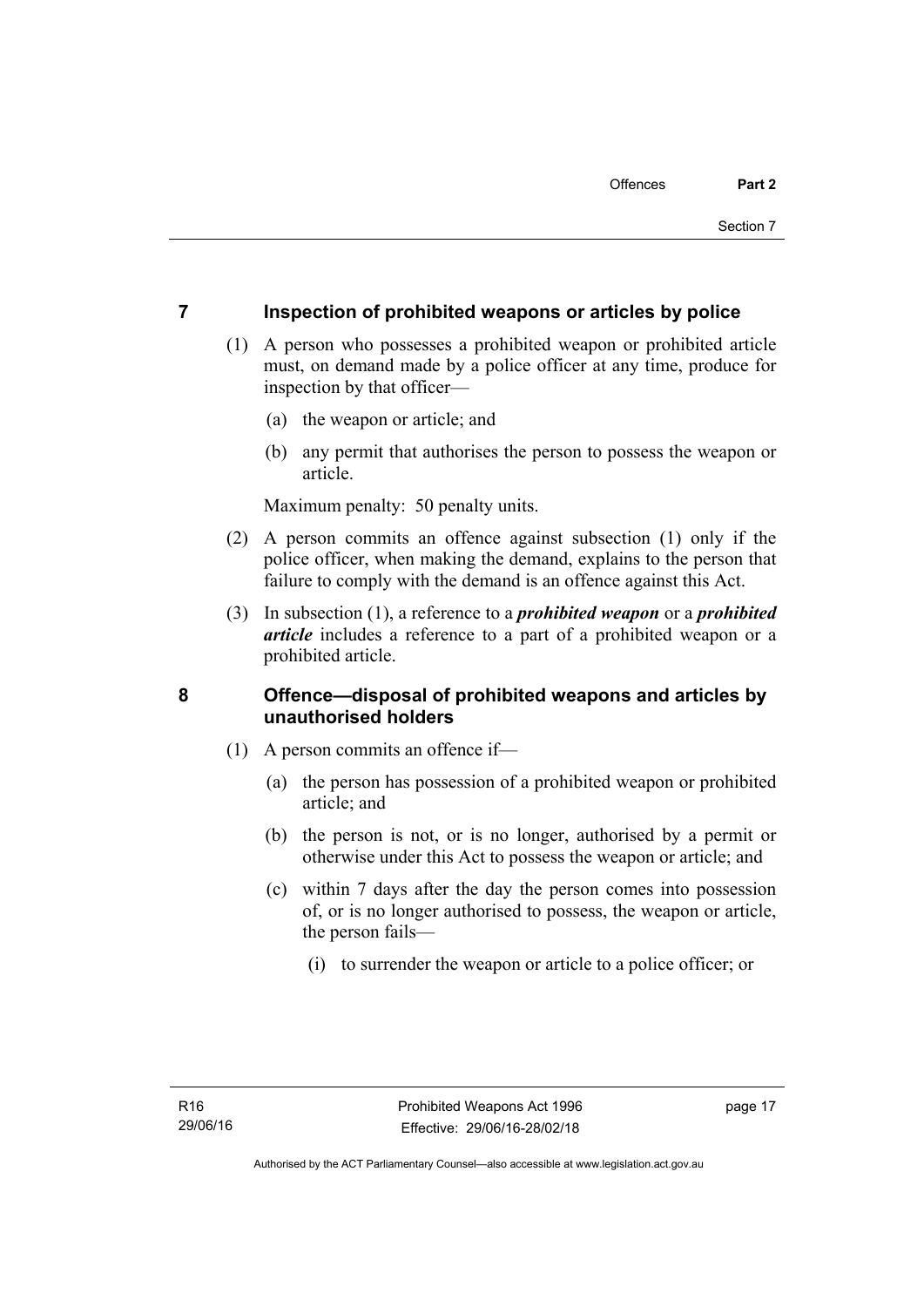(ii) to dispose of the weapon or article to someone who is authorised by a permit to possess it.

Maximum penalty: 50 penalty units, imprisonment for 6 months or both.

- (2) A person does not contravene any other provision of this Act because the person—
	- (a) disposed of or surrendered a prohibited weapon or prohibited article in accordance with this section; or
	- (b) accepted a prohibited weapon or prohibited article under this section.

page 18 **Prohibited Weapons Act 1996** Effective: 29/06/16-28/02/18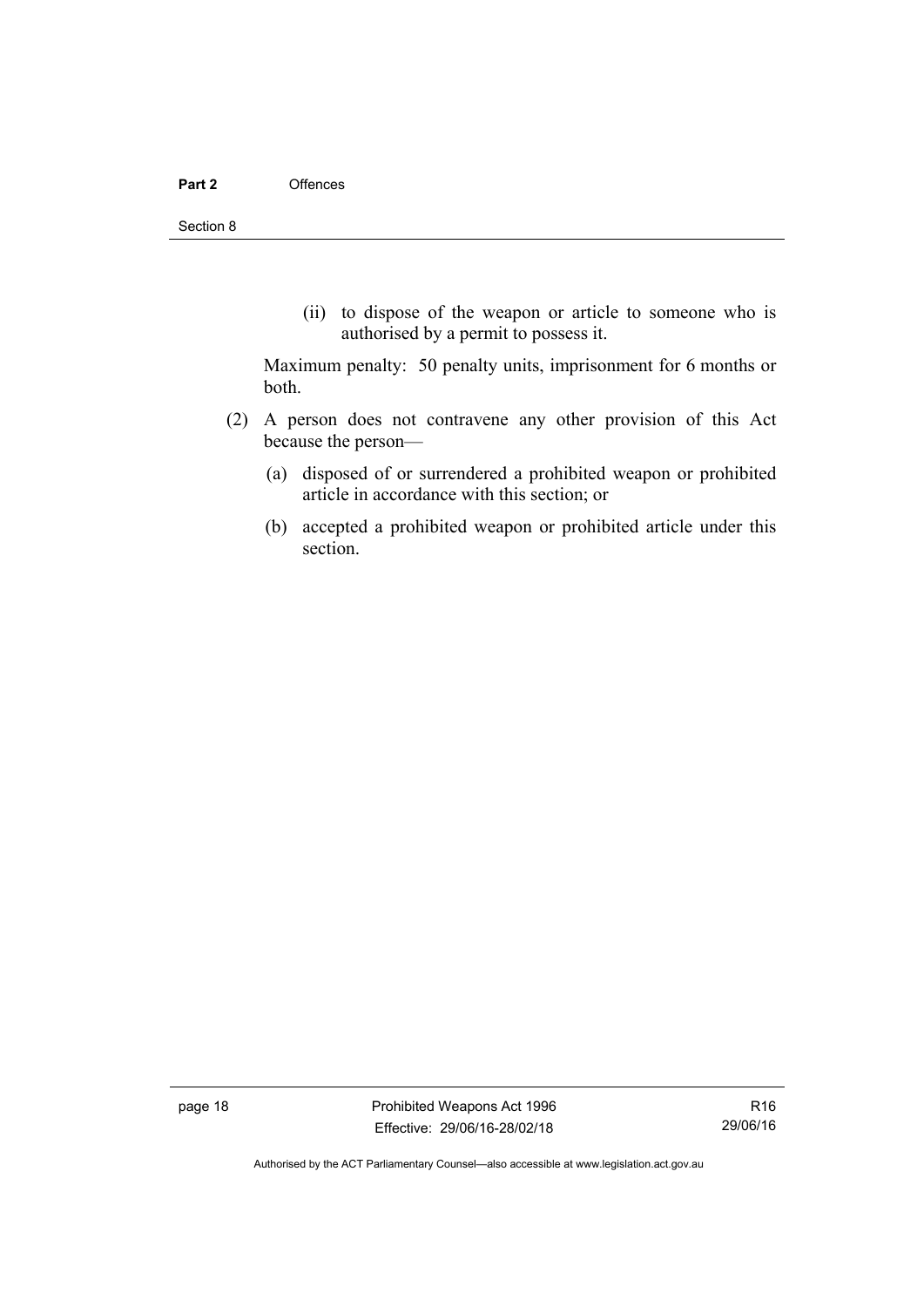# <span id="page-24-0"></span>**Part 3 Permits**

## <span id="page-24-1"></span>**9 Permits**

- (1) The registrar may issue a permit authorising—
	- (a) the possession or the possession and use of a prohibited weapon; or
	- (b) the possession of a prohibited article.
- (2) The regulations may provide for mandatory or discretionary grounds for refusing the issue of a permit.
- (3) A permit may be issued subject to conditions.
- (4) The conditions may provide for the expiration of the permit, limit the authority it confers and impose requirements on the person to whom the permit is issued.
- (5) The registrar may, for any reason the registrar considers sufficient, cancel a permit by causing written notice of its cancellation to be served on the person to whom the permit was issued.
- (6) A person to whom a permit was issued may surrender the permit for cancellation.

## <span id="page-24-2"></span>**11 Contravention of conditions**

A person to whom a permit is issued must not contravene any requirement made by the conditions of a permit.

Maximum penalty: 50 penalty units.

## <span id="page-24-3"></span>**12 Production of permit**

- (1) A person to whom a permit is issued must, on demand of a police officer at any time—
	- (a) produce the permit for inspection by the police officer if the person has the permit in his or her possession; or

page 19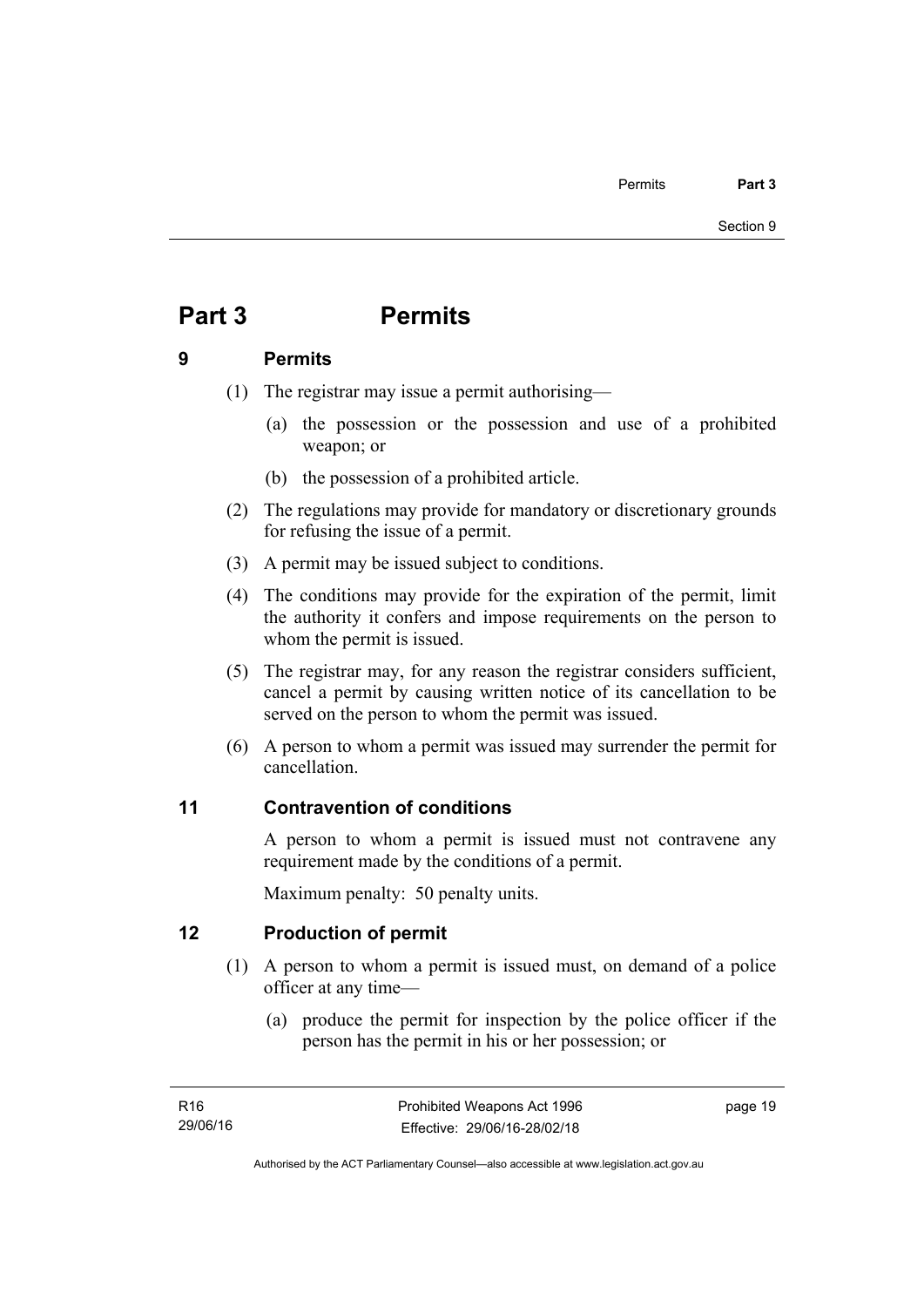(b) state the person's full name and usual place of residence to the police officer.

Maximum penalty: 50 penalty units, imprisonment for 6 months or both.

 (2) A person commits an offence against subsection (1) only if the police officer, when making the demand, explains to the person that failure to comply with the demand is an offence against this Act.

## <span id="page-25-0"></span>**13 Surrender of cancelled permit**

If a permit is cancelled or expires, the person to whom it was issued must within 7 days of that cancellation or expiry, surrender it to the registrar.

Maximum penalty: 50 penalty units, imprisonment for 6 months or both.

page 20 **Prohibited Weapons Act 1996** Effective: 29/06/16-28/02/18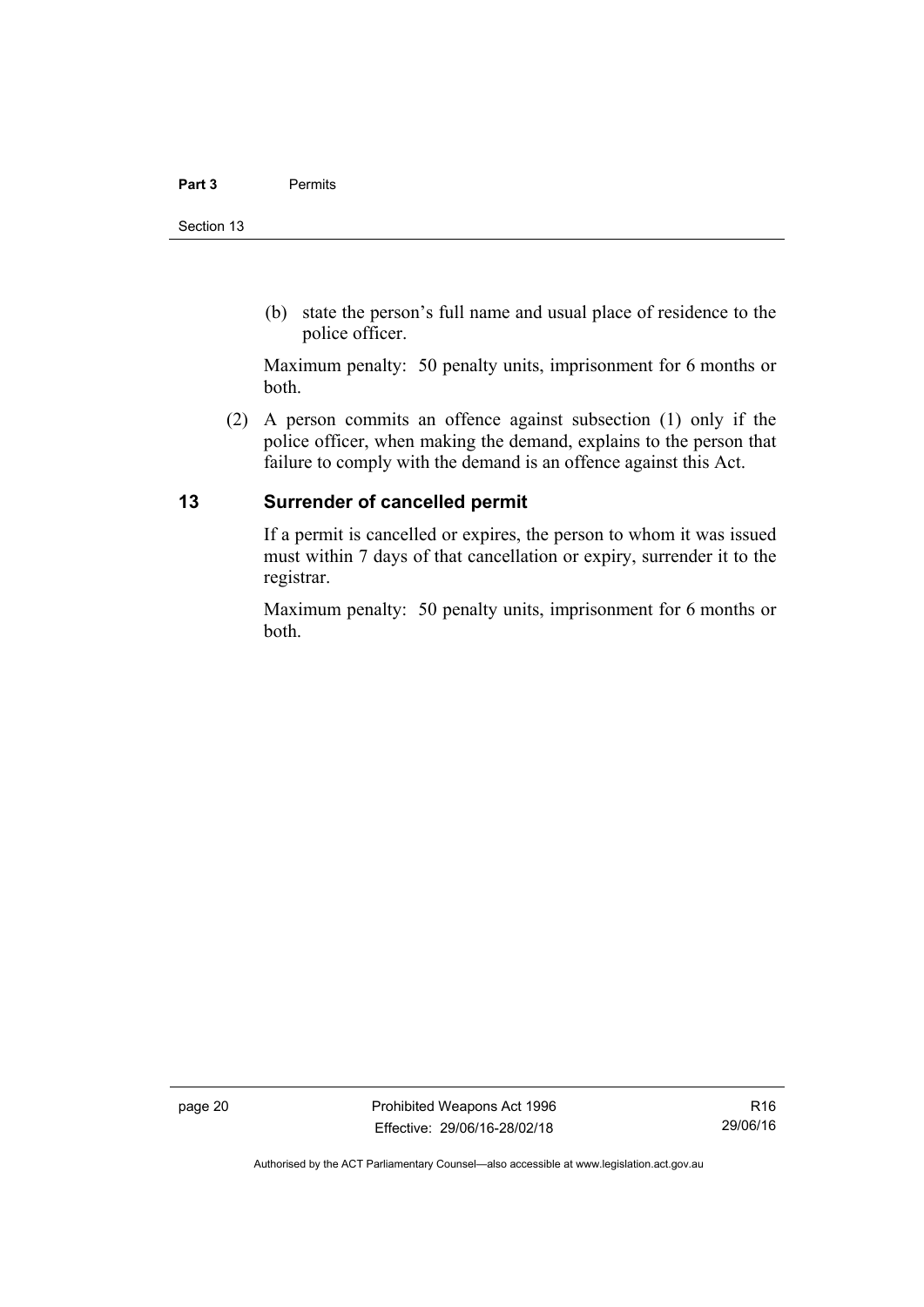## <span id="page-26-0"></span>**Part 3A Notification and review of decisions**

### <span id="page-26-1"></span>**14 Meaning of** *reviewable decision—***pt 3A**

In this part:

*reviewable decision* means a decision mentioned in schedule 3, column 3 under a provision of this Act mentioned in column 2 in relation to the decision.

#### <span id="page-26-2"></span>**14A Reviewable decision notices**

If a person makes a reviewable decision, the person must give a reviewable decision notice to each entity mentioned in schedule 3, column 4 in relation to the decision.

- *Note 1* The person must also take reasonable steps to give a reviewable decision notice to any other person whose interests are affected by the decision (see *[ACT Civil and Administrative Tribunal Act 2008](http://www.legislation.act.gov.au/a/2008-35)*, s 67A).
- *Note 2* The requirements for reviewable decision notices are prescribed under the *[ACT Civil and Administrative Tribunal Act 2008](http://www.legislation.act.gov.au/a/2008-35)*.

#### <span id="page-26-3"></span>**14B Applications for review**

The following may apply to the ACAT for a review of a reviewable decision:

- (a) an entity mentioned in schedule 3, column 4 in relation to the decision;
- (b) any other person whose interests are affected by the decision.
- *Note* If a form is approved under the *[ACT Civil and Administrative Tribunal](http://www.legislation.act.gov.au/a/2008-35)  [Act 2008](http://www.legislation.act.gov.au/a/2008-35)* for the application, the form must be used.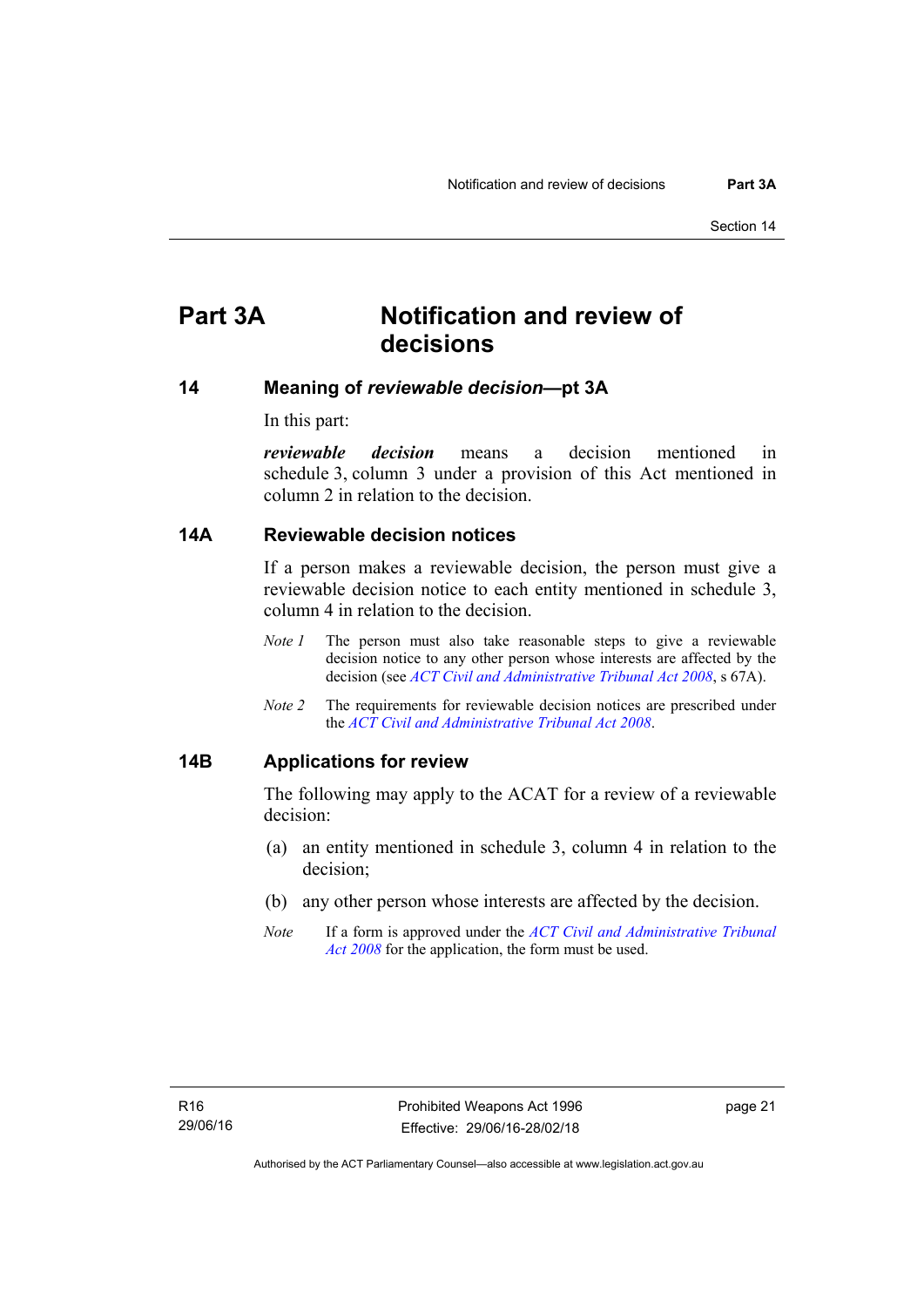#### **Part 4** Miscellaneous

Section 15

## <span id="page-27-0"></span>**Part 4 Miscellaneous**

#### <span id="page-27-1"></span>**15 Information to be supplied**

A person who has possession of a prohibited weapon or prohibited article acquired from another person must, on demand made by a police officer at any time, inform the police officer of—

- (a) the name and address of the person from whom the weapon or article was acquired; and
- (b) the date on which it was acquired.

Maximum penalty: 50 penalty units.

## <span id="page-27-2"></span>**16 Disposal of surrendered or seized prohibited weapons or prohibited articles**

- (1) A magistrate may, on application by a police officer or by any person who claims to be the owner of a prohibited weapon or prohibited article surrendered to or seized by a police officer in accordance with this Act, order that the weapon or article—
	- (a) be forfeited to the Territory; or
	- (b) be returned to the person claiming to be the owner of the weapon or article; or
	- (c) be otherwise disposed of in such manner as the court thinks fit.
- (2) If a person is found guilty of an offence against this Act and a weapon or article has been seized by a police officer in connection with the offence, the court which makes the finding of guilt is taken to have ordered that the weapon or article be forfeited to the Territory.

*Note Found guilty*—see the [Legislation Act,](http://www.legislation.act.gov.au/a/2001-14) dictionary, pt 1.

 (3) A weapon or article forfeited under subsection (2) may be destroyed.

R16 29/06/16

Authorised by the ACT Parliamentary Counsel—also accessible at www.legislation.act.gov.au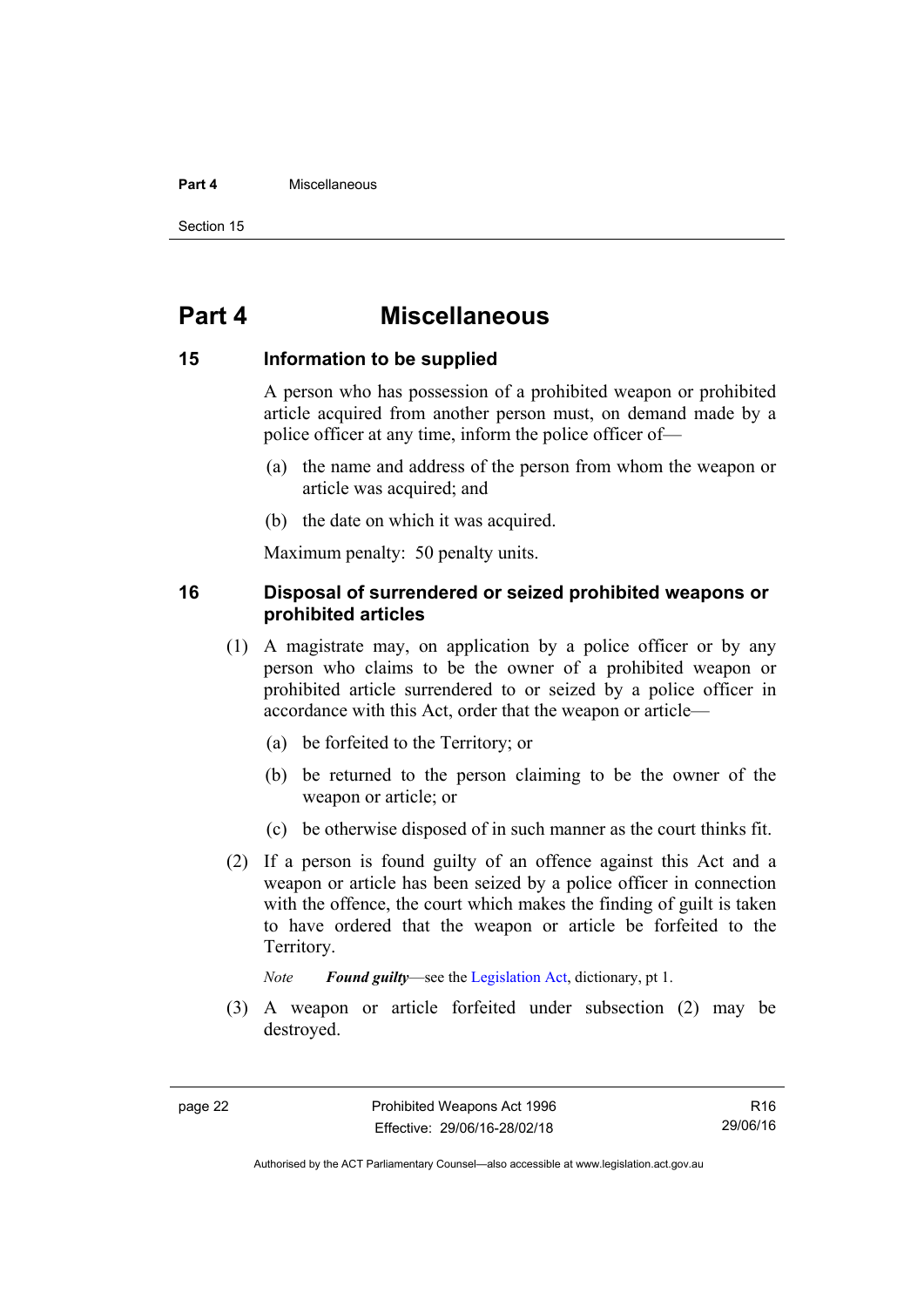## <span id="page-28-0"></span>**17 Evidentiary provisions**

A certificate signed by the registrar stating the following is evidence of the matter stated:

- (a) at a stated time or during a stated period, a stated person was, or was not, the holder of a stated permit (or of a permit for a stated prohibited weapon or prohibited article);
- (b) a permit was or was not, on a day or during a stated period, subject to a stated condition.

## <span id="page-28-1"></span>**17A Determination of fees**

- (1) The Minister may determine fees for this Act.
	- *Note* The [Legislation Act](http://www.legislation.act.gov.au/a/2001-14) contains provisions about the making of determinations and regulations relating to fees (see pt 6.3).
- (2) A determination is a disallowable instrument.
	- *Note* A disallowable instrument must be notified, and presented to the Legislative Assembly, under the [Legislation Act.](http://www.legislation.act.gov.au/a/2001-14)

## <span id="page-28-2"></span>**18 Approved forms**

- (1) The registrar may approve forms for this Act.
- (2) If the registrar approves a form for a particular purpose, the approved form must be used for that purpose.
- (3) An approved form is a notifiable instrument.
	- *Note* A notifiable instrument must be notified under the *[Legislation Act 2001](http://www.legislation.act.gov.au/a/2001-14)*.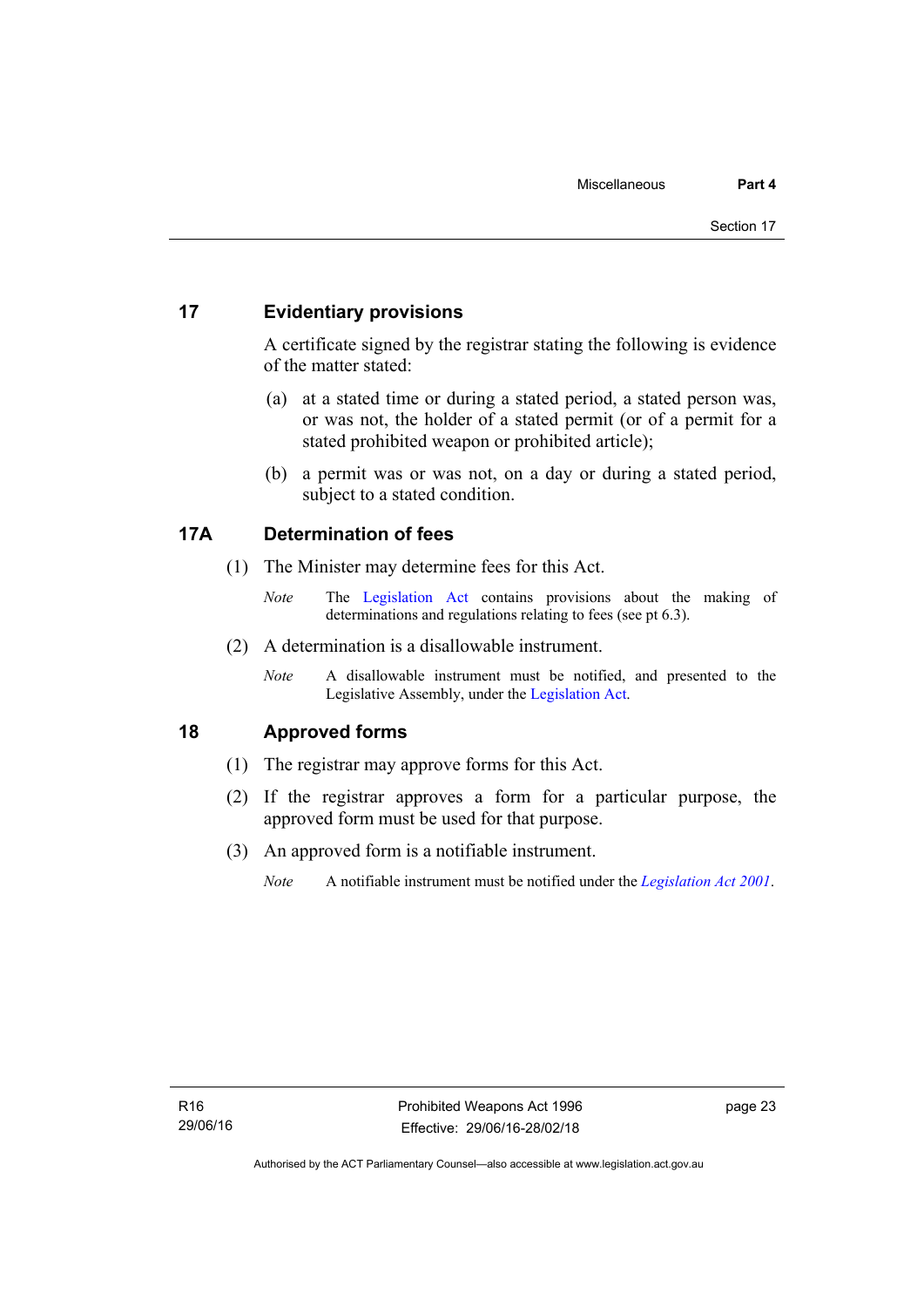#### **Part 4** Miscellaneous

## <span id="page-29-0"></span>**19 Regulation-making power**

- (1) The Executive may make regulations for this Act.
	- *Note* Regulations must be notified, and presented to the Legislative Assembly, under the *[Legislation Act 2001](http://www.legislation.act.gov.au/a/2001-14)*.
- (2) The regulations may prescribe offences for contraventions of the regulations and prescribe maximum penalties of not more than 10 penalty units for offences against the regulations.

page 24 **Prohibited Weapons Act 1996** Effective: 29/06/16-28/02/18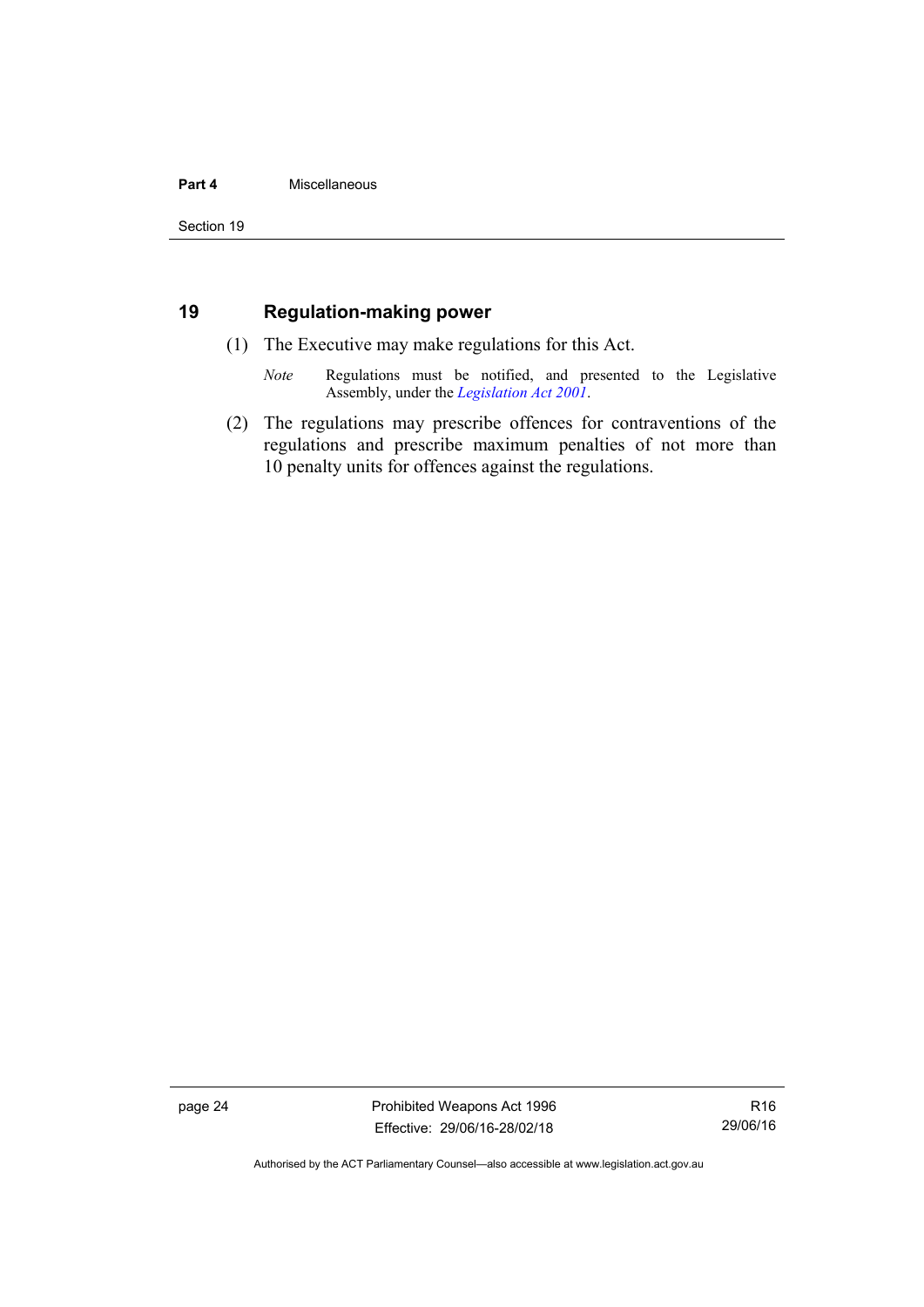# <span id="page-30-0"></span>**Schedule 1 Prohibited weapons**

(see s 4A)

# <span id="page-30-1"></span>Part 1.1 **Prohibited bladed weapons**

| column 1<br>item | column <sub>2</sub> | description                                                                                                                |                                                                                                                                                                                     |
|------------------|---------------------|----------------------------------------------------------------------------------------------------------------------------|-------------------------------------------------------------------------------------------------------------------------------------------------------------------------------------|
| $\mathbf{1}$     |                     | a flick knife or other similar device that has a blade folded or<br>recessed into the handle which opens automatically by— |                                                                                                                                                                                     |
|                  | (a)                 |                                                                                                                            | gravity or centrifugal force; or                                                                                                                                                    |
|                  | (b)                 |                                                                                                                            | pressure applied to a button, spring or device in or attached<br>to the handle of the device                                                                                        |
| 2                |                     |                                                                                                                            | a sheath knife or other similar device that has a sheath that<br>withdraws into the handle by—                                                                                      |
|                  | (a)                 |                                                                                                                            | gravity or centrifugal force; or                                                                                                                                                    |
|                  | (b)                 |                                                                                                                            | pressure applied to a button, spring or device in or attached<br>to the handle of the device                                                                                        |
| 3                |                     | a dagger or other similar device, that has a sharp-pointed stabbing<br>instrument-                                         |                                                                                                                                                                                     |
|                  | (a)                 |                                                                                                                            | that can be concealed on the person; and                                                                                                                                            |
|                  | (b)                 | $that$ —                                                                                                                   |                                                                                                                                                                                     |
|                  |                     | (i)                                                                                                                        | has a flat blade with cutting edges (whether serrated<br>or non-serrated) along the length of both sides; or                                                                        |
|                  |                     | (ii)                                                                                                                       | has a needle-like blade, the cross section of which is<br>elliptical or has three or more sides; and                                                                                |
|                  |                     | (iii)                                                                                                                      | is not a sword or bayonet                                                                                                                                                           |
|                  | <b>Example</b>      |                                                                                                                            |                                                                                                                                                                                     |
|                  |                     |                                                                                                                            | Urban Skinner push dagger                                                                                                                                                           |
|                  | <b>Note</b>         |                                                                                                                            | An example is part of the Act, is not exhaustive and may extend, but<br>does not limit, the meaning of the provision in which it appears (see<br>Legislation Act, s 126 and s 132). |
|                  |                     |                                                                                                                            |                                                                                                                                                                                     |

R16 29/06/16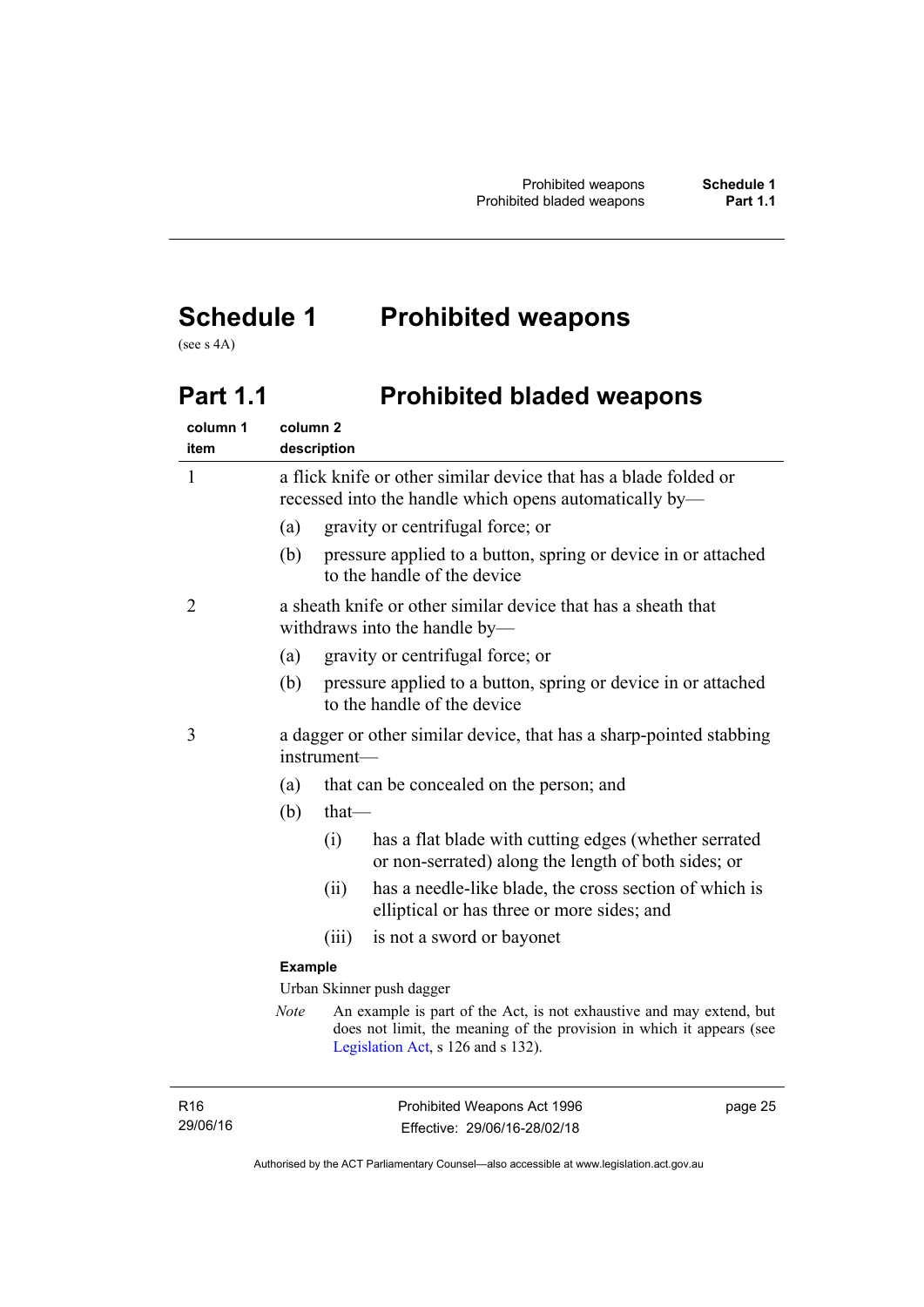| column 1<br>item | column <sub>2</sub><br>description |                                                                                                                                      |
|------------------|------------------------------------|--------------------------------------------------------------------------------------------------------------------------------------|
| 4                |                                    | a butterfly knife, balisong or other similar device that consists of a<br>blade (whether single-edged or multi-edged) or spike that— |
|                  | (a)                                | fits within 2 handles attached to the blade or spike by<br>transverse pivot points; and                                              |
|                  | (b)                                | can be opened by gravity or centrifugal force                                                                                        |
| 5                |                                    | a star knife or other similar device that—                                                                                           |
|                  | (a)                                | consists of 2 or more angular points, blades or spikes that<br>spreads out about a central axis point; and                           |
|                  | (b)                                | is designed to spin around the knife's central axis point in<br>flight when thrown at a target                                       |
| 6                |                                    | a trench knife or other similar device that—                                                                                         |
|                  | (a)                                | consists of a blade (whether single-edged or multi-edged) or<br>spike; and                                                           |
|                  | (b)                                | is fitted with a handle made of a hard substance; and                                                                                |
|                  | (c)                                | is either made or modified to be fitted over the knuckles of<br>the hand of the user-                                                |
|                  |                                    | to protect the knuckles; and<br>(i)                                                                                                  |
|                  |                                    | (ii)<br>to increase the effect of a punch or blow                                                                                    |
| 7                |                                    | a knife that can discharge a blade as a projectile by a spring<br>mechanism or other means (known as a ballistic knife)              |
| 8                |                                    | a blade, knife or axe that is either made or modified to be thrown                                                                   |
| 9                | else                               | a claw (known as a hand or foot claw) made or modified to be<br>attached to or worn on the hand or foot to cause injury to someone   |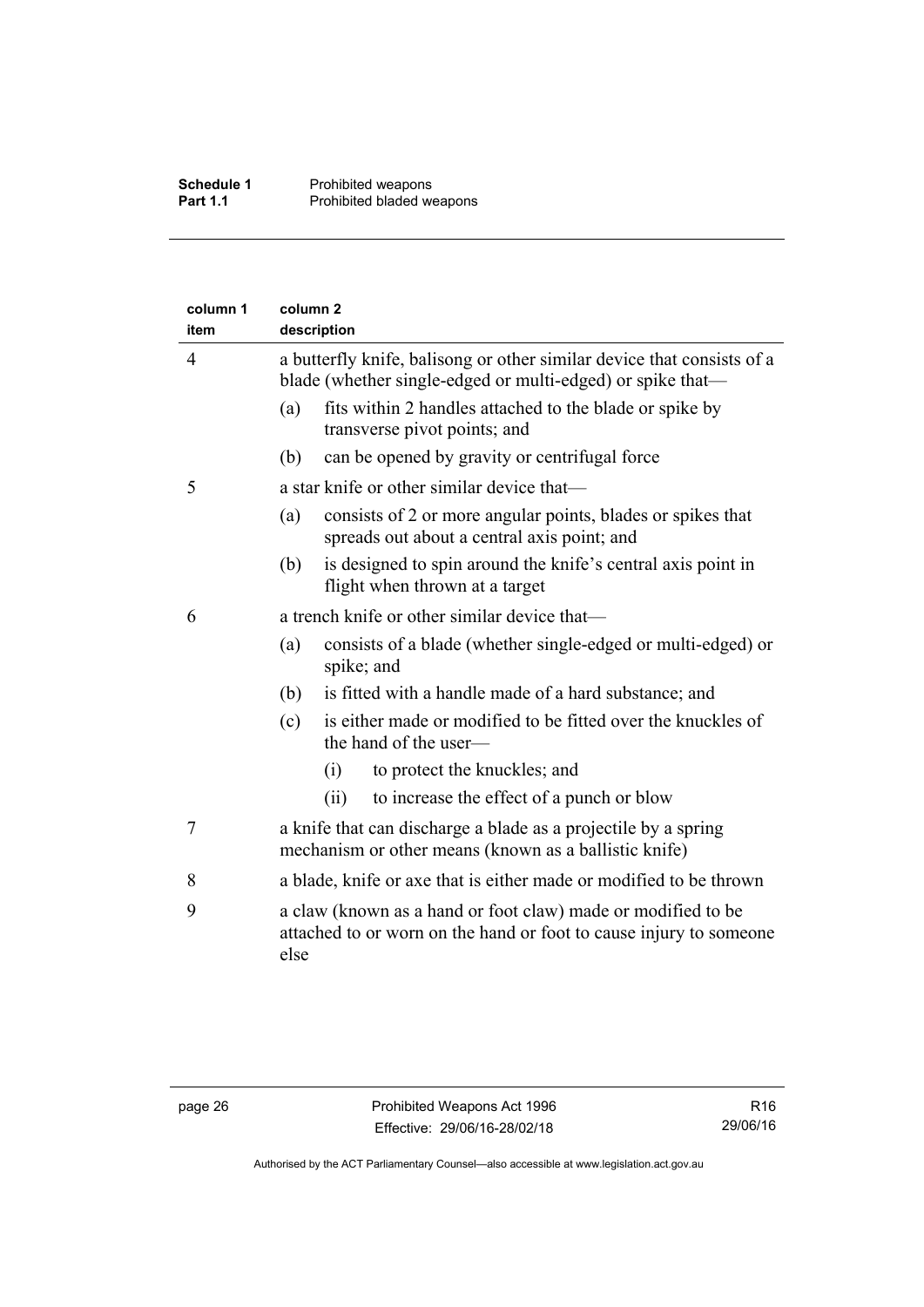# <span id="page-32-0"></span>**Part 1.2 Prohibited hand weapons**

| column 1<br>item | column <sub>2</sub><br>description                                                                                                                                                           |  |
|------------------|----------------------------------------------------------------------------------------------------------------------------------------------------------------------------------------------|--|
| $\mathbf{1}$     | a knuckle-duster or other similar device, made or modified to be<br>fitted over the knuckles of the hand of the user—                                                                        |  |
|                  | to protect the knuckles; and<br>(a)                                                                                                                                                          |  |
|                  | to increase the effect of a punch or other blow<br>(b)                                                                                                                                       |  |
| 2                | a sap glove or other weighted glove (including a fingerless glove)<br>made or modified to be used as a weapon                                                                                |  |
| 3                | a studded glove, or other similar hand covering, that incorporates<br>protrusions designed to puncture or bruise the skin                                                                    |  |
| 4                | a mace or other similar device (other than a ceremonial mace<br>made for use solely as a symbol of authority on ceremonial<br>occasions) that-                                               |  |
|                  | (a)<br>can cause injury; and                                                                                                                                                                 |  |
|                  | (b)<br>consists of a club or staff fitted with a flanged or spiked<br>head                                                                                                                   |  |
| 5                | a flail or other similar device consisting of a staff or handle that<br>has fitted to 1 end, by any means, a freely swinging part armed<br>with spikes or studded with any protruding matter |  |
| 6                | a whip, the lash of which is comprised completely or partly of<br>metal                                                                                                                      |  |
| 7                | a cat-o'-nine-tails or other similar device whether or not it has<br>9 lashes                                                                                                                |  |
| 8                | nunchakus or kung-fu sticks or other similar device                                                                                                                                          |  |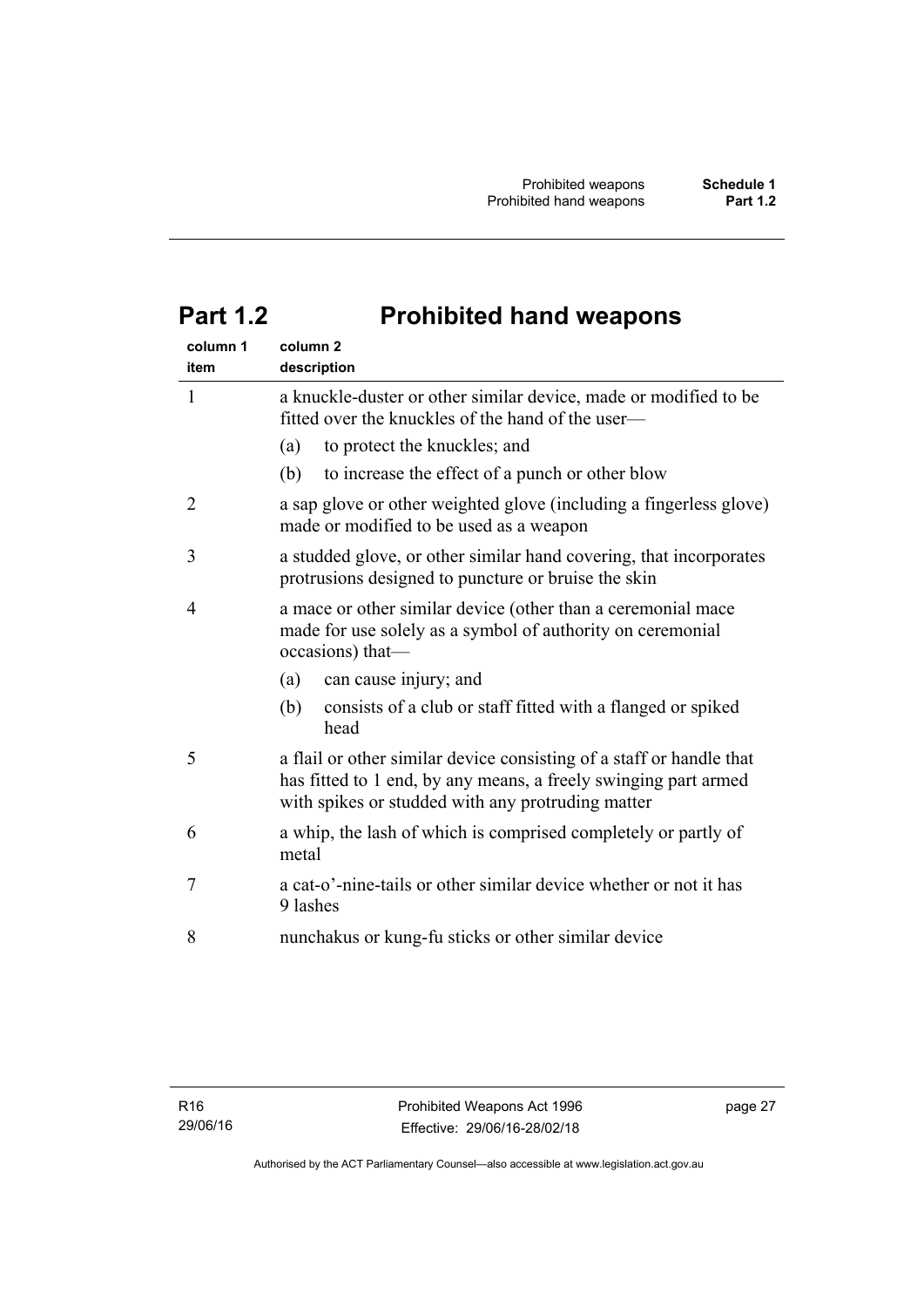| Schedule 1      | Prohibited weapons      |
|-----------------|-------------------------|
| <b>Part 1.2</b> | Prohibited hand weapons |

| column 1<br>item | column 2<br>description                                                                            |
|------------------|----------------------------------------------------------------------------------------------------|
| 9                | a side-handled baton or other similar device that—                                                 |
|                  | consists of a baton, staff or rod; and<br>(a)                                                      |
|                  | is made of a hard substance; and<br>(b)                                                            |
|                  | has fitted to 1 side a handle (whether or not permanently<br>(c)<br>fixed)                         |
| 10               | an extendable or telescopic baton, made or modified so that the<br>length of the baton extends by— |
|                  | gravity; or<br>(a)                                                                                 |
|                  | centrifugal force; or<br>(b)                                                                       |
|                  | pressure applied to a button, spring or device in or attached<br>(c)<br>to the handle of the baton |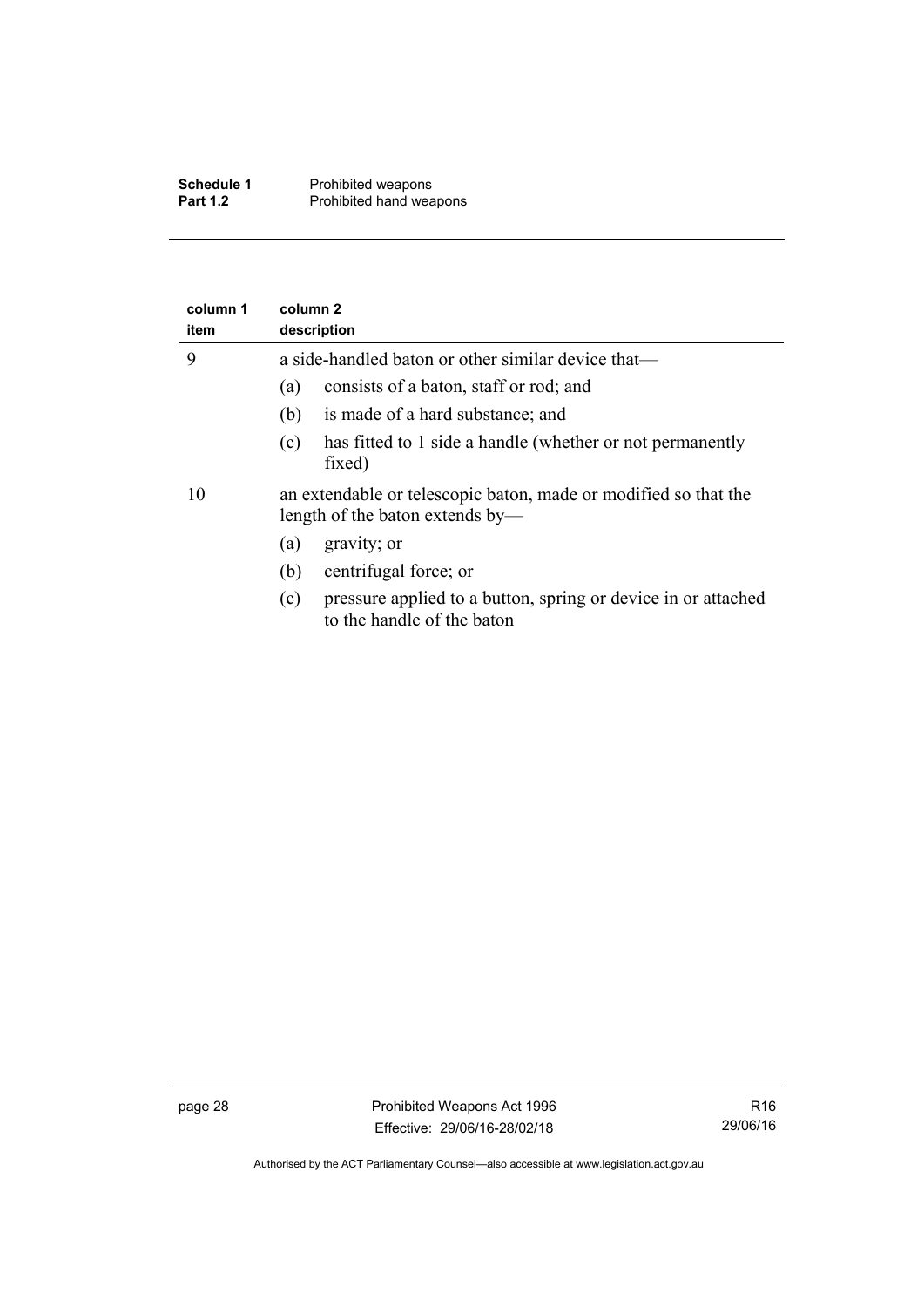# <span id="page-34-0"></span>**Part 1.3 Prohibited missile weapons**

| column 1<br>item | column <sub>2</sub><br>description                                                                                                                                                                 |
|------------------|----------------------------------------------------------------------------------------------------------------------------------------------------------------------------------------------------|
| 1                | a spear gun with an overall length of less than 45cm when<br>unloaded                                                                                                                              |
| 2                | a hunting sling, catapult or sling shot made or modified for use<br>with, or a component part of which is, a brace that-                                                                           |
|                  | fits or rests on the forearm or other part of the body; and<br>(a)                                                                                                                                 |
|                  | supports the wrist or forearm against the tension of the<br>(b)<br>material used to propel a projectile                                                                                            |
|                  | <b>Example</b>                                                                                                                                                                                     |
|                  | a Saunders 'falcon' hunting sling                                                                                                                                                                  |
|                  | An example is part of the Act, is not exhaustive and may extend, but<br><b>Note</b><br>does not limit, the meaning of the provision in which it appears (see<br>Legislation Act, s 126 and s 132). |
| 3                | a crossbow or other similar device manufactured on or after<br>1 January 1900                                                                                                                      |
| 4                | a blow gun, blow-pipe or dart projector that consists of a pipe or<br>tube through which a dart or other device can be projected by—                                                               |
|                  | the exhaled breath of the user; or<br>(a)                                                                                                                                                          |
|                  | the use of an elasticised band; or<br>(b)                                                                                                                                                          |
|                  | (c)<br>means other than by an explosive                                                                                                                                                            |
| 5                | a shark dart or other similar device designed to expel, on or after<br>contact, a gas or other substance that can cause bodily harm                                                                |
|                  | <b>Example</b>                                                                                                                                                                                     |
|                  | a Farallon shark dart                                                                                                                                                                              |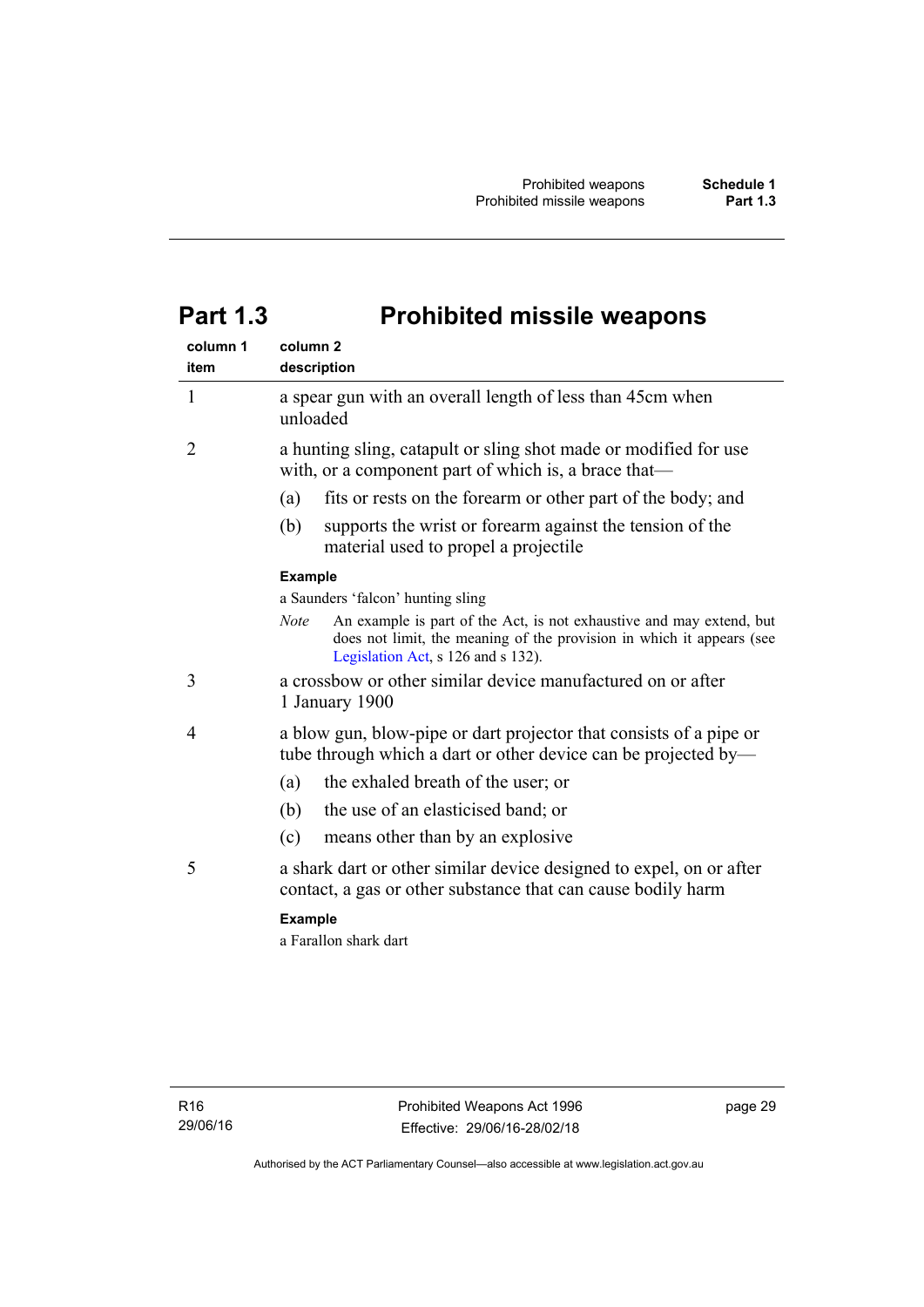**Schedule 1** Prohibited weapons<br> **Part 1.4** Other prohibited wea **Other prohibited weapons** 

# <span id="page-35-0"></span>**Part 1.4 Other prohibited weapons**

| column 1<br>item | column <sub>2</sub><br>description                                                                                                                                                                 |  |
|------------------|----------------------------------------------------------------------------------------------------------------------------------------------------------------------------------------------------|--|
| 1                | an explosive, incendiary, irritant or poison gas—                                                                                                                                                  |  |
|                  | bomb; or<br>(a)                                                                                                                                                                                    |  |
|                  | grenade; or<br>(b)                                                                                                                                                                                 |  |
|                  | rocket with a propellant charge of more than 100g; or<br>(c)                                                                                                                                       |  |
|                  | missile with an explosive or incendiary charge of more than<br>(d)<br>$7g$ ; or                                                                                                                    |  |
|                  | mine<br>(e)                                                                                                                                                                                        |  |
| 2                | a device or apparatus made or modified for use with a gas or<br>liquid, if the device or apparatus is—                                                                                             |  |
|                  | capable of killing or incapacitating someone; or<br>(a)                                                                                                                                            |  |
|                  | (b)<br>made or modified to kill or incapacitate someone                                                                                                                                            |  |
| 3                | A flame thrower or any other device of military design that can<br>propel ignited incendiary fuel                                                                                                  |  |
| 4                | A hand-held or other electric device designed to administer an<br>electric shock on contact, other than a piece of medical equipment<br>or electric prod designed exclusively for use with animals |  |
|                  | Example-hand-held electric device<br>a taser self-defence weapon                                                                                                                                   |  |
|                  | Examples-other electric device<br>a taxi protection cushion system<br>1                                                                                                                            |  |
|                  | a super safety suitcase<br>2                                                                                                                                                                       |  |
|                  | An example is part of the Act, is not exhaustive and may extend, but<br>Note<br>does not limit, the meaning of the provision in which it appears (see<br>Legislation Act, s 126 and s 132).        |  |

Authorised by the ACT Parliamentary Counsel—also accessible at www.legislation.act.gov.au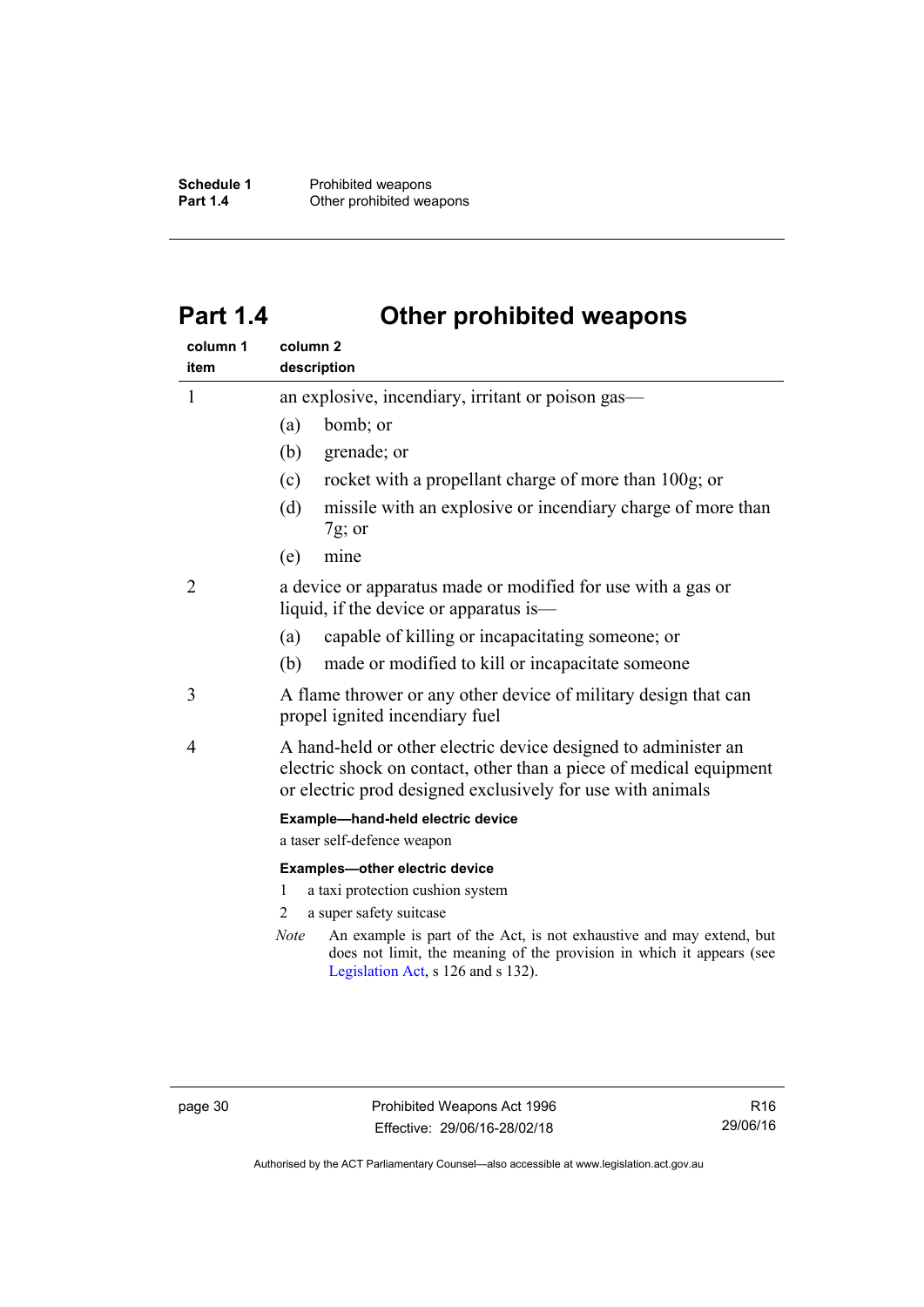| column 1<br>item | column <sub>2</sub><br>description                                                                                                                                                                            |
|------------------|---------------------------------------------------------------------------------------------------------------------------------------------------------------------------------------------------------------|
| 5                | a thing made or intended as a defence or antipersonnel spray that<br>can discharge by any means an irritant (other than an irritant<br>matter mentioned in item 6) in liquid, powder, gas or chemical<br>form |
| 6                | a thing made or intended as a defence or antipersonnel spray that<br>can discharge by any means an irritant in liquid, powder, gas or<br>chemical form, including but not limited to the following:           |
|                  | chloroacetophenone, known as CN;<br>(a)                                                                                                                                                                       |
|                  | orthochlorobenzalmalononitrile, known as CS;<br>(b)                                                                                                                                                           |
|                  | dypenylaminechloroarsone, known as DM or Adamsite;<br>(c)                                                                                                                                                     |
|                  | oleoresin capsicum, known as OC<br>(d)                                                                                                                                                                        |
| 7                | an acoustic or light-emitting antipersonnel device made or<br>modified-                                                                                                                                       |
|                  | to cause permanent or temporary incapacity or disability to<br>(a)<br>a person; or                                                                                                                            |
|                  | to otherwise physically disorientate a person<br>(b)                                                                                                                                                          |
| 8                | hand-held articles, commonly known as laser pointers, designed<br>or adapted to emit a laser beam with an accessible emission level<br>of greater than 1mW                                                    |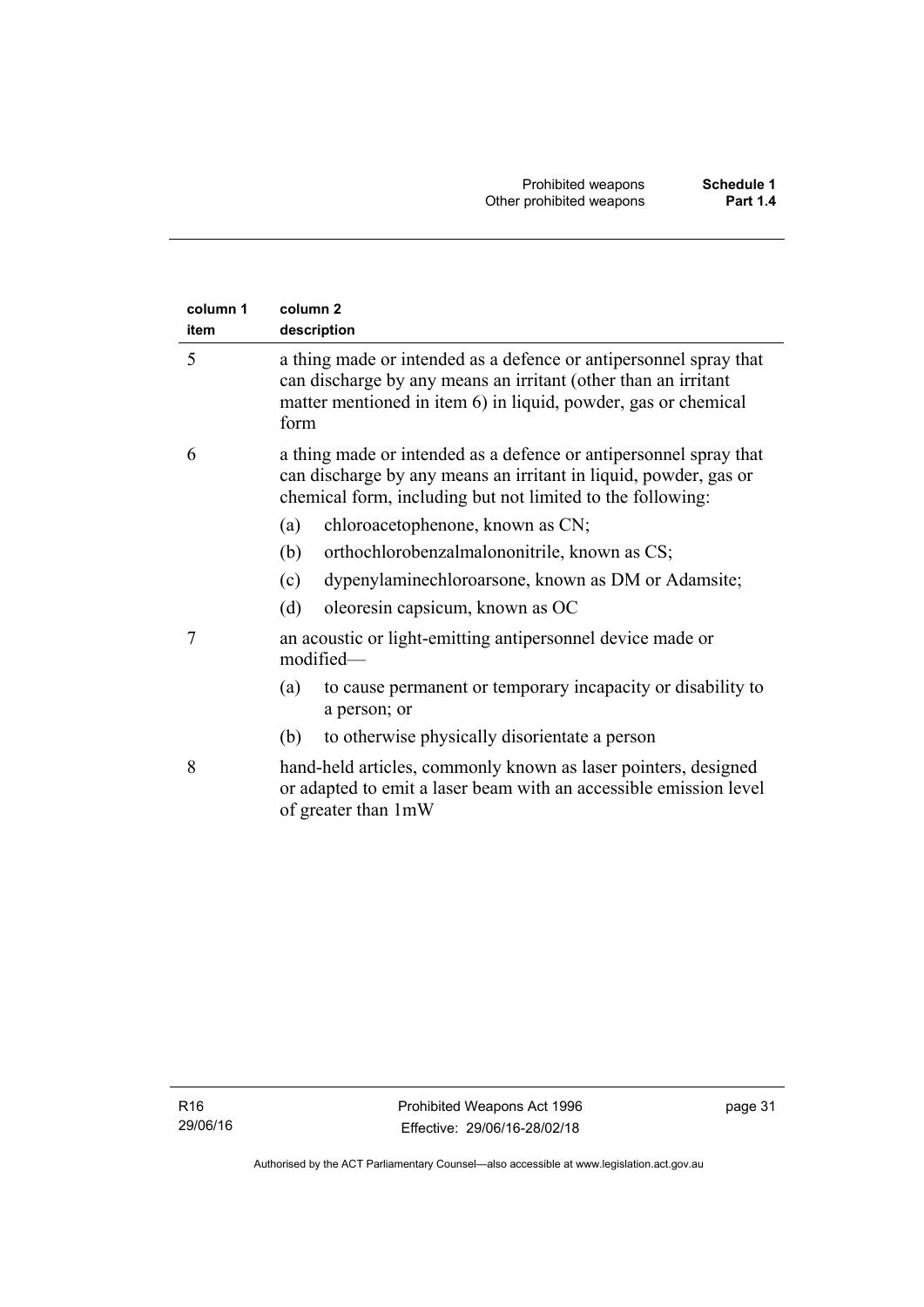# <span id="page-37-0"></span>**Schedule 2 Prohibited articles**

| (see s 4B)<br>column 1<br>item | column <sub>2</sub><br>description                                                                                                                                                                 |  |  |
|--------------------------------|----------------------------------------------------------------------------------------------------------------------------------------------------------------------------------------------------|--|--|
| $\mathbf{1}$                   | an article commonly known as soft body armour                                                                                                                                                      |  |  |
| $\overline{2}$                 | a modified article of clothing, accessory or adornment a purpose<br>of which is to disguise or conceal a weapon                                                                                    |  |  |
|                                | <b>Examples-modified articles</b>                                                                                                                                                                  |  |  |
|                                | a walking stick containing a sword<br>1                                                                                                                                                            |  |  |
|                                | a riding crop containing a stiletto<br>2                                                                                                                                                           |  |  |
|                                | a Bowen knife belt<br>3                                                                                                                                                                            |  |  |
|                                | An example is part of the Act, is not exhaustive and may extend, but<br><b>Note</b><br>does not limit, the meaning of the provision in which it appears (see<br>Legislation Act, s 126 and s 132). |  |  |
| 3                              | an article or device intended for use to muffle, reduce or stop the<br>noise created by firing a firearm                                                                                           |  |  |
| 4                              | equipment made or modified to make a smoke screen                                                                                                                                                  |  |  |
| 5                              | a trip flare                                                                                                                                                                                       |  |  |
| 6                              | a rimfire magazine with a capacity of more than 15 rounds                                                                                                                                          |  |  |
| 7                              | a pistol magazine with a capacity of more than 10 rounds                                                                                                                                           |  |  |
| 8                              | a centre-fire self-loading rifle magazine, or shotgun magazine,<br>with a capacity of more than 5 rounds                                                                                           |  |  |
| 9                              | a shotgun tubular magazine extension to extend the capacity of a<br>shotgun magazine to more than 5 rounds                                                                                         |  |  |
| 10                             | a device that converts a firearm so it can fire in a fully automatic<br>condition                                                                                                                  |  |  |
| 11                             | a folding, detachable, telescopic or collapsible stock                                                                                                                                             |  |  |

Authorised by the ACT Parliamentary Counsel—also accessible at www.legislation.act.gov.au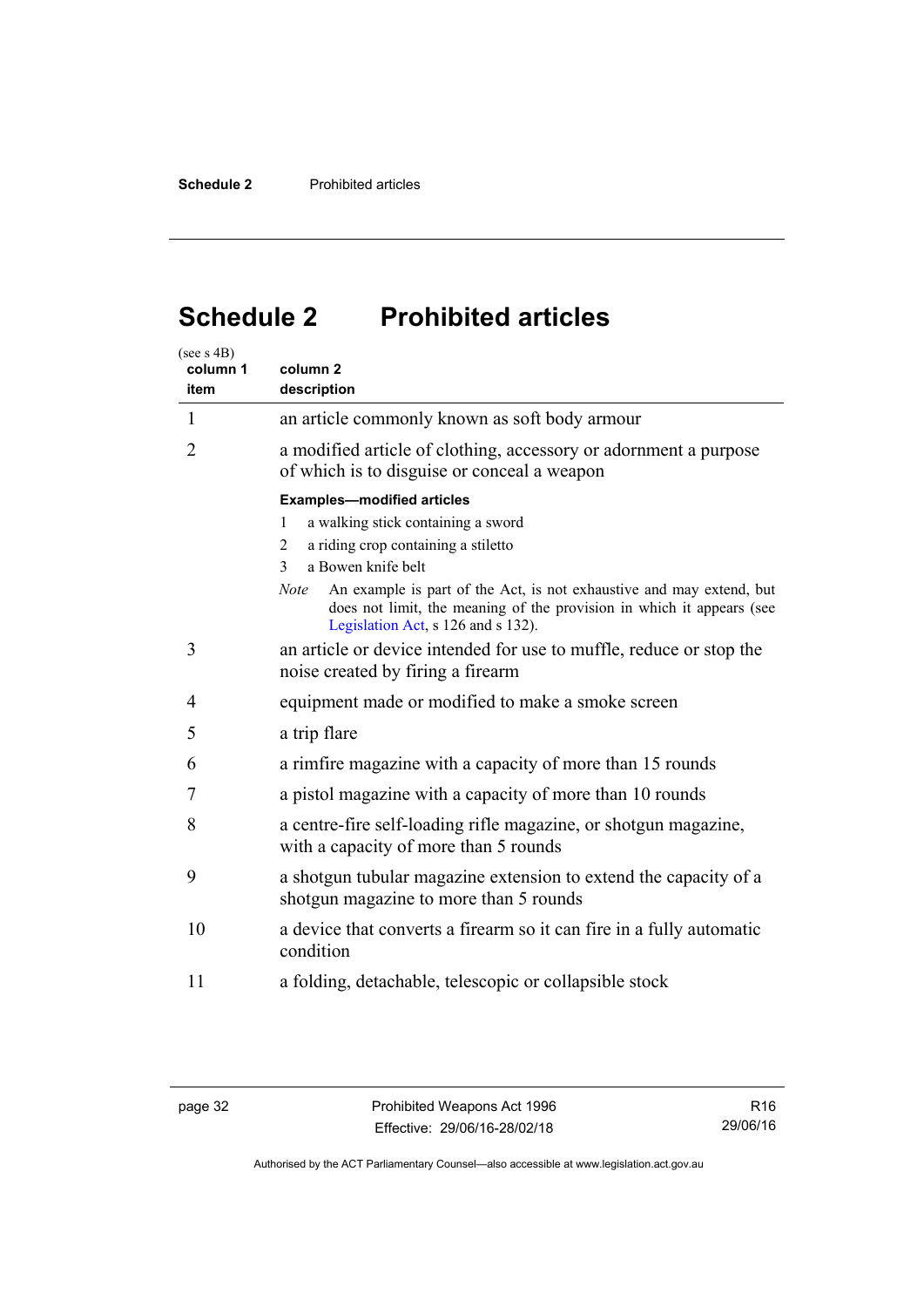# <span id="page-38-0"></span>**Schedule 3 Reviewable decisions**

(see pt 3A)

| column 1<br>item | column 2<br>section | column 3<br>decision      | column 4<br>entity     |
|------------------|---------------------|---------------------------|------------------------|
|                  | 9(1)                | refuse to issue<br>permit | applicant for permit   |
|                  | $\mathfrak{S}$ .    | cancel permit             | person who held permit |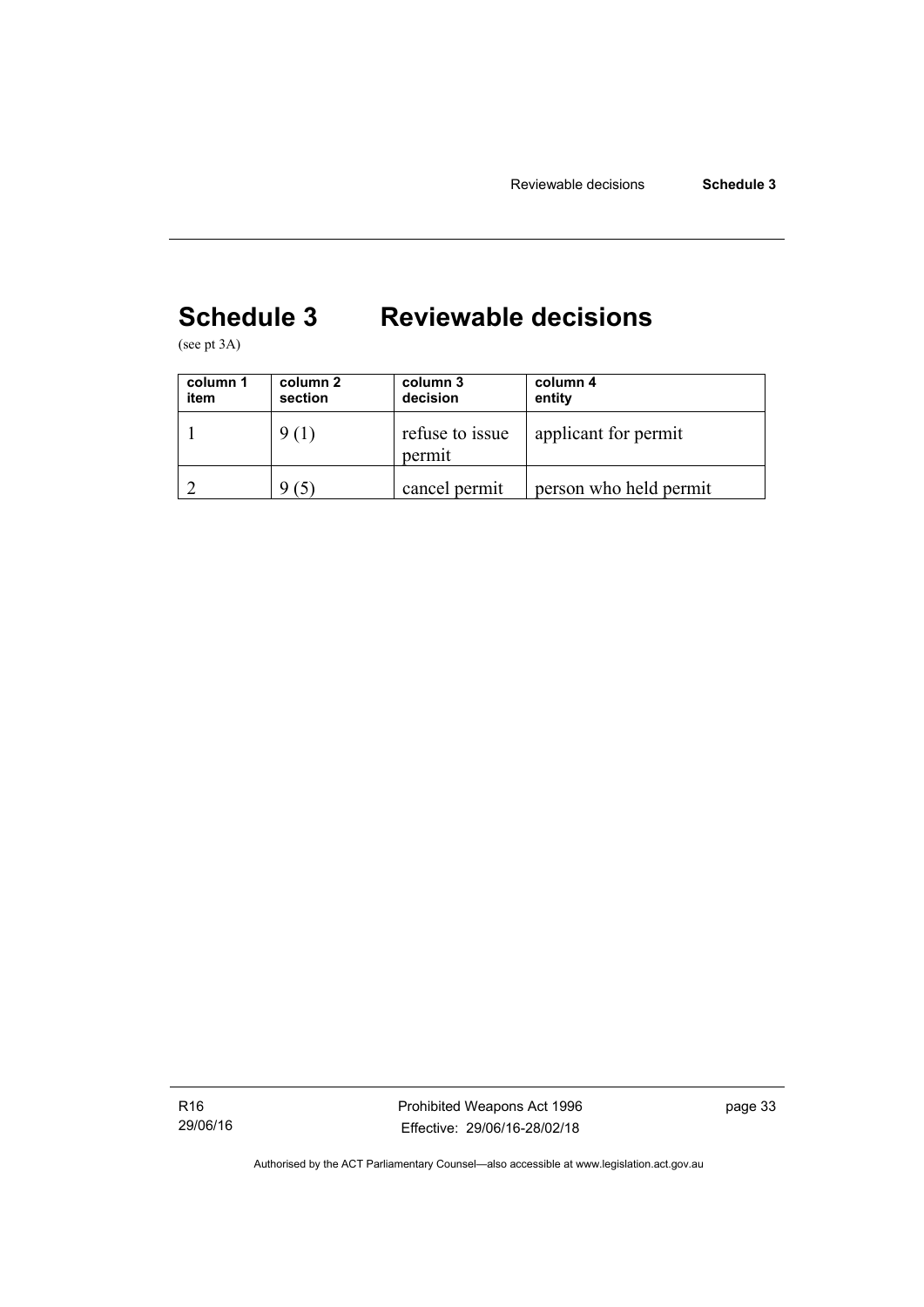**Dictionary** 

# <span id="page-39-0"></span>**Dictionary**

(see s 2)

- *Note 1* The [Legislation Act](http://www.legislation.act.gov.au/a/2001-14) contains definitions and other provisions relevant to this Act.
- *Note 2* For example, the [Legislation Act,](http://www.legislation.act.gov.au/a/2001-14) dict, pt 1, defines the following terms:
	- ACAT
	- **ACT**
	- corrections officer
	- Criminal Code
	- director-general (see s 163)
	- exercise
	- found guilty
	- function
	- police officer
	- registrar of firearms
	- reviewable decision notice
	- under.

*connected* with an offence, for part 1B (Unregulated weapons)—see section 4CA.

*dispose*, of a prohibited weapon or article, means sell, give away or otherwise transfer possession of the weapon or article.

*firearm*—see the *[Firearms Act 1996](http://www.legislation.act.gov.au/a/1996-74)*, section 6.

*permit* means a permit under part 3.

*possession*—see section 3.

*premises* means the whole or any part of any land, building or other structure, vehicle, vessel, aircraft or place.

*prohibited article*—see section 4B.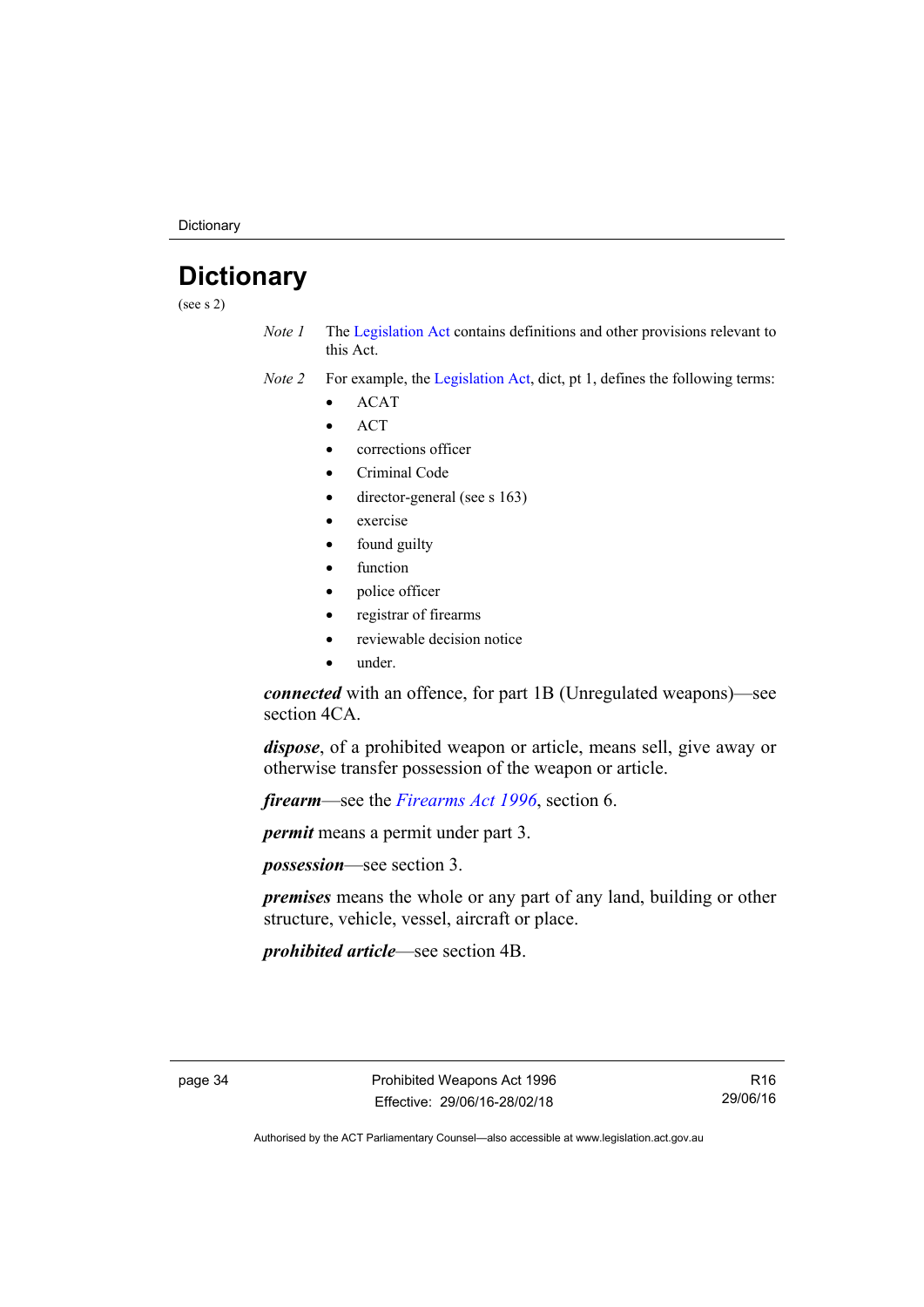*prohibited weapon*—see section 4A.

*registrar* means the registrar of firearms.

*reviewable decision*, for part 3A (Notification and review of decisions)—see section 14.

*unregulated weapon*—see section 4C.

R16 29/06/16 Prohibited Weapons Act 1996 Effective: 29/06/16-28/02/18

page 35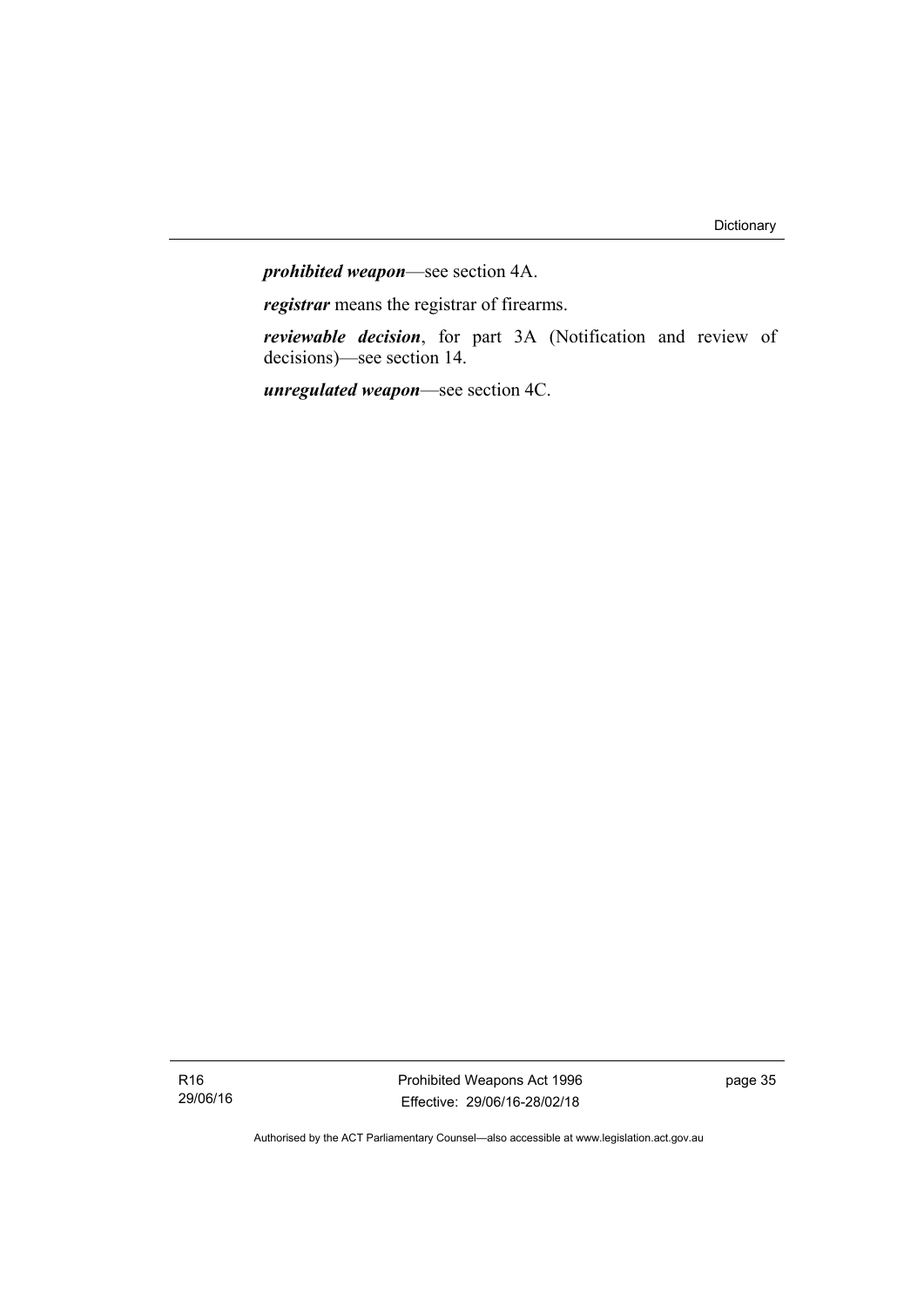1 About the endnotes

## <span id="page-41-0"></span>**Endnotes**

### **1 About the endnotes**

Amending and modifying laws are annotated in the legislation history and the amendment history. Current modifications are not included in the republished law but are set out in the endnotes.

Not all editorial amendments made under the *Legislation Act 2001*, part 11.3 are annotated in the amendment history. Full details of any amendments can be obtained from the Parliamentary Counsel's Office.

Uncommenced amending laws are not included in the republished law. The details of these laws are underlined in the legislation history. Uncommenced expiries are underlined in the legislation history and amendment history.

If all the provisions of the law have been renumbered, a table of renumbered provisions gives details of previous and current numbering.

The endnotes also include a table of earlier republications.

| $A = Act$                                  | NI = Notifiable instrument                  |
|--------------------------------------------|---------------------------------------------|
| $AF =$ Approved form                       | $o = order$                                 |
| $am = amended$                             | om = omitted/repealed                       |
| $amdt = amendment$                         | $ord = ordinance$                           |
| AR = Assembly resolution                   | orig = original                             |
| $ch = chapter$                             | par = paragraph/subparagraph                |
| CN = Commencement notice                   | pres = present                              |
| $def = definition$                         | $prev = previous$                           |
| $DI = Disallowable instrument$             | $(\text{prev})$ = previously                |
| $dict = dictionary$                        | $pt = part$                                 |
| disallowed = disallowed by the Legislative | $r = rule/subrule$                          |
| Assembly                                   | $reloc = relocated$                         |
| $div = division$                           | $renum = renumbered$                        |
| $exp = expires/expired$                    | $R[X]$ = Republication No                   |
| $Gaz = gazette$                            | $R1$ = reissue                              |
| $hdg = heading$                            | s = section/subsection                      |
| IA = Interpretation Act 1967               | $sch = schedule$                            |
| ins = inserted/added                       | $sdiv = subdivision$                        |
| $LA =$ Legislation Act 2001                | SL = Subordinate law                        |
| $LR =$ legislation register                | $sub =$ substituted                         |
| LRA = Legislation (Republication) Act 1996 | $underlining = whole or part not commenced$ |
| $mod = modified/modification$              | or to be expired                            |
|                                            |                                             |

## <span id="page-41-2"></span>**2 Abbreviation key**

page 36 **Prohibited Weapons Act 1996** Effective: 29/06/16-28/02/18

R16 29/06/16

<span id="page-41-1"></span>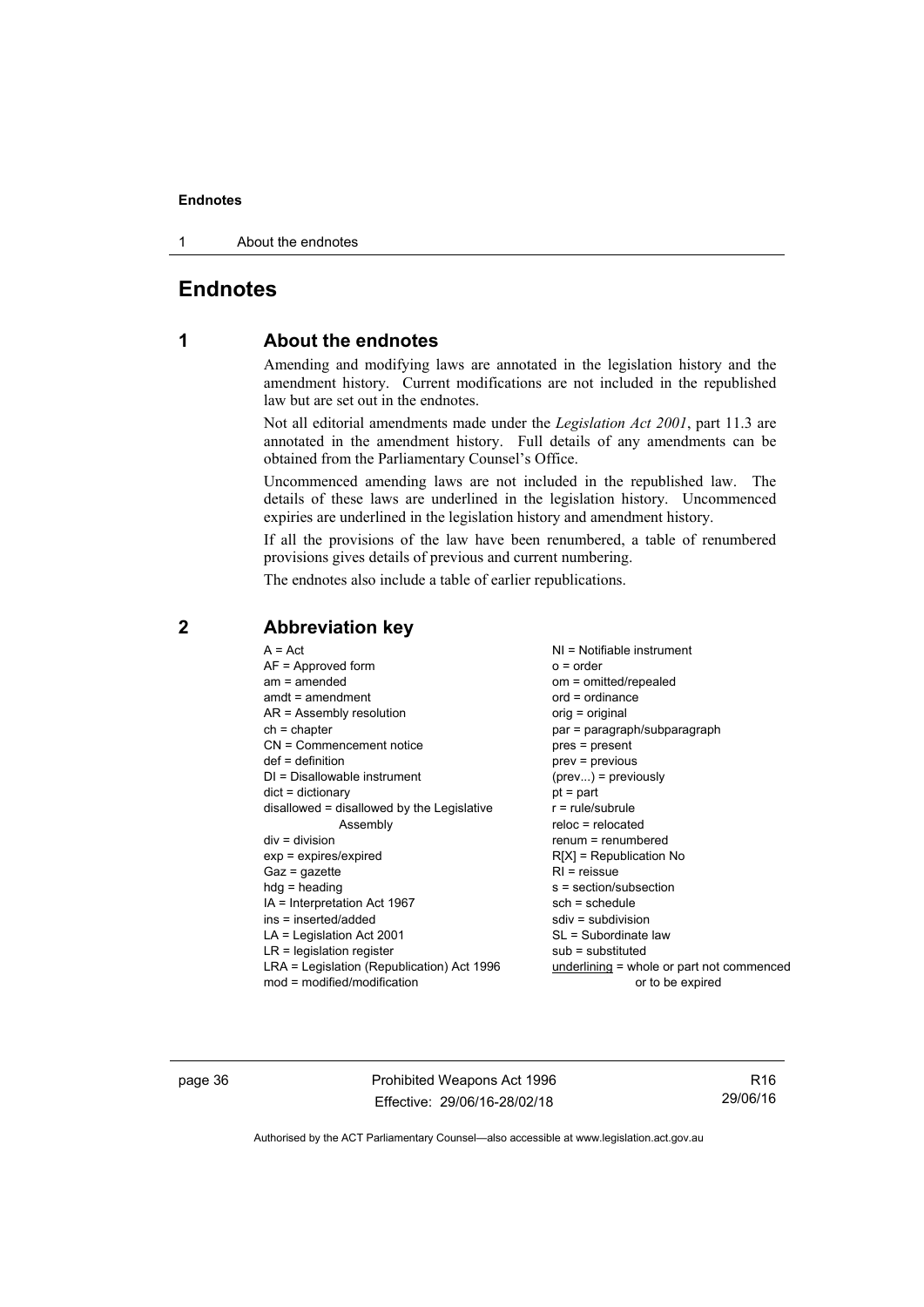## <span id="page-42-0"></span>**3 Legislation history Prohibited Weapons Act 1996 A1996-75**  notified 20 December 1996 [\(Gaz 1998 No S328](http://www.legislation.act.gov.au/gaz/1998-S328/default.asp)) s 1, s 2 commenced 20 December 1996 (s 2 (1)) remainder commenced 22 May 1997 (s 2 (2) and [Gaz 1997 No S140\)](http://www.legislation.act.gov.au/gaz/1997-S140/default.asp) as amended by **[Prohibited Weapons Regulations 1997](http://www.legislation.act.gov.au/sl/1997-12/default.asp) SL1997-12**  notified 19 May 1997 ([Gaz 1997 No S137](http://www.legislation.act.gov.au/gaz/1997-S137/default.asp)) commenced 22 May 1997 (s 2) **[Legislation \(Consequential Amendments\) Act 2001](http://www.legislation.act.gov.au/a/2001-44) A2001-44 pt 301**  notified 26 July 2001 ([Gaz 2001 No 30\)](http://www.legislation.act.gov.au/gaz/2001-30/default.asp) s 1, s 2 commenced 26 July 2001 (IA s 10B) pt 301 commenced 12 September 2001 (s 2 and see [Gaz 2001](http://www.legislation.act.gov.au/gaz/2001-S65/default.asp)  [No S65](http://www.legislation.act.gov.au/gaz/2001-S65/default.asp)) **[Criminal Code \(Theft, Fraud, Bribery and Related Offences\)](http://www.legislation.act.gov.au/a/2004-15/default.asp)  [Amendment Act 2004](http://www.legislation.act.gov.au/a/2004-15/default.asp) A2004-15 sch 2 pt 2.71**  notified LR 26 March 2004 s 1, s 2 commenced 26 March 2004 (LA s 75 (1)) sch 2 pt 2.71 commenced 9 April 2004 (s 2 (1)) **[Sentencing Legislation Amendment Act 2006](http://www.legislation.act.gov.au/a/2006-23) A2006-23 sch 1 pt 1.29**  notified LR 18 May 2006 s 1, s 2 commenced 18 May 2006 (LA s 75 (1)) sch 1 pt 1.29 commenced 2 June 2006 (s 2 (1) and see Crimes [\(Sentence Administration\) Act 2005](http://www.legislation.act.gov.au/a/2005-59) A2005-59 s 2, [Crimes](http://www.legislation.act.gov.au/a/2005-58)  [\(Sentencing\) Act 2005](http://www.legislation.act.gov.au/a/2005-58) A2005-58, s 2 and LA s 79) **[Firearms Amendment Act 2008](http://www.legislation.act.gov.au/a/2008-25) A2008-25 pt 3, sch 1 pt 1.2**  notified LR 15 July 2008 s 1, s 2 commenced 15 July 2008 (LA s 75 (1)) s 76, s 81 commenced 16 July 2008 (s 2 (2)) s 71, s 72, s 82, sch 1 amdt 1.14, amdt 1.16 commenced 15 July 2009  $(s 2(3))$ pt 3 remainder, sch 1 pt 1.2 remainder commenced 15 January 2009 (s 2 (1) and LA s 79)

Prohibited Weapons Act 1996 Effective: 29/06/16-28/02/18

page 37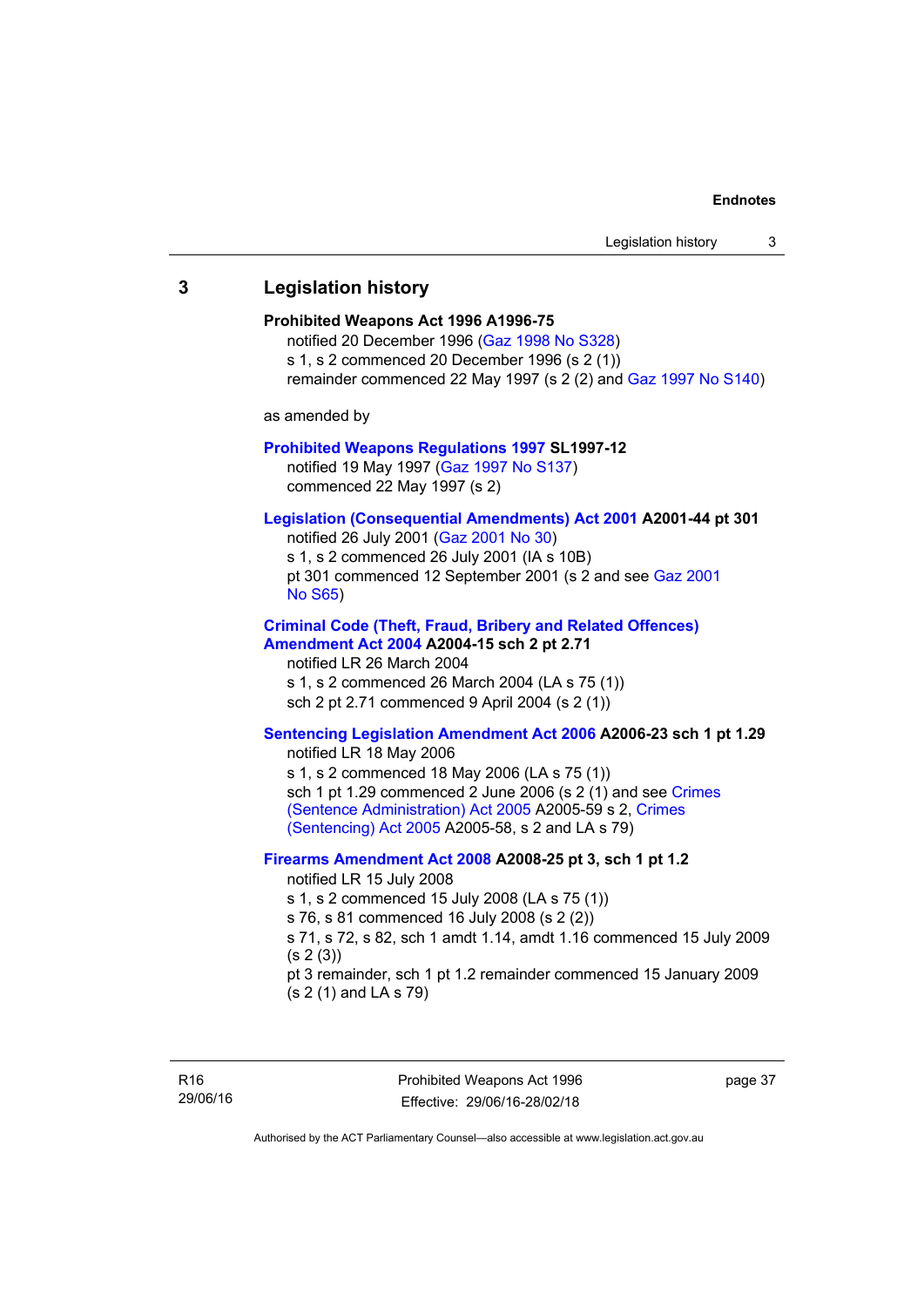| ۰J | Legislation history |  |
|----|---------------------|--|
|----|---------------------|--|

#### **[ACT Civil and Administrative Tribunal Legislation Amendment](http://www.legislation.act.gov.au/a/2008-36)  [Act 2008](http://www.legislation.act.gov.au/a/2008-36) A2008-36 sch 1 pt 1.41**

notified LR 4 September 2008

s 1, s 2 commenced 4 September 2008 (LA s 75 (1)) sch 1 pt 1.41 commenced 15 July 2009 (s 2 (4) and see [Firearms](http://www.legislation.act.gov.au/a/2008-25)  [Amendment Act 2008](http://www.legislation.act.gov.au/a/2008-25) A2008-25, s 2 (3))

#### **[Justice and Community Safety Legislation Amendment Act 2009](http://www.legislation.act.gov.au/a/2009-19)  [\(No 2\)](http://www.legislation.act.gov.au/a/2009-19) A2009-19 pt 12**

notified LR 1 September 2009 s 1, s 2 commenced 1 September 2009 (LA s 75 (1)) pt 12 commenced 29 September 2009 (s 2)

#### **[Statute Law Amendment Act 2009](http://www.legislation.act.gov.au/a/2009-20) A2009-20 sch 3 pt 3.60**

notified LR 1 September 2009 s 1, s 2 commenced 1 September 2009 (LA s 75 (1)) sch 3 pt 3.60 commenced 22 September 2009 (s 2)

#### **[Justice and Community Safety Legislation Amendment Act 2010](http://www.legislation.act.gov.au/a/2010-13)**

**A2010-13 sch 1 pt 1.5**  notified LR 31 March 2010 s 1, s 2 commenced 31 March 2010 (LA s 75 (1)) s 3 commenced 1 April 2010 (LA s 75AA) sch 1 pt 5 commenced 28 April 2010 (s 2 (4))

#### **[Administrative \(One ACT Public Service Miscellaneous Amendments\)](http://www.legislation.act.gov.au/a/2011-22)  [Act 2011](http://www.legislation.act.gov.au/a/2011-22) A2011-22 sch 1 pt 1.123**

notified LR 30 June 2011 s 1, s 2 commenced 30 June 2011 (LA s 75 (1)) sch 1 pt 1.123 commenced 1 July 2011 (s 2 (1))

#### **[Statute Law Amendment Act 2013 \(No 2\)](http://www.legislation.act.gov.au/a/2013-44) A2013-44 sch 3 pt 3.15**

notified LR 11 November 2013 s 1, s 2 commenced 11 November 2013 (LA s 75 (1)) sch 3 pt 3.15 commenced 25 November 2013 (s 2)

#### **[Crimes Legislation Amendment Act 2015](http://www.legislation.act.gov.au/a/2015-3/default.asp) A2015-3 pt 10**

notified LR 2 March 2015

s 1, s 2 commenced 2 March 2015 (LA s 75 (1))

pt 10 commenced 3 March 2015 (s 2 (1))

R16 29/06/16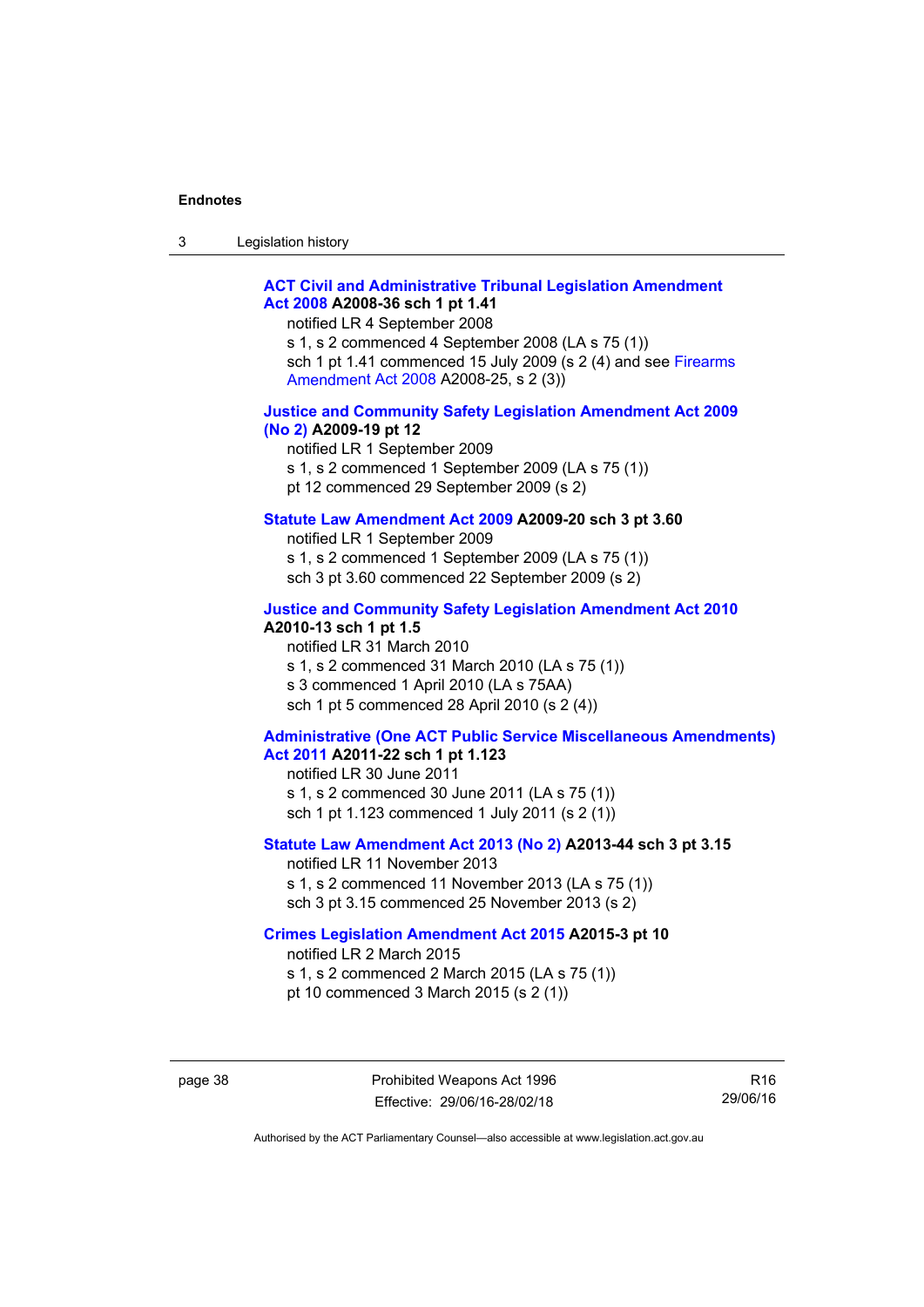Legislation history 3

#### **[Red Tape Reduction Legislation Amendment Act 2015](http://www.legislation.act.gov.au/a/2015-33/default.asp) A2015-33 sch 1 pt 1.53**

notified LR 30 September 2015

s 1, s 2 commenced 30 September 2015 (LA s 75 (1))

sch 1 pt 1.53 commenced 14 October 2015 (s 2)

## **[Justice and Community Safety Legislation Amendment Act 2016](http://www.legislation.act.gov.au/a/2016-37)**

**A2016-37 sch 1 pt 1.16** 

notified LR 22 June 2016

s 1, s 2 commenced 22 June 2016 (LA s 75 (1))

sch 1 pt 1.16 commenced 29 June 2016 (s 2)

R16 29/06/16 Prohibited Weapons Act 1996 Effective: 29/06/16-28/02/18

page 39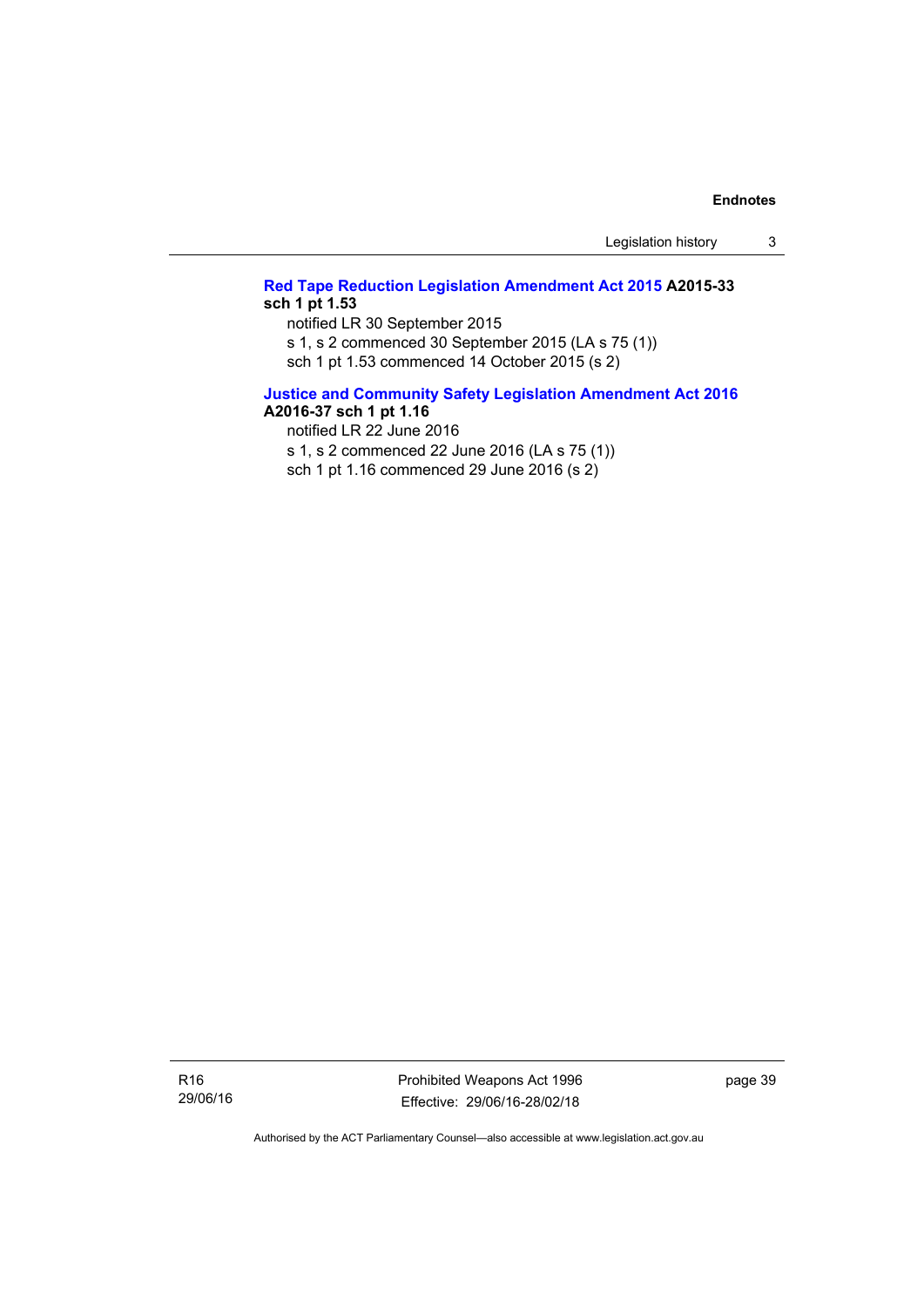4 Amendment history

#### <span id="page-45-0"></span>**4 Amendment history**

```
Name of Act 
A2008-25 amdt 1.13
Dictionary 
s 2 om A2001-44 amdt 1.3294 
                ins A2008-25 amdt 1.14 
Notes 
s 2A ins A2008-25 amdt 1.15 
Offences against Act—application of Criminal Code etc 
s 2B ins A2008-25 amdt 1.15 
Meaning of possession—Act 
A2008-25 s 71
                am A2013-44 amdt 3.116
Evidence of possession—prohibited weapons or articles at premises 
s 3A ins A2008-25 s 71 
Evidence of possession—care, control or management of prohibited weapon 
or article 
                A2008-25 s 71
Application of Act 
s 4 am A2001-44 amdt 1.3295, amdt 1.3296; A2006-23
                amdts 1.272-1.275; A2009-19 s 60; pars renum R9 LA; 
                A2010-13 amdt 1.27 
Important concepts 
pt 1A hdg ins A2008-25 s 72 
Meaning of prohibited weapon—Act 
A2008-25 s 72
Meaning of prohibited article—Act 
A2008-25 s 72
Unregulated weapons 
pt 1B hdg ins A2008-25 s 73 
Meaning of unregulated weapon—Act 
s 4C ins A2008-25 s 73 
Meaning of connected—pt 1B 
s 4CA ins A2008-25 s 73 
Unregulated weapons—seizure by police 
s 4D ins A2008-25 s 73 
Unregulated weapons—receipt for seizure 
               A2008-25 s 73
```
page 40 Prohibited Weapons Act 1996 Effective: 29/06/16-28/02/18

R16 29/06/16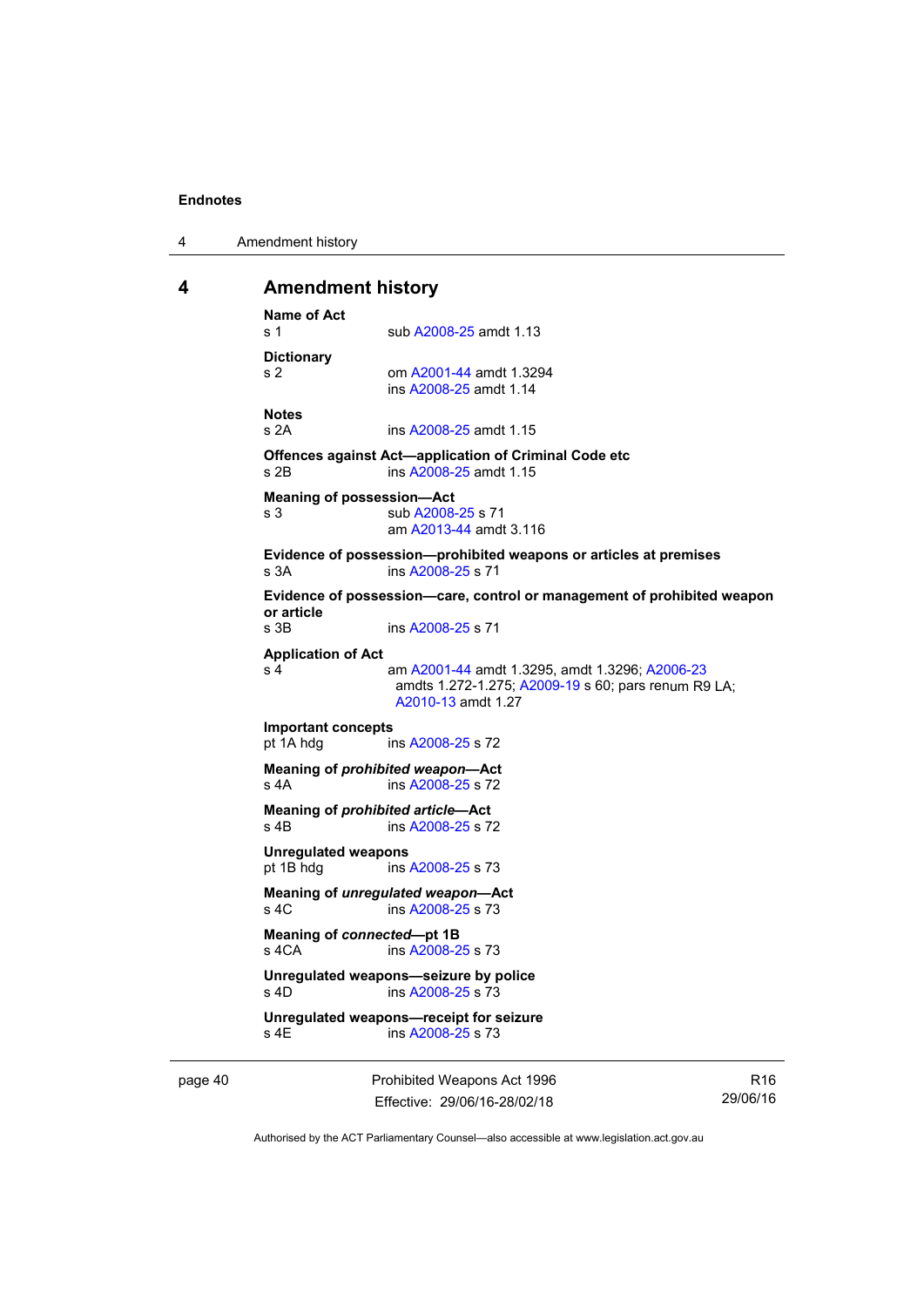```
Amendment history 4
```

```
Unregulated weapons—examination 
A2008-25 s 73
Unregulated weapons—access to things seized 
A2008-25 s 73
Unregulated weapons—review of decision to seize 
 A2008-25 s 73
Unregulated weapons—forfeiture 
A2008-25 s 73
                am A2011-22 amdt 1.356
Minister's guidelines 
 A2008-25 s 73
Minister's guidelines 
A2008-25 s 73
Declarations about prohibited articles and weapons 
pt 1D hdg ins A2008-25 s 73 
Prohibited articles and weapons declarations by registrar 
s 4L ins A2008-25 s 73 
                am A2009-20 amdt 3.165, amdt 3.166; A2015-33 amdt 1.190 
Effect of certain declarations 
s 4M ins A2008-25 s 73 
Offences 
               A2008-25 s 74
Offence—unauthorised possession or use of prohibited weapons 
s 5 am A2001-44 amdt 1.3297 
                sub A2008-25 s 75 
Offence—unauthorised possession or use of prohibited articles 
s 6 am A2001-44 amdt 1.3298 
                sub A2008-25 s 75 
Declarations about authorised possession and use of laser pointers 
s 6A ins A2008-25 s 76 
Guidelines for declarations under section 6A<br>s 6B ins A2008-25 s 76
               A2008-25 s 76
Inspection of prohibited weapons or articles by police 
s 7 am A2013-44 amdt 3.117
Offence—disposal of prohibited weapons and articles by unauthorised 
holders 
A2008-25 s 77
```
R16 29/06/16 Prohibited Weapons Act 1996 Effective: 29/06/16-28/02/18

page 41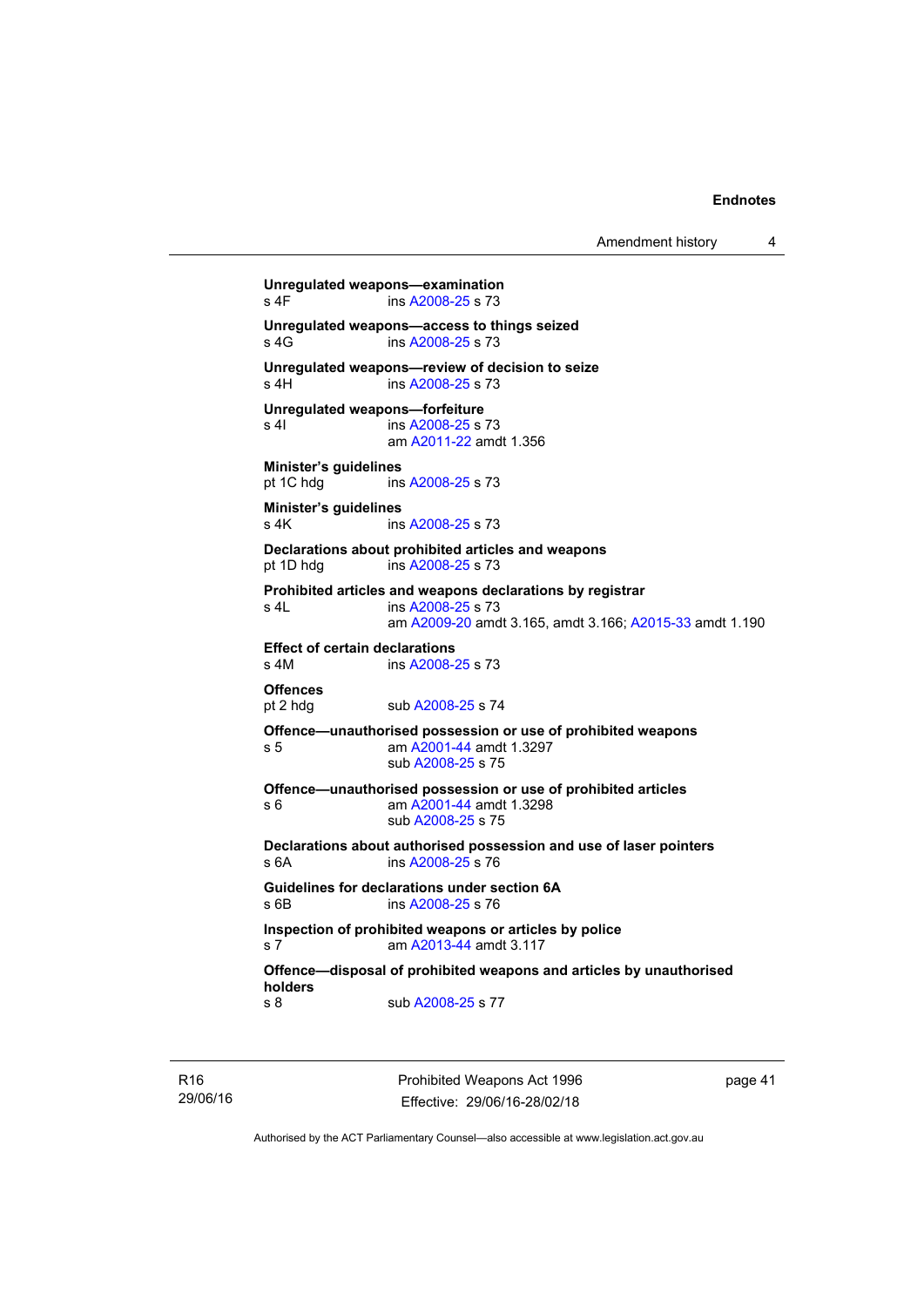4 Amendment history

```
Applications—false or misleading particulars 
s 10 om A2004-15 amdt 2.148
Contravention of conditions 
s 11 am A2013-44 amdt 3.118
Production of permit 
s 12 am A2013-44 amdt 3.118
Surrender of cancelled permit 
s 13 am A2013-44 amdt 3.118
Notification and review of decisions<br>pt 3A hdg ins A2008-36 amdt
                 A2008-36 amdt 1.571
Meaning of reviewable decision—pt 3A 
A2008-36 amdt 1.571
Reviewable decision notices 
s 14A ins A2008-36 amdt 1.571 
Applications for review 
s 14B ins A2008-36 amdt 1.571 
Information to be supplied 
s 15 am A2013-44 amdt 3.118
Disposal of surrendered or seized prohibited weapons or prohibited articles 
 A2013-44 amdt 3.119
Evidentiary provisions 
A2008-25 s 78
                 am A2015-3 s 39; A2016-37 amdt 1.34
Determination of fees 
                A2008-25 s 78
Approved forms 
s 18 sub A2001-44 amdt 1.3299 
                (4)-(7) exp 12 September 2002 (s 18 (7)) 
                 am A2008-25 s 79; A2013-44 amdt 3.120 
Regulation-making power 
s 19 ins A2001-44 amdt 1.3299 
Transitional 
                A2008-25 s 80
                exp 15 July 2010 (s 54)
```
page 42 **Prohibited Weapons Act 1996** Effective: 29/06/16-28/02/18

R16 29/06/16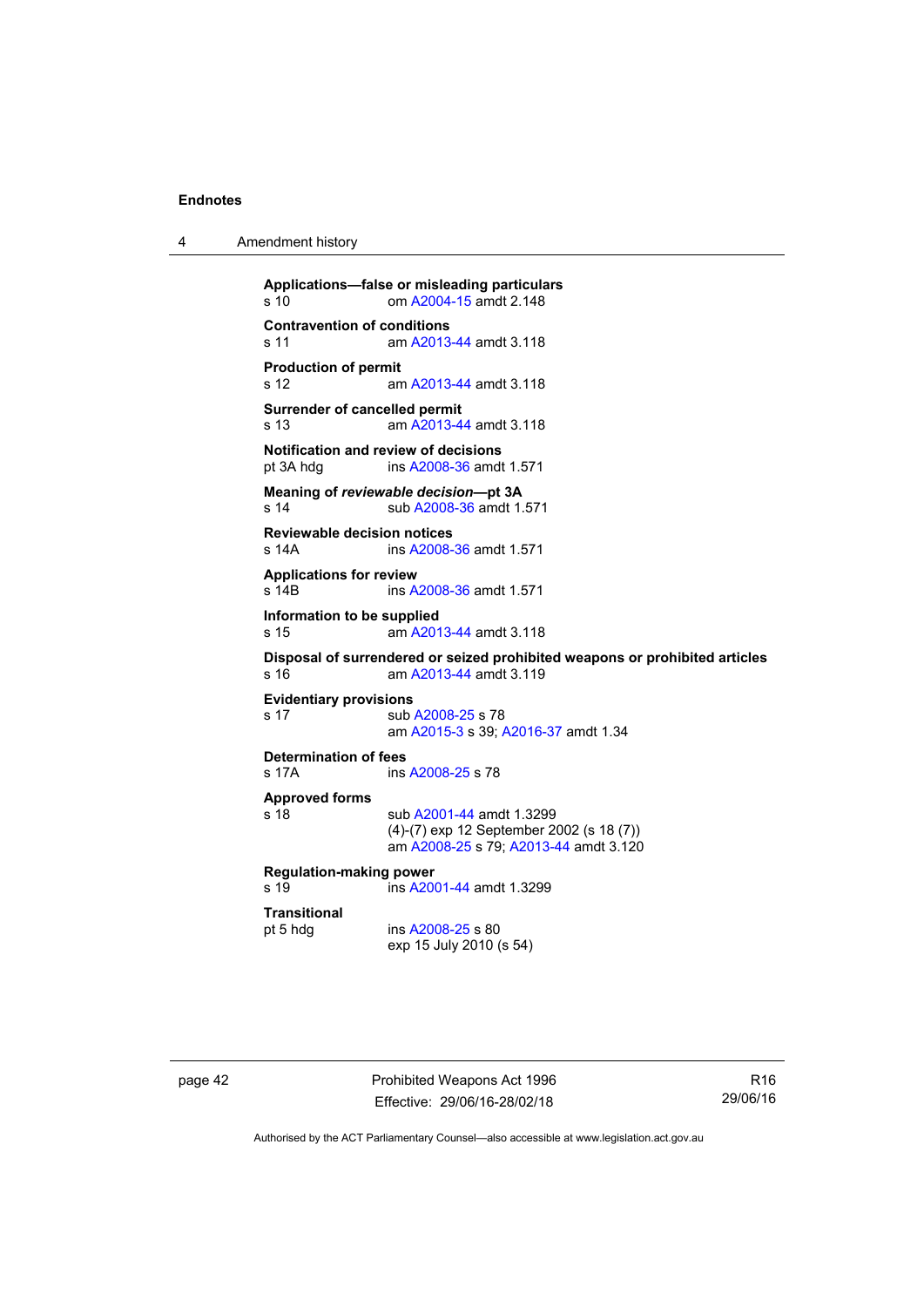|          | Definitions-pt 5<br>s 50                                                           | ins A2008-25 s 80<br>exp 15 July 2010 (s 54)<br>def commencement day ins A2008-25 s 80<br>exp 15 July 2010 (s 54)<br>def <i>dispose</i> ins A2008-25 s 80<br>exp 15 July 2010 (s 54)<br>def pre-commencement day ins A2008-25 s 80<br>exp 15 July 2010 (s 54)                    |         |
|----------|------------------------------------------------------------------------------------|----------------------------------------------------------------------------------------------------------------------------------------------------------------------------------------------------------------------------------------------------------------------------------|---------|
|          |                                                                                    | Pre-commencement Act-permitted weapons and articles generally                                                                                                                                                                                                                    |         |
|          | s 51                                                                               | ins A2008-25 s 80<br>exp 15 July 2010 (s 54)                                                                                                                                                                                                                                     |         |
|          | Pre-commencement Act-permitted weapons and articles-late application<br>for permit |                                                                                                                                                                                                                                                                                  |         |
|          | s 52                                                                               | ins A2008-25 s 80<br>exp 15 July 2010 (s 54)                                                                                                                                                                                                                                     |         |
|          | <b>Transitional regulations</b>                                                    |                                                                                                                                                                                                                                                                                  |         |
|          | s 53                                                                               | ins A2008-25 s 80<br>exp 15 July 2010 (s 54)                                                                                                                                                                                                                                     |         |
|          | Expiry-pt 5                                                                        |                                                                                                                                                                                                                                                                                  |         |
| s 54     |                                                                                    | ins A2008-25 s 80<br>exp 15 July 2010 (s 54)                                                                                                                                                                                                                                     |         |
|          | <b>Prohibited weapons</b>                                                          |                                                                                                                                                                                                                                                                                  |         |
|          | sch 1 hdg                                                                          | (prev sch hdg) am $SL1997-12$ reg 15<br>renum R1 LA                                                                                                                                                                                                                              |         |
|          | sch 1                                                                              | am A2008-25 s 81<br>sub A2008-25 s 82                                                                                                                                                                                                                                            |         |
|          | <b>Prohibited articles</b>                                                         |                                                                                                                                                                                                                                                                                  |         |
|          | sch 2                                                                              | ins A2008-25 s 82                                                                                                                                                                                                                                                                |         |
|          | Note for sch 2                                                                     | sch 2 also ins A2008-36 amdt 1.572<br>renum as sch 3 R7 LA                                                                                                                                                                                                                       |         |
|          | <b>Reviewable decisions</b>                                                        |                                                                                                                                                                                                                                                                                  |         |
|          | sch 3                                                                              | (prev sch 2) ins A2008-36 amdt 1.572<br>renum as sch 3 R7 LA                                                                                                                                                                                                                     |         |
|          | <b>Dictionary</b>                                                                  |                                                                                                                                                                                                                                                                                  |         |
|          | dict                                                                               | ins A2008-25 amdt 1.16<br>am A2008-36 amdt 1.573, amdt 1.574; A2011-22 amdt 1.357;<br>A2013-44 amdt 3.121<br>def connected ins A2008-25 amdt 1.16<br>def <i>dispose</i> ins A2008-25 amdt 1.16<br>def firearm ins A2008-25 amdt 1.16<br>def <i>permit</i> ins A2008-25 amdt 1.16 |         |
| R16      |                                                                                    | Prohibited Weapons Act 1996                                                                                                                                                                                                                                                      | page 43 |
| 29/06/16 |                                                                                    | Effective: 29/06/16-28/02/18                                                                                                                                                                                                                                                     |         |

Authorised by the ACT Parliamentary Counsel—also accessible at www.legislation.act.gov.au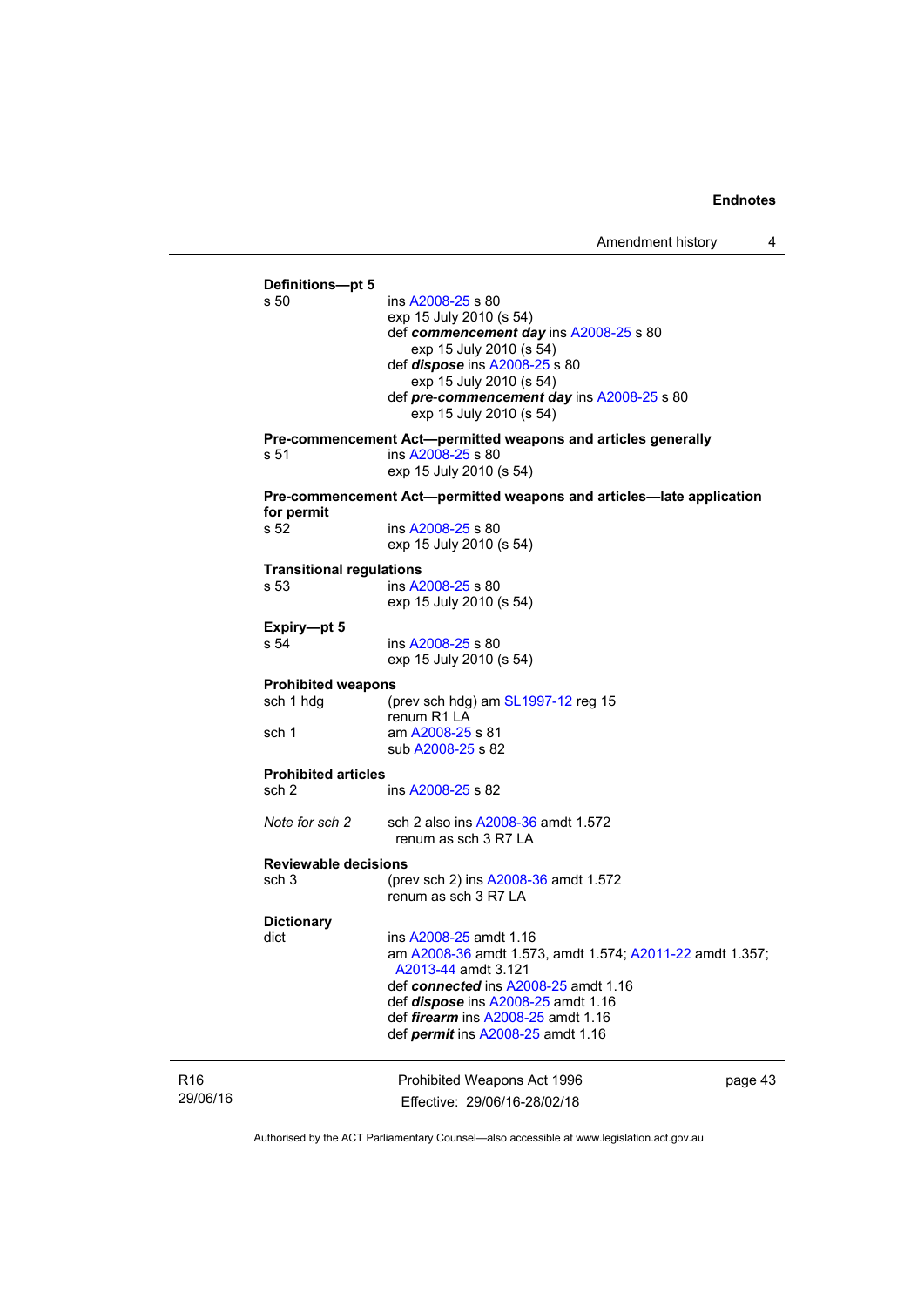4 Amendment history

def *possession* ins [A2008-25](http://www.legislation.act.gov.au/a/2008-25) amdt 1.16

- def *premises* ins [A2008-25](http://www.legislation.act.gov.au/a/2008-25) amdt 1.16
- def *prohibited article* ins [A2008-25](http://www.legislation.act.gov.au/a/2008-25) amdt 1.16
- def *prohibited weapon* ins [A2008-25](http://www.legislation.act.gov.au/a/2008-25) amdt 1.16
- def *registrar* ins [A2008-25](http://www.legislation.act.gov.au/a/2008-25) amdt 1.16
	- def *reviewable decision* ins [A2008-36](http://www.legislation.act.gov.au/a/2008-36) amdt 1.575
	- def *unregulated weapon* ins [A2008-25](http://www.legislation.act.gov.au/a/2008-25) amdt 1.16

page 44 **Prohibited Weapons Act 1996** Effective: 29/06/16-28/02/18

R16 29/06/16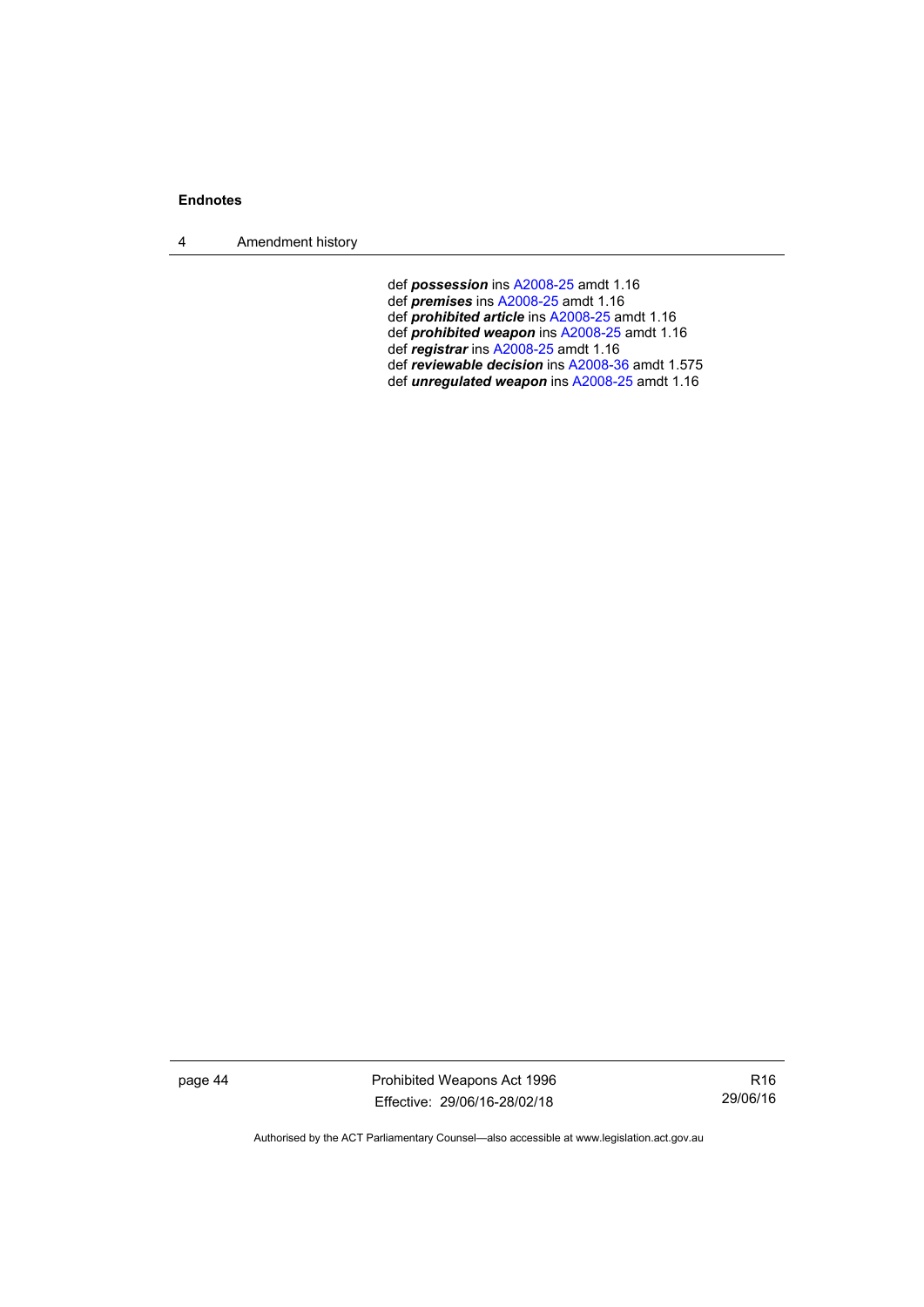#### <span id="page-50-0"></span>**5 Earlier republications**

Some earlier republications were not numbered. The number in column 1 refers to the publication order.

Since 12 September 2001 every authorised republication has been published in electronic pdf format on the ACT legislation register. A selection of authorised republications have also been published in printed format. These republications are marked with an asterisk (\*) in column 1. Electronic and printed versions of an authorised republication are identical.

| <b>Republication</b><br>No and date | <b>Effective</b>              | Last<br>amendment<br>made by | <b>Republication</b><br>for               |
|-------------------------------------|-------------------------------|------------------------------|-------------------------------------------|
| R <sub>0</sub> A                    | 22 May 1997-                  | SL1997-12                    | amendments by                             |
| 30 July 2003                        | 11 Sept 2001                  |                              | SL1997-12                                 |
| R <sub>1</sub>                      | 12 Sept 2001-                 | A2001-44                     | amendments by                             |
| 18 Feb 2002                         | 12 Sept 2002                  |                              | A2001-44                                  |
| R <sub>2</sub><br>13 Sept 2002      | 13 Sept 2002-<br>8 Apr 2004   | A2001-44                     | commenced expiry                          |
| R <sub>3</sub>                      | 9 Apr 2004-                   | A2004-15                     | amendments by                             |
| 9 Apr 2004                          | 1 June 2006                   |                              | A2004-15                                  |
| R4                                  | 2 June 2006-                  | A2006-23                     | amendments by                             |
| 2 June 2006                         | 15 July 2008                  |                              | A2006-23                                  |
| R <sub>5</sub>                      | 16 July 2008-                 | A2008-25                     | amendments by                             |
| 16 July 2008                        | 14 Jan 2009                   |                              | A2008-25                                  |
| R <sub>6</sub>                      | 15 Jan 2009-                  | A2008-36                     | amendments by                             |
| 15 Jan 2009                         | 14 July 2009                  |                              | A2008-25                                  |
| R7<br>15 July 2009                  | 15 July 2009-<br>21 Sept 2009 | A2008-36                     | amendments by<br>A2008-25 and<br>A2008-36 |
| R <sub>8</sub>                      | 22 Sept 2009-                 | A2009-20                     | amendments by                             |
| 22 Sept 2009                        | 28 Sept 2009                  |                              | A2009-20                                  |
| R <sub>9</sub>                      | 29 Sept 2009-                 | A2009-20                     | amendments by                             |
| 29 Sept 2009                        | 27 Apr 2010                   |                              | A2009-19                                  |
| R <sub>10</sub>                     | 28 Apr 2010-                  | A2010-13                     | amendments by                             |
| 28 Apr 2010                         | 15 July 2010                  |                              | A2010-13                                  |
| R <sub>11</sub><br>16 July 2010     | 16 July 2010-<br>30 June 2011 | A2010-13                     | commenced expiry                          |

#### R16 29/06/16

Prohibited Weapons Act 1996 Effective: 29/06/16-28/02/18

page 45